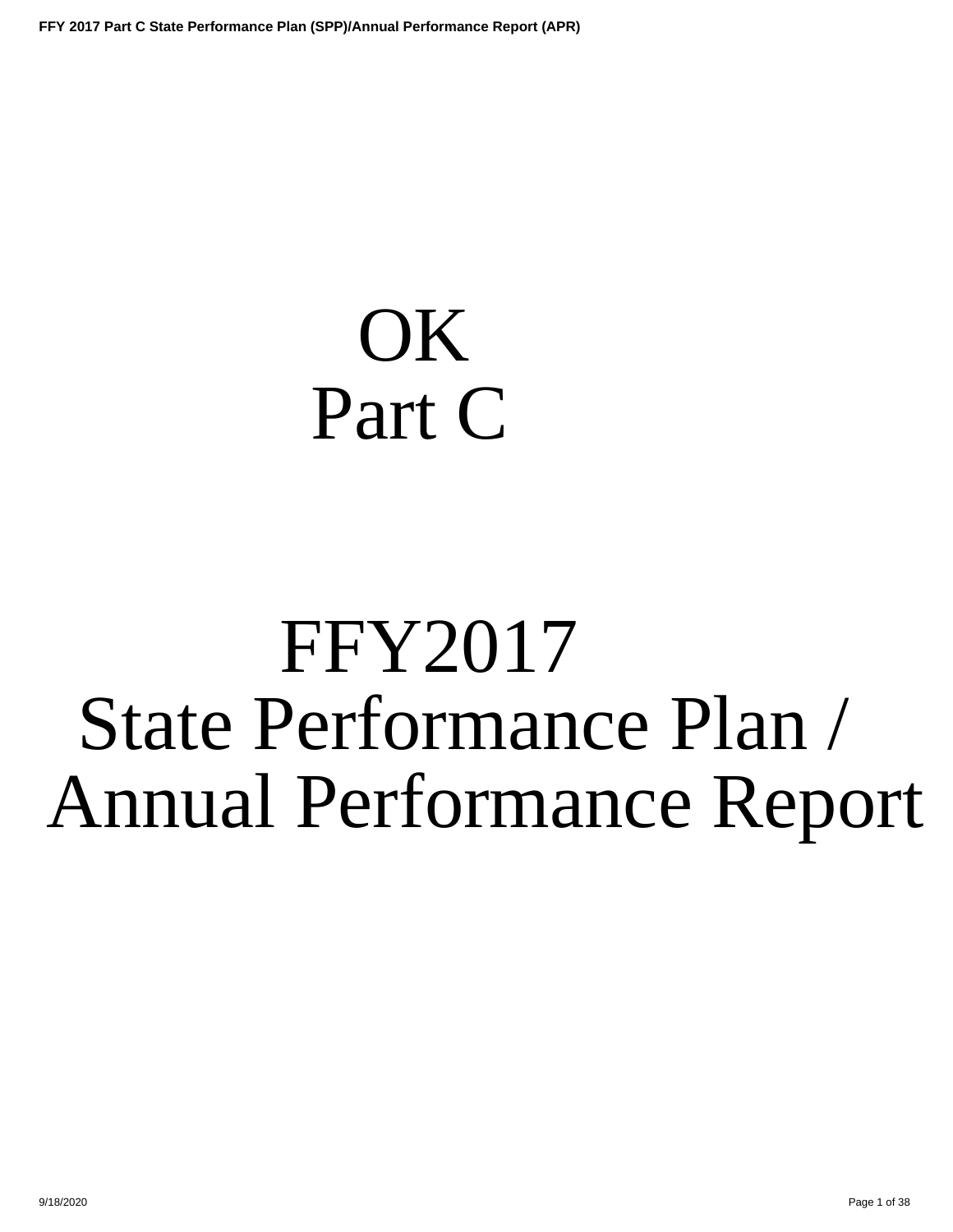# **Introduction to the State Performance Plan (SPP)/Annual Performance Report (APR) FFY 2017 Part C State Performance Plan (SPP)/Annual Performance Report (APR)**

# **Executive Summary:**

On the vast majority of APR indicators, Oklahoma maintained or improved its scores from FFY 2016 to FFY 2017. Some highlights include:

- Oklahoma improved substantially on the early childhood transition indicators (8A, 8B, and 8C), moving much closer to full compliance, although none reached 100 percent.
- SoonerStart improved or maintained its high scores on all but one element of Indicator 3, which measures students' improvement on early childhood outcomes. Furthermore, every element but one exceeds the state target.
- Parents' assessment of SoonerStart program and service quality improved considerably to an average 98.8% approval rate (Indicators 4A, 4B, and 4C).
- Personnel continue to provide nearly all services to children in "natural environments," such as the family home and community locations (Indicator 2).
- Oklahoma continues to work well with families as evidenced by the zero counts of complaints (measured through the counts of resolution and mediation sessions in Indicators 9 and 10).

Oklahoma SoonerStart failed to meet target on only two performance indicators: 3B/peer-level and 5. State performance declined far enough on two compliance indicator scores to require slippage statements: Indicator 1 (timely provision of services) and Indicator 7 (timely provision of IFSPs).

| Attachments           |                  |                       |                      |        |
|-----------------------|------------------|-----------------------|----------------------|--------|
|                       | <b>File Name</b> | Uploaded By           | <b>Uploaded Date</b> | Remove |
| 20190117115054595.pdf |                  | Ginger Elliott-Teague | 1/17/2019 12:54 PM   |        |
| 20190128084545648.pdf |                  | Ginger Elliott-Teague | 1/28/2019 9:49 AM    |        |
|                       |                  |                       |                      |        |

### **General Supervision System:**

The systems that are in place to ensure that IDEA Part C requirements are met, e.g., monitoring systems, dispute resolution systems.

The Oklahoma Early Intervention Act designated the Oklahoma State Department of Education (OSDE) and the State Department of Education (OSDH) as the lead agencies for the administration of the SoonerStart Early Intervention Program. OSDE is responsible for monitoring progress and providing oversight for the provision of early intervention services at 27 sites for infants and toddlers and their families to ensure that the Individuals with Disabilities Education Act (IDEA) is implemented in Oklahoma. Oversight by the OSDE includes the use of various accountability processes. The OSDE collects both compliance and performance data for the Annual Performance Report through a statewide database. The State assures that all instances of noncompliance are corrected within one year of identification at both the child level and site level.

Oklahoma's monitoring process verifies that each local SoonerStart Early Intervention site with noncompliance is correctly implementing the specific regulatory requirements and has corrected any untimely individual records. Oklahoma requires verification of child-specific correction of noncompliance as well as long-term compliance with the regulatory requirements (based on a review of subsequent data reflecting 100% compliance).

All 27 SoonerStart sites are monitored for each APR indicator. Systemic and single-occurrence noncompliance is formally identified through data reports generated from the state's online IFSP system called EdPlan. The EdPlan database maintains an electronic record for each child in the SoonerStart program. The electronic record reflects the date that early intervention activities occur and if not timely, requires staff to enter the reason for missing the timeline. However, noncompliance may also be identified through parent surveys, informal complaints, local/peer feedback, and other periodic reports submitted to the state.

Following the formal identification, the SoonerStart Program Manager issues a finding of noncompliance and uses subsequent data reports to ensure that the prescribed corrective action is occurring and is effective. In reviewing compliance issues, SoonerStart tracks data on every child in Oklahoma by a unique identifier number in the EdPlan database. Verification of correction of noncompliance is conducted through review of the child's electronic record.

The monitoring plan includes an annual review of child and site level compliance data by the SoonerStart Program Manager. Steps to implement corrective action plans and action plan tracking and monitoring are defined. Security processes for electronic documents concerning findings of noncompliance have been established.

Oklahoma has selected the  $4<sup>th</sup>$  quarter of the fiscal year (April, May and June) as the reporting period for the APR. The data review for this reporting period occurs the last two weeks of August for the prior fiscal year. Standardized statewide management reports have been and will continue to be developed using system reports that contain all relevant records from all sites. SoonerStart has procedures in place to review data, identify noncompliance, issue findings and track correction of noncompliance at both the child and local site level.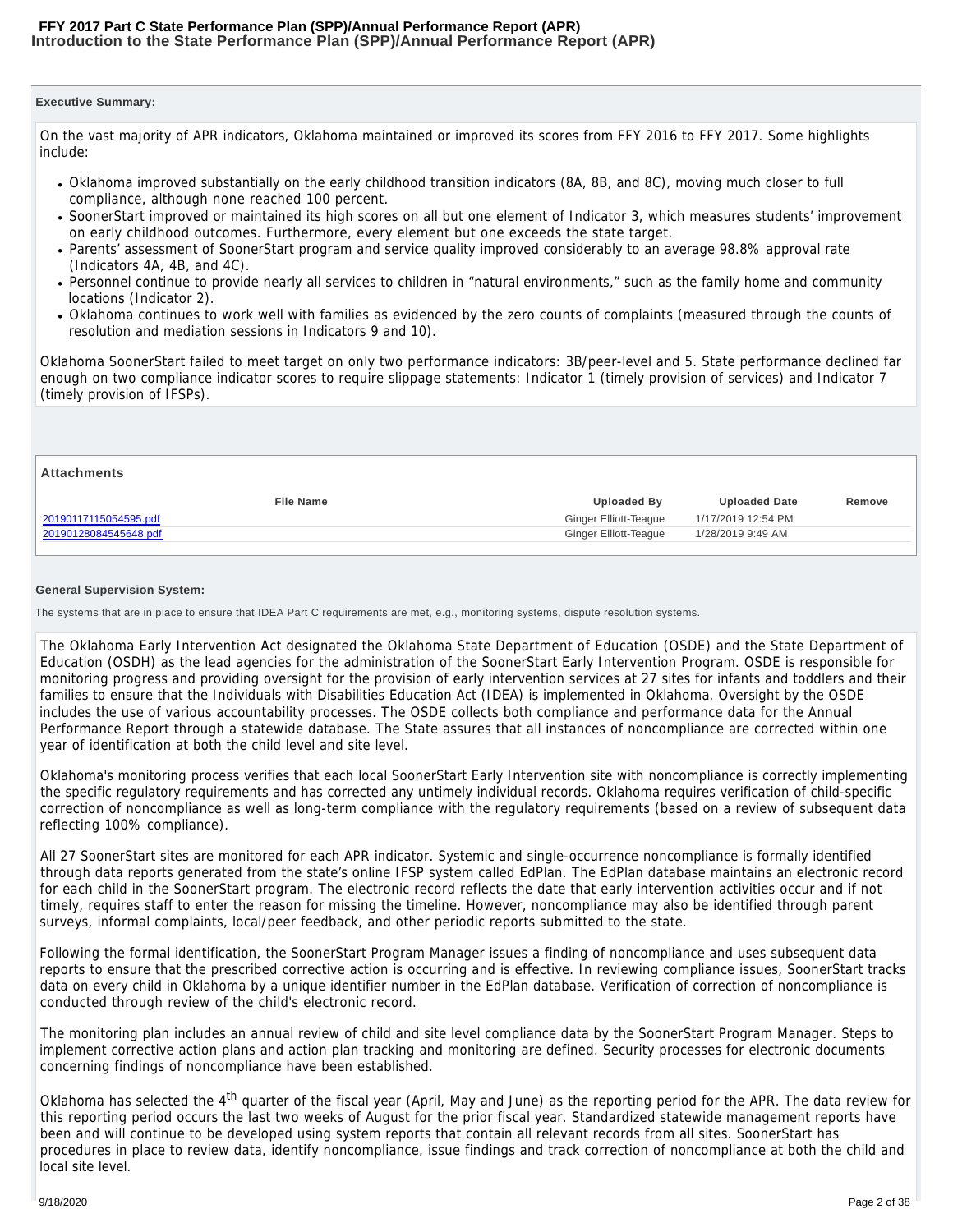Oklahoma's general supervision system is reliant on data collection and reporting. SoonerStart compiles, analyzes, and utilizes all of the data that is submitted by local SoonerStart sites. Part C personnel in Oklahoma are state employees and SoonerStart has procedures in place to promote consistency in data entry and utilization of the EdPlan data system.

EdPlan, the state's Part C database, is maintained by an outside vendor. The system has been effective in collecting and sorting data for reporting purposes, and improvements made over time have greatly enhanced the state's ability to accurately report all compliance data, and support evidence-based practices. User instructions are maintained on EdPlan's main menu page and real-time assistance is available during the work day through the online message board.

For Part C, Oklahoma has adopted the Part B due process hearing procedures under 34 CFR 303.430(d)(2) which are administered through the OSDE Special Education Services.

| <b>Attachments</b> |                  |                    |                      |
|--------------------|------------------|--------------------|----------------------|
|                    | <b>File Name</b> | <b>Uploaded By</b> | <b>Uploaded Date</b> |

# **Technical Assistance System:**

No APR attachments found.

The mechanisms that the State has in place to ensure the timely delivery of high quality, evidenced based technical assistance and support to early intervention service (EIS) programs.

The SoonerStart Program Manager provides technical assistance to each local site through the monitoring process, scheduled technical assistance visits and individual responses requested by staff. Technical assistance includes:

- support for identifying underlying causes of low performance and noncompliance;
- developing appropriate strategies for improvement;
- troubleshooting issues with the SoonerStart EdPlan database
- providing explanation and clarification of SoonerStart operational procedures and IDEA, Part C regulations

The Regional Early Intervention Coordinator (REIC) and Health Department Lead Clinician at each SoonerStart site work together to implement policies, procedures and regulations in accordance with IDEA, Part C and OSDE. They assure that all noncompliance has been corrected and that procedures are put into place to address child level and systemic noncompliance. Technical assistance is provided by the SoonerStart Program Manager to support in the identification of underlying causes of low performance and noncompliance as well as assist teams in developing appropriate strategies for improvement. Additional resources from the Early Childhood Technical Assistance Center (ECTA Center) and National Center for Systemic Improvement (NCSI) are utilized as needed.

In 2017-2018, SoonerStart provided additional training and support for the EdPlan database which contains the electronic record for children enrolled in the Part C program. An outside vendor maintains the SoonerStart EdPlan database but all EI staff have access to the Message Board to request information or assistance with features of the system. The Part C Data Manager has developed detailed "Tip Sheets" to improve data entry and report access procedures. The SoonerStart Program Manager provides regular updates on improvements made to the EdPlan database as well as instructions on process and procedures.

The SoonerStart Operations Manual is posted on the SoonerStart page of the Oklahoma State Department of Education website. A standing multi-agency task group reviews the Manual on an ongoing basis to ensure that all procedures reflect current state and federal regulations as well as current OSDE and OSDH agency practices. Operational procedures were also linked to the new SoonerStart EdPlan database procedures where applicable. The SoonerStart Program Manager provides all staff with notice of specific changes to the Operations Manual and continues to respond to questions posed by staff across the state. The SoonerStart Program Manager also provides guidance and written feedback to local SoonerStart sites regarding IDEA, Part C regulations.

# **Attachments**

**File Name Uploaded By Uploaded Date**

No APR attachments found.

### **Professional Development System:**

The mechanisms the State has in place to ensure that service providers are effectively providing services that improve results for infants and toddlers with disabilities and their families.

Oklahoma provides professional personnel development to all SoonerStart staff, to comply with the Individuals with Disabilities Education Act (IDEA) Part C requirement that a state system must include a comprehensive system of personnel development. SoonerStart professional development activities seek to ensure accountability and promote the use of recommended and evidence-based practices. The goal of SoonerStart's ongoing professional development is to provide EI professionals (service coordinators, service providers, and EI program administration) with the tools, confidence, and competence to equip them to support families. Professional development is crucial in helping SoonerStart staff promote evidence-based practices that assist families in helping their child develop and learn. To meet this goal, SoonerStart employs a dedicated Professional Development Coordinator to develop activities to support providers in meeting program requirements while providing quality services to families of eligible infants and toddlers in an individualized, culturally sensitive, and ethical manner. Her work is supported by a set of stakeholders who advise the 9/18/2020 Page 3 of 38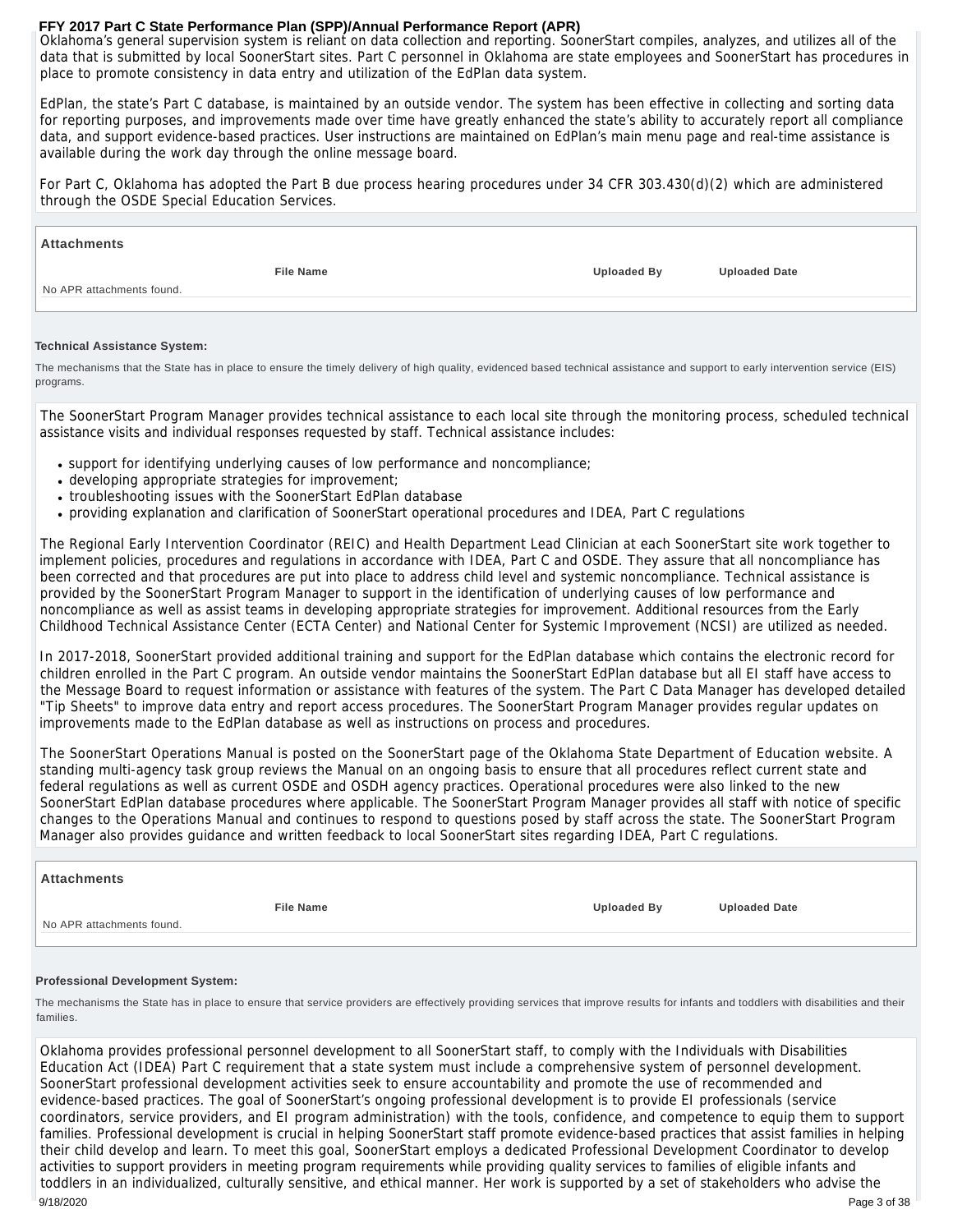program as a professional development sub-committee of the ICC.

The SoonerStart professional development system is designed to operate hand-in-hand with the TA system. As a component of the general supervision system, it is designed to be responsive to identified provider/agency/family needs, to inform the system when new procedures and policies are required, to address practice change to improve child and family outcomes, and to implement evidence-based practices. The system includes entry-level online training modules, information sharing and resource sharing, posting information on the OSDE website-SoonerStart page that includes information and training for families, and face-to-face professional development activities provided by early intervention content experts. Professional development needs are identified through a variety of methods including; review of individual program and statewide data, information from compliance monitoring and quality assurance reviews, new research and current evidence based practices and initiatives in early intervention, input from local site supervisors, results from training surveys and national and state level policy changes.

Oklahoma is rolling out a new online learning platform designed by the same vendor that supports the SoonerStart EdPlan database to provide online learning, interactive communities, and a tracking system. A revised "New Employee Orientation" training series offers blended learning modules. Face-to-face trainings for staff include Early Literacy Resources, Coaching Families, and any local site-specific content or discipline specific content requested by SoonerStart teams. Collaboration with agency partners such as AbleTech or the Oklahoma Health Care Authority offer new opportunities for staff training. SoonerStart continues to participate in the Early Childhood Professional Development Collaborative in which multiple programs (SoonerStart, Child Care, Home Visitation programs, Child Guidance Services, etc.) share professional development opportunities using a combined registry and training tracking system. At the local level, Oklahoma also utilizes mentors and peer-to-peer training opportunities.

With a full-time Professional Development Coordinator and the allocation of additional resources to develop a wide-array of professional development activities, SoonerStart provides:

- statewide coordination of training activities related to infants and toddlers and their families;
- Greater access to learning opportunities for families and service providers;
- A more balanced and coordinated schedule of training activities in terms of topics, locations, and dates throughout the state available year round;
- on-line and face-to-face trainings; and
- Specialized training opportunities that bring together families and professionals from different fields, including early education and child care service providers.

Oklahoma remains committed to ensuring that service providers are equipped to effectively provide services that improve results for infants and toddlers with disabilities and their families.

| <b>Attachments</b>        |                  |                    |                      |
|---------------------------|------------------|--------------------|----------------------|
|                           | <b>File Name</b> | <b>Uploaded By</b> | <b>Uploaded Date</b> |
| No APR attachments found. |                  |                    |                      |
|                           |                  |                    |                      |

**Stakeholder Involvement:**  $\overline{\mathbf{v}}$  apply this to all Part C results indicators

The mechanism for soliciting broad stakeholder input on targets in the SPP, including revisions to targets.

The ICC serves as one of the primary stakeholder groups providing ongoing guidance and input into the development of the SPP/APR and SSIP. Information and updates are provided regularly at each ICC meeting regarding progress towards the achievement of targets, the child outcome data process, selection of targets, training initiatives, and public reporting of program status. In addition, ICC sub-committees and special task groups are given ongoing opportunities for input throughout the year. Each sub-committee follows specific By-laws for membership that reflects diversity within the state. ICC sub-committees include Personnel Development, Public Awareness, Program Planning and Evaluation and Financial Planning. The SoonerStart lead agency identifies broad-based stakeholders (in accordance with §303.601) and provides the information about prospective members to the Oklahoma Governor's office for approval and appointment to the council. Members represent service providers, families of children with disabilities under the age of 12, child development instructors and representatives from state agencies providing services to families of infants and toddlers with disabilities. The council members are given multiple opportunities to share their input throughout the year. Lead Agency personnel share programmatic updates on a regularly basis via email and at each quarterly ICC meeting.

For the FFY 2017 APR, the ICC reviewed SoonerStart program data and related targets for each of the Part C indicators.

Additional stakeholder engagement activities are conducted regularly as part of the SSIP. Across all strategies, various stakeholders are regularly consulted to ensure that activities meet the intended outputs and outcomes.

| Attachments               |                  |                    |                      |
|---------------------------|------------------|--------------------|----------------------|
| No APR attachments found. | <b>File Name</b> | <b>Uploaded By</b> | <b>Uploaded Date</b> |
|                           |                  |                    |                      |

### **Reporting to the Public:**

How and where the State reported to the public on the FFY 2016 performance of each EIS Program or Provider located in the State on the targets in the SPP/APR as soon as 9/18/2020 Page 4 of 38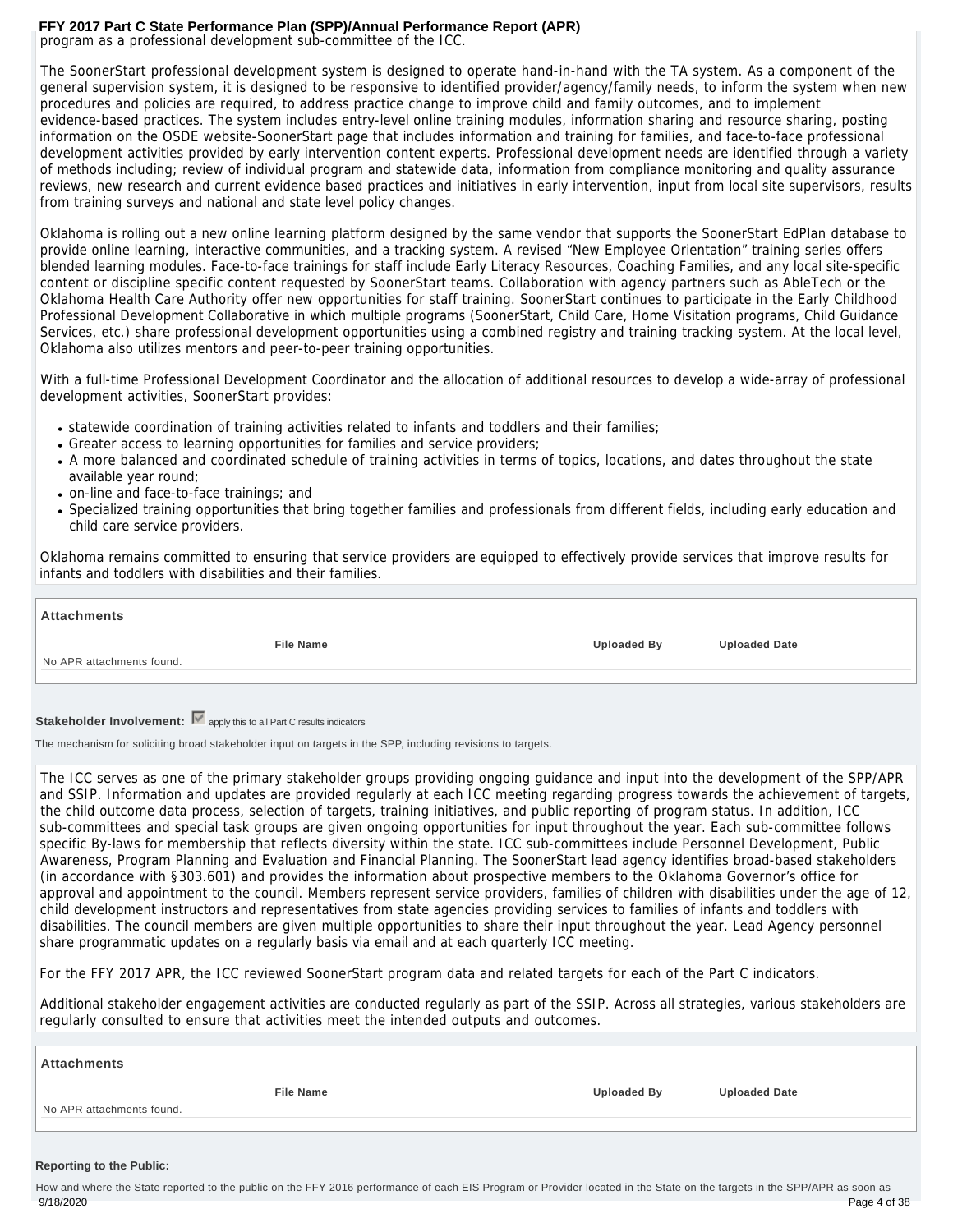<span id="page-4-0"></span>FFY 2017 Part C State Performance Plan (SPP)/Annual Performance Report (APR)<br>practicable, but no later than 120 days following the State's submission of its FFY 2016 APR, as required by 34 CFR §303.702(b)(1)(i)(A); and a d site, a complete copy of the State's SPP, including any revision if the State has revised the SPP that it submitted with its FFY 2016 APR in 2018, is available.

SoonerStart has made its FFY 2016 SPP/APR and its Part C Annual Determination Letter for FFY 2016 available to the public on the OSDE website at http://ok.gov/sde/datareporting-part-c. The FFY 2016 and 2017 SoonerStart Site Data Profiles, which report the performance of each SoonerStart site, were made available to each site and the public in a timely manner via the same webiste.

### **Attachments**

| <b>File Name</b>                                     | Uploaded By      | <b>Uploaded Date</b> | Remove |
|------------------------------------------------------|------------------|----------------------|--------|
| ffy 2017 technical assistance resources utilized.pdf | Lou Anne Mullens | 1/7/2019 12:53 PM    |        |
|                                                      |                  |                      |        |

### **Actions required in FFY 2016 response**

### **OSEP Response**

The State's determinations for both 2017 and 2018 were Needs Assistance. Pursuant to section 616(e)(1) of the IDEA and 34 C.F.R. § 300.604(a), OSEP's June 26, 2018 determination letter informed the State that it must report with its FFY 2017 SPP/APR submission, due February 1, 2019, on: (1) the technical assistance sources from which the State received assistance; and (2) the actions the State took as a result of that technical assistance. The State provided the required information.

States were instructed to submit Phase III Year Three of the State Systemic Improvement Plan (SSIP) by April 1, 2019. The State provided the required information.

### **Required Actions**

In the FFY 2018 SPP/APR, the State must report FFY 2018 data for the State-identified Measurable Result (SiMR). Additionally, the State must, consistent with its evaluation plan described in Phase II, assess and report on its progress in implementing the SSIP. Specifically, the State must provide: (1) a narrative or graphic representation of the principal activities implemented in Phase III, Year 4; (2) measures and outcomes that were implemented and achieved since the State's last SSIP submission (i.e., April 1, 2019); (3) a summary of the SSIP's coherent improvement strategies, including infrastructure improvement strategies and evidence-based practices that were implemented and progress toward short- and long-term outcomes that are intended to impact the SiMR; and (4) any supporting data that demonstrates that implementation of these activities are impacting the State's capacity to improve its SiMR data.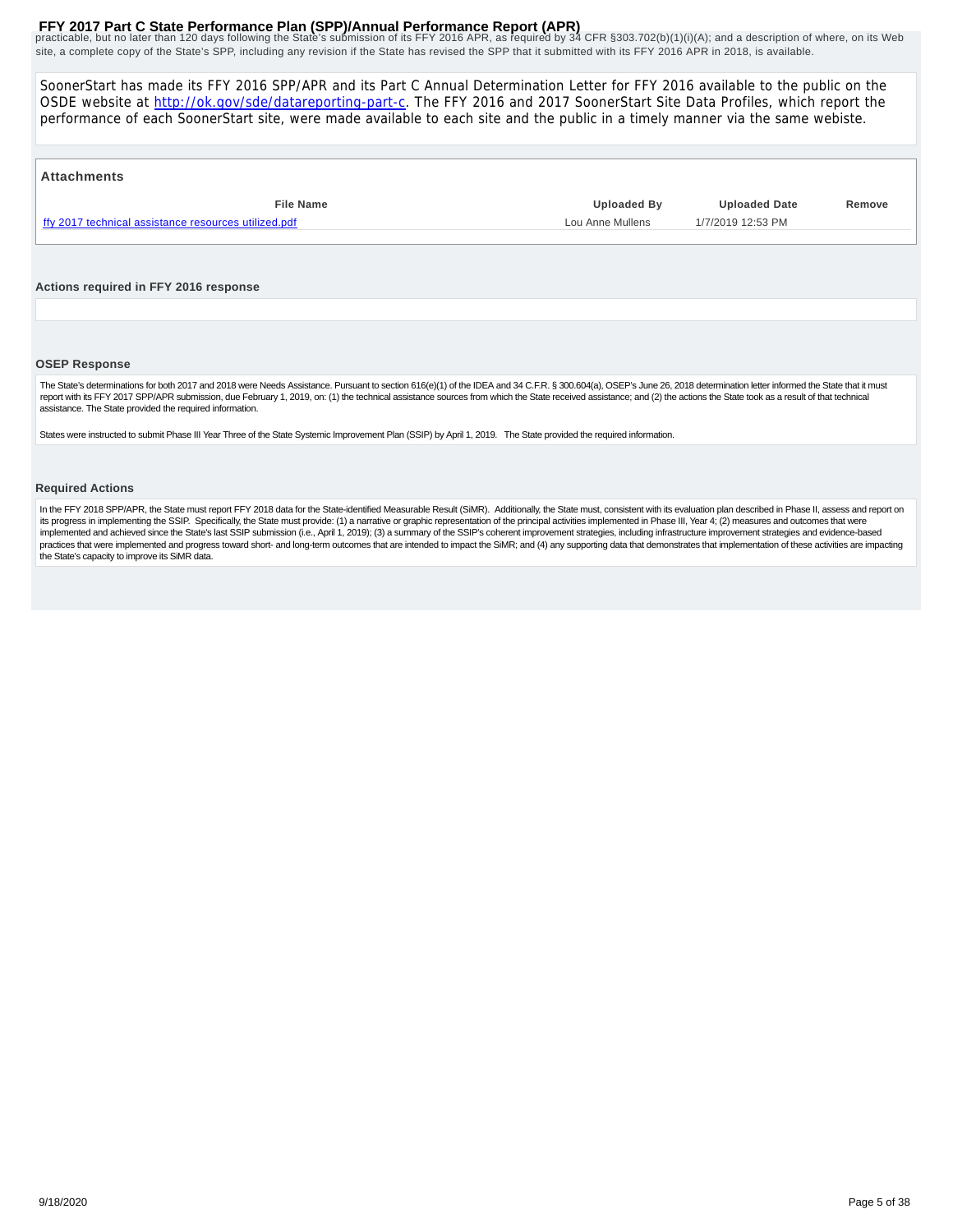# **Indicator 1: Timely provision of services FFY 2017 Part C State Performance Plan (SPP)/Annual Performance Report (APR)**

Monitoring Priority: Early Intervention Services In Natural Environments

**Compliance indicator: Percent of infants and toddlers with Individual Family Service Plans (IFSPs) who receive the early intervention services on their IFSPs in a timely manner.**

### **(20 U.S.C. 1416(a)(3)(A) and 1442)**

| <b>Historical Data</b> |        |        |        |                                                          |        |        |                   |        |        |        |        |
|------------------------|--------|--------|--------|----------------------------------------------------------|--------|--------|-------------------|--------|--------|--------|--------|
| Baseline Data: 2005    |        |        |        |                                                          |        |        |                   |        |        |        |        |
| <b>FFY</b>             | 2004   | 2005   | 2006   | 2007                                                     | 2008   | 2009   | 2010              | 2011   | 2012   | 2013   | 2014   |
| Target                 |        |        | 100%   | 100%                                                     | 100%   | 100%   | 100%              | 100%   | 100%   | 100%   | 100%   |
| Data                   |        | 96.74% | 98.33% | 82.80%                                                   | 94.41% | 98.00% | 98.95%            | 98.91% | 99.26% | 97.51% | 98.59% |
| <b>FFY</b>             | 2015   | 2016   |        |                                                          |        |        |                   |        |        |        |        |
| Target                 | 100%   | 100%   |        |                                                          |        |        |                   |        |        |        |        |
| Data                   | 98.70% | 99.07% |        |                                                          |        |        |                   |        |        |        |        |
|                        |        |        |        | Key: $\boxed{\phantom{a}}$ Gray - Data Prior to Baseline |        |        | Yellow - Baseline |        |        |        |        |

# **FFY 2017 - FFY 2018 Targets**

| .      | 2017 | 2018 |
|--------|------|------|
| Target | 100% | 100% |

# **FFY 2017 SPP/APR Data**

| Number of infants and toddlers with IFSPs who<br>receive the early intervention services on their IFSPs in<br>a timely manner | Total number of infants and toddlers with IFSPs | <b>FFY 2016</b><br><b>Data</b> | <b>FFY 2017</b><br>Target | <b>FFY 2017</b><br><b>Data</b> |
|-------------------------------------------------------------------------------------------------------------------------------|-------------------------------------------------|--------------------------------|---------------------------|--------------------------------|
| 935                                                                                                                           | 1084                                            | 99.07%                         | 100%                      | 97.88%                         |

### **Reasons for Slippage**

In FFY 2017, SoonerStart lost approximately 15% of its experienced workforce to retirement or higher paying jobs in the private sector. To ensure that early intervention services continue to be provided per IDEA requirements, the SoonerStart sites contracted with local licensed service providers. Local site leaders provided training in IDEA requirements and database/record keeping requirements, however, several contractors were unable to complete their first intervention service visit within the 15 day timely services requirement set by the SoonerStart program.These local contractors are usually full-time employees of other agencies and have limited flexibility when scheduling visits with families.

SoonerStart continues to work to build staff capacity to ensure the availability of timely services to all eligible families. Staff vacancies are posted for hiring on the online employment system for the State of Oklahoma. Additional training on SoonerStart procedures and IDEA requirements to provide timely services has been put in place for local site contractors. The lead agency directed local site supervisors to monitor that local contractors as well as full-time staff are submitting documentation of the first intervention service visit in a timely manner.

| Number of documented delays attributable to exceptional family circumstances<br>This number will be added to the "Number of infants and toddlers with IFSPs who receive their early intervention services on their IFSPs in a timely manner" field above to<br>calculate the numerator for this indicator. | 126 |
|------------------------------------------------------------------------------------------------------------------------------------------------------------------------------------------------------------------------------------------------------------------------------------------------------------|-----|
| Include your State's criteria for "timely" receipt of early intervention services (i.e., the time period from parent consent to when IFSP services are actually initiated).                                                                                                                                |     |
| Oklahoma defines "timely" receipt of early intervention services as 15 working days from the date of parent consent on the IFSP to the<br>date of the first intervention service provided to the family.                                                                                                   |     |
|                                                                                                                                                                                                                                                                                                            |     |
| What is the source of the data provided for this indicator?                                                                                                                                                                                                                                                |     |
| State monitoring                                                                                                                                                                                                                                                                                           |     |
| State database                                                                                                                                                                                                                                                                                             |     |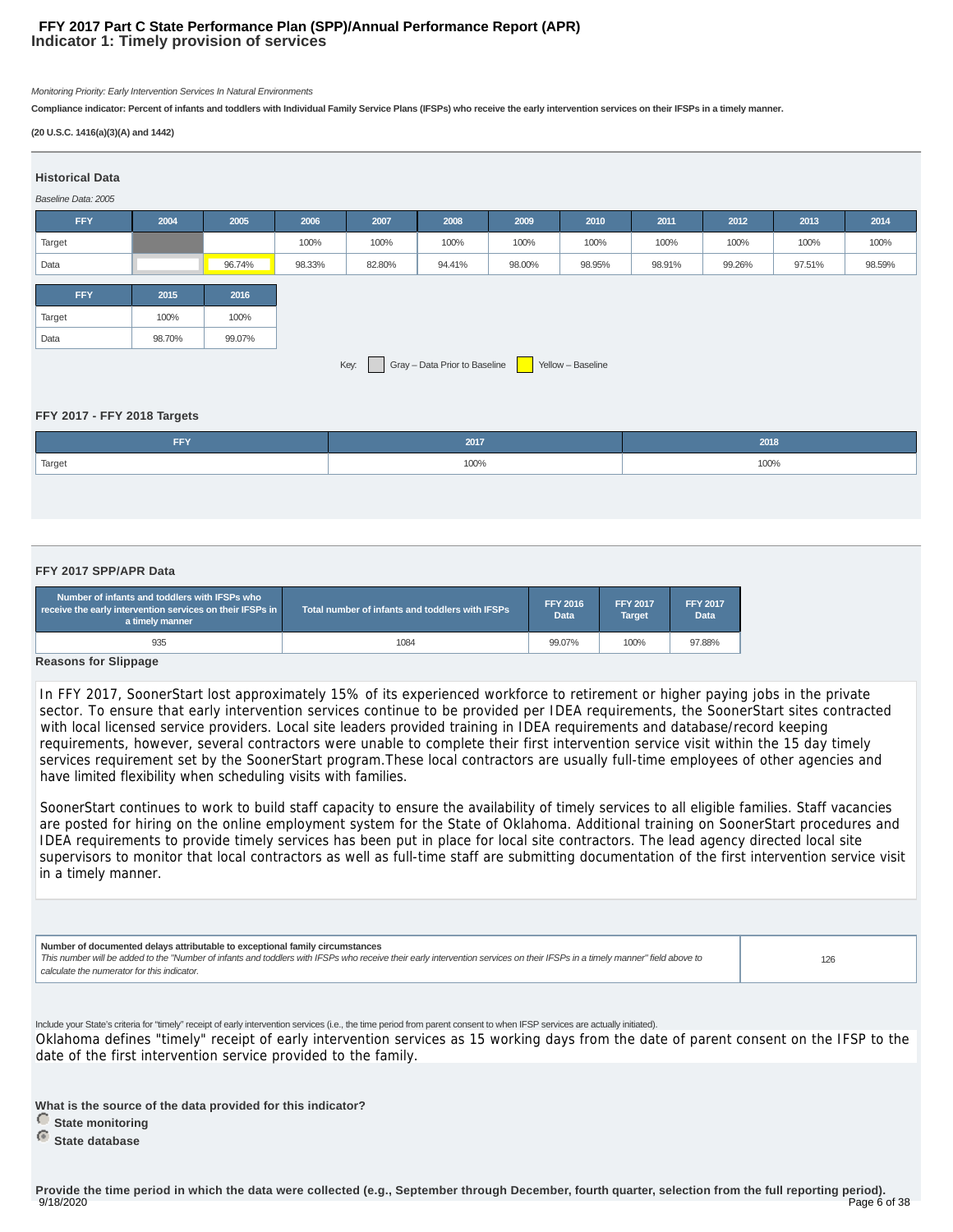Data were collected during the time period between April 1, 2018 and June 30, 2018 (4th quarter of FFY 2017).

**Describe how the data accurately reflect data for infants and toddlers with IFSPs for the full reporting period.**

Program data for this indicator are collected from Oklahoma's Early Intervention online IFSP record system, called EdPlan. EdPlan captures and displays the status and content of the infant or toddler's record at any given period of time. Staff use the system to create an electronic record for each infant and toddler that enters the program with a referral. For children who are evaluated and determined eligible for an IFSP, the date of the first intervention service following parental consent on the IFSP is recorded permanently in the electronic record. EdPlan allows for a direct flow of information from each local SoonerStart site to OSDE as the lead agency, enabling centralized monitoring and oversight. The service timeline data were pulled and sent to each local SoonerStart site supervisor for validation and updates were made in EdPlan, if necessary.

Oklahoma has chosen to utilize data from the fourth quarter (April 1, 2018 to June 30, 2018) to report in the FFY 2017 APR. The dates of the first intervention service for all initial and subsequent IFSPs completed between April 1, 2018 and June 30, 2018 were reviewed utilizing the EdPlan database. Delays attributed to Exceptional Family Circumstances were documented in the child's electronic record. The SoonerStart Program Manager and Part C Data Manager examined data that were reported for this time period and compared them to data for the full year (FFY 2017). They established that the quarter's results are representative of a full year of the state's data because all areas of the state, all provider types and all categories of eligible children are included.

### **Actions required in FFY 2016 response**

### none

Note: Any actions required in last year's response table that are related to correction of findings should be responded to on the "Correction of Previous Findings of Noncompliance" page of this indicator. If your State's only actions required in last year's response are related to findings of noncompliance, a text field will not be displayed on this page.

# **Correction of Findings of Noncompliance Identified in FFY 2016**

| <b>Findings of Noncompliance Identified</b> | <b>Findings of Noncompliance Verified as</b><br>Corrected Within One Year | <b>Findings of Noncompliance Subsequently</b><br>Corrected | <b>Findings Not Yet Verified as Corrected</b> |  |
|---------------------------------------------|---------------------------------------------------------------------------|------------------------------------------------------------|-----------------------------------------------|--|
|                                             |                                                                           |                                                            |                                               |  |

### **FFY 2016 Findings of Noncompliance Verified as Corrected**

Describe how the State verified that the source of noncompliance is correctly implementing the regulatory requirements

Following a finding of noncompliance, the local site was required to identify and address obstacles to meeting the timely services timeline requirement and submit an Assurance Statement that the site is correctly implementing regulatory requirements of IDEA, Part C. Within three months from issuing the finding of noncompliance, the SoonerStart Program Manager reviewed the Assurance Statements and utilized data compliance reports from the EdPlan Database to verify that sites are correctly implementing regulatory requirements of IDEA to provide early intervention services in a timely manner.

Describe how the State verified that each individual case of noncompliance was corrected

Because Oklahoma reported less than 100% compliance for FFY 2016, the State must report on the status of correction of noncompliance identified in FFY 2016 for this indicator. Seven findings issued to SoonerStart sites for Indicator #1 in FFY 2016 were corrected within one year of identification. SoonerStart maintains an electronic record for each child in the program in the EdPlan database. The Program Manager reviewed data reports generated through EdPlan to verify correction at the child level for each site receiving a finding of noncompliance. The Program Manager verified that all seven findings had been corrected in a timely manner and that the appropriate documentation was completed stating the reason for missing any timelines.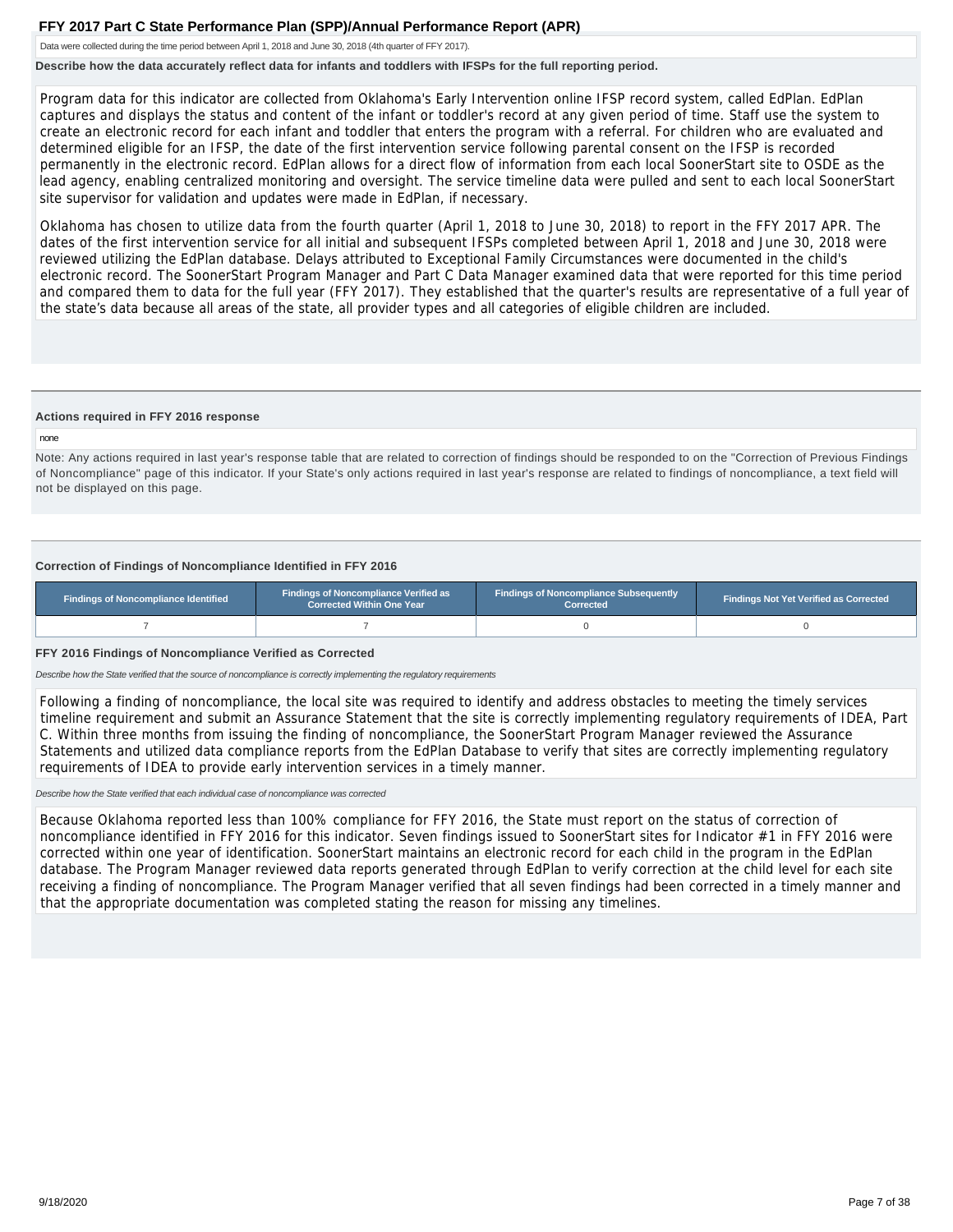### <span id="page-7-0"></span>**OSEP Response**

The State reported that it used data from a State database to report on this indicator. The State further reported that it did not use data for the full reporting period (July 1, 2017-June 30, 2018). The State described ho period in which the data were collected accurately reflects data for infants and toddlers with IFSPs for the full reporting period.

Because the State reported less than 100% compliance for FFY 2017, the State must report on the status of correction of noncompliance identified in FFY 2017 for this indicator. When reporting on the correction of noncompliance, the State must report, in the FFY 2018 SPP/APR, that it has verified that each EIS program or provider with noncompliance identified in FFY 2017 for this indicator: (1) is correctly implementing the specific regulatory requirements (i.e., achieved 100% compliance) based on a review of updated data such as data subsequently collected through on-site monitoring or a State data system; and (2) has corrected each individual case of noncompliance, unless the child is no longer within the jurisdiction of the EIS program or provider, consistent with OSEP Memo 09-02. In the FFY 2018 SPP/APR, the State must describe the specific actions that were taken of noncompliance in FFY 2017.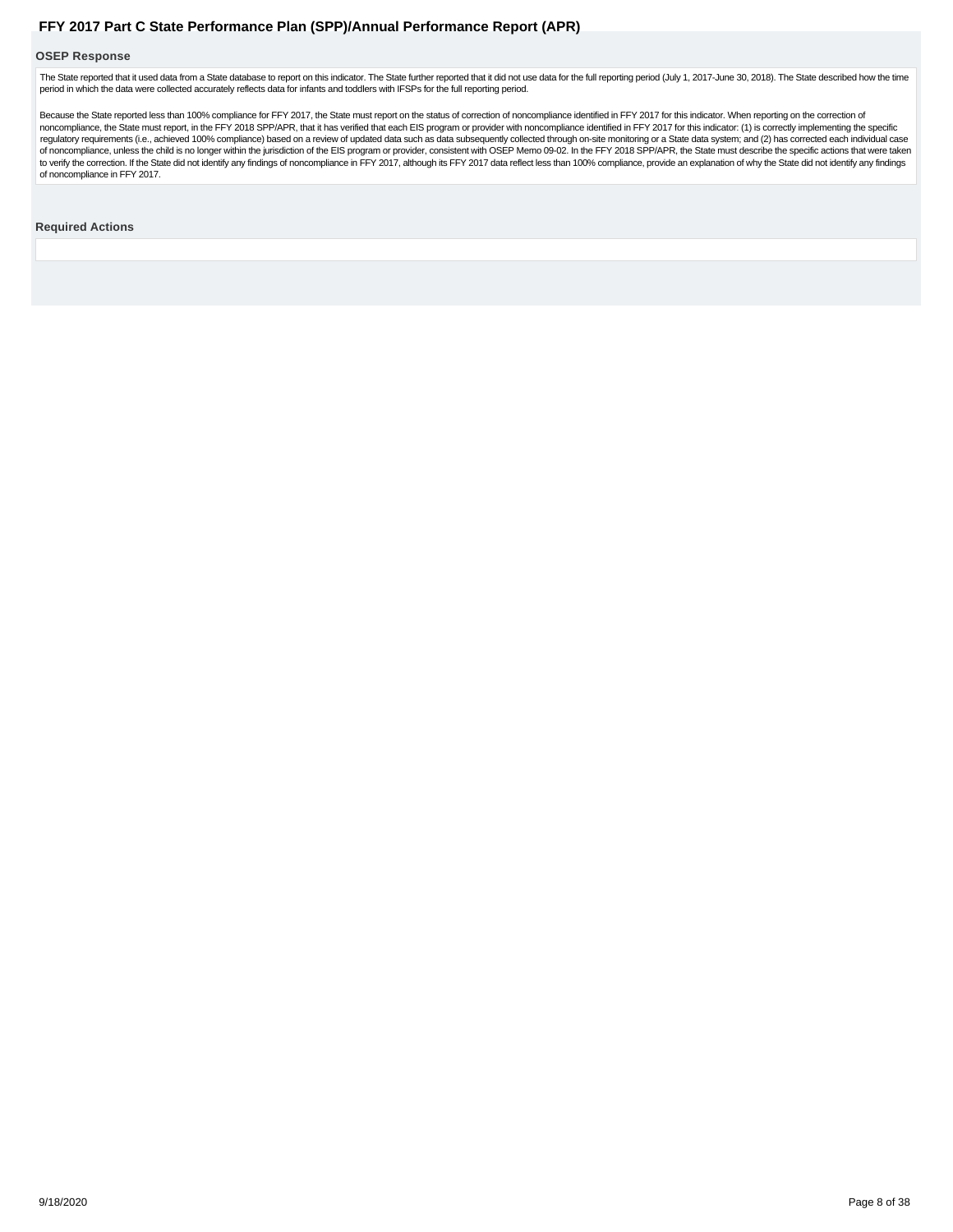# **Indicator 2: Services in Natural Environments FFY 2017 Part C State Performance Plan (SPP)/Annual Performance Report (APR)**

Monitoring Priority: Early Intervention Services In Natural Environments

**Results indicator: Percent of infants and toddlers with IFSPs who primarily receive early intervention services in the home or community-based settings.**

# **(20 U.S.C. 1416(a)(3)(A) and 1442)**

| <b>Historical Data</b>                                                     |        |        |        |        |        |        |        |        |        |        |        |
|----------------------------------------------------------------------------|--------|--------|--------|--------|--------|--------|--------|--------|--------|--------|--------|
| Baseline Data: 2005                                                        |        |        |        |        |        |        |        |        |        |        |        |
| FFY                                                                        | 2004   | 2005   | 2006   | 2007   | 2008   | 2009   | 2010   | 2011   | 2012   | 2013   | 2014   |
| Target $\geq$                                                              |        |        | 98.81% | 95.81% | 95.80% | 95.80% | 95.80% | 95.81% | 95.81% | 95.00% | 95.00% |
| Data                                                                       |        | 95.52% | 95.81% | 98.96% | 99.80% | 97.20% | 96.60% | 95.20% | 95.36% | 95.37% | 96.29% |
| <b>FFY</b>                                                                 | 2015   | 2016   |        |        |        |        |        |        |        |        |        |
| Target $\geq$                                                              | 95.00% | 95.50% |        |        |        |        |        |        |        |        |        |
| Data                                                                       | 97.34% | 97.29% |        |        |        |        |        |        |        |        |        |
| Gray - Data Prior to Baseline Yellow - Baseline Blue - Data Update<br>Key: |        |        |        |        |        |        |        |        |        |        |        |

# **FFY 2017 - FFY 2018 Targets**

| <b>FFY</b>               | 2017   | 2018        |
|--------------------------|--------|-------------|
| $\sqrt{ }$ Target $\geq$ | 95.50% | 96.00%<br>. |
|                          | Key:   |             |

# **Targets: Description of Stakeholder Input** - Please see the Stakeholder Involvement section of the *introduction*.

Enter additional information about stakeholder involvement

# **Prepopulated Data**

| <b>Source</b>                                                        | <b>Date</b> | <b>Description</b>                                                                                                                     | <b>Data</b> | <b>Overwrite Data</b> |
|----------------------------------------------------------------------|-------------|----------------------------------------------------------------------------------------------------------------------------------------|-------------|-----------------------|
| SY 2017-18 Child Count/Educational<br><b>Environment Data Groups</b> | 7/11/2018   | Number of infants and toddlers with IFSPs who primarily receive early intervention services in the<br>home or community-based settings | 2,533       |                       |
| SY 2017-18 Child Count/Educational<br><b>Environment Data Groups</b> | 7/11/2018   | Total number of infants and toddlers with IFSPs                                                                                        | 2,624       |                       |

# **FFY 2017 SPP/APR Data**

| Number of infants and toddlers with IFSPs who<br>primarily receive early intervention services in<br>the home or community-based settings | Total number of infants and toddlers with<br><b>IFSPs</b> | <b>FFY 2016</b><br>Data | <b>FFY 2017</b><br>Target | <b>FFY 2017</b><br>Data |
|-------------------------------------------------------------------------------------------------------------------------------------------|-----------------------------------------------------------|-------------------------|---------------------------|-------------------------|
| 2.533                                                                                                                                     | 2.624                                                     | 97.29%                  | 95.50%                    | 96.53%                  |

| Actions required in FFY 2016 response |  |  |
|---------------------------------------|--|--|
| none                                  |  |  |
|                                       |  |  |
|                                       |  |  |
| <b>OSEP Response</b>                  |  |  |
|                                       |  |  |
|                                       |  |  |
|                                       |  |  |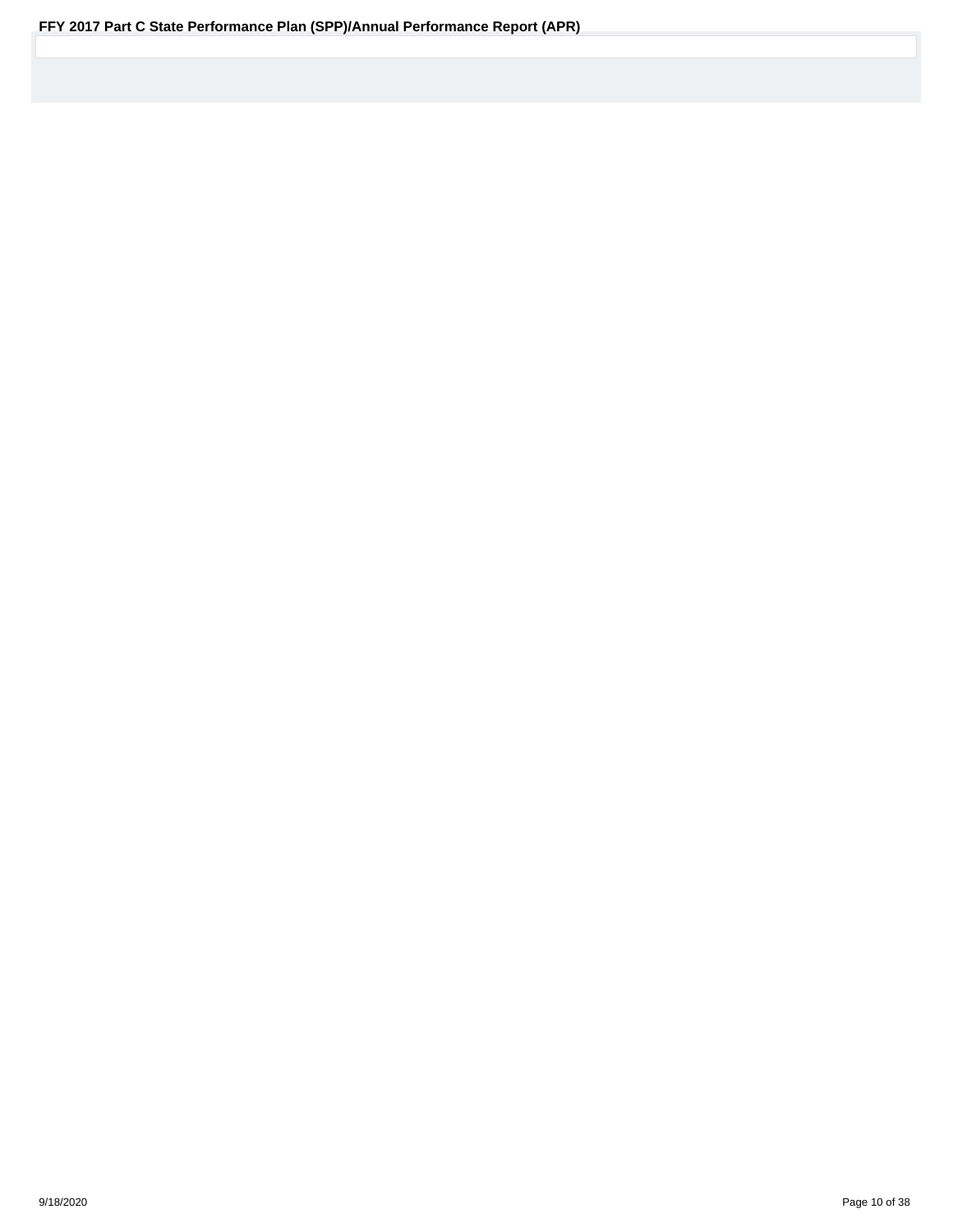# **Indicator 3: Early Childhood Outcomes FFY 2017 Part C State Performance Plan (SPP)/Annual Performance Report (APR)**

Monitoring Priority: Early Intervention Services In Natural Environments

**Results indicator: Percent of infants and toddlers with IFSPs who demonstrate improved:**

- 
- A. Positive social-emotional skills (including social relationships);<br>B. Acquisition and use of knowledge and skills (including early language/ communication); and<br>C. Use of appropriate behaviors to meet their needs.
- 

**(20 U.S.C. 1416(a)(3)(A) and 1442)**

**Does your State's Part C eligibility criteria include infants and toddlers who are at risk of having substantial developmental delays (or "at-risk infants and toddlers") under IDEA section 632(5)(B)(i)? No**

# **Historical Data**

|                | <b>Baseline</b><br>Year | <b>FFY</b>    | 2004 | 2005 | 2006 | 2007 | 2008   | 2009   | 2010   | 2011   | 2012   | 2013   | 2014   |
|----------------|-------------------------|---------------|------|------|------|------|--------|--------|--------|--------|--------|--------|--------|
| A1             | 2013                    | Target $\geq$ |      |      |      |      |        | 88.64% |        | 77.60% | 78.00% | 78.00% | 78.00% |
|                |                         | Data          |      |      |      |      | 87.10% | 88.60% | 77.60% | 81.40% | 80.82% | 78.15% | 79.73% |
| A2             | 2013                    | Target $\geq$ |      |      |      |      |        | 64.06% |        | 54.60% | 55.00% | 52.00% | 52.00% |
|                |                         | Data          |      |      |      |      | 61.80% | 59.30% | 54.60% | 57.20% | 56.00% | 52.41% | 55.67% |
| <b>B1</b>      | 2013                    | Target $\geq$ |      |      |      |      |        | 91.17% |        | 88.60% | 89.00% | 83.00% | 83.00% |
|                |                         | Data          |      |      |      |      | 89.40% | 86.70% | 86.70% | 87.90% | 86.30% | 83.04% | 84.87% |
| <b>B2</b>      | 2013                    | Target $\geq$ |      |      |      |      |        | 61.07% |        | 60.50% | 61.00% | 46.00% | 46.00% |
|                |                         | Data          |      |      |      |      | 59.80% | 56.20% | 56.20% | 50.40% | 49.20% | 46.48% | 50.58% |
| C <sub>1</sub> | 2013                    | Target $\geq$ |      |      |      |      |        | 91.97% |        | 87.80% | 88.00% | 84.00% | 84.00% |
|                |                         | Data          |      |      |      |      | 90.80% | 87.50% | 89.80% | 88.50% | 85.30% | 84.31% | 86.53% |
| C <sub>2</sub> | 2013                    | Target $\geq$ |      |      |      |      |        | 59.73% |        | 53.80% | 54.00% | 47.00% | 47.00% |
|                |                         | Data          |      |      |      |      | 58.90% | 65.20% | 54.90% | 52.00% | 50.52% | 47.03% | 50.23% |

|                | <b>FFY</b>    | 2015   | 2016   |
|----------------|---------------|--------|--------|
| A1             | Target $\geq$ | 78.00% | 78.50% |
|                | Data          | 78.17% | 84.99% |
| A <sub>2</sub> | Target $\geq$ | 52.00% | 52.50% |
|                | Data          | 55.34% | 53.50% |
| <b>B1</b>      | Target $\geq$ | 83.00% | 83.50% |
|                | Data          | 82.14% | 85.01% |
| <b>B2</b>      | Target $\geq$ | 46.00% | 46.50% |
|                | Data          | 49.05% | 45.15% |
| C <sub>1</sub> | Target $\geq$ | 84.00% | 84.50% |
|                | Data          | 83.56% | 87.03% |
| C <sub>2</sub> | Target $\geq$ | 47.00% | 47.50% |
|                | Data          | 49.86% | 48.53% |

Key: Gray – Data Prior to Baseline Yellow – Baseline Blue – Data Update

# **FFY 2017 - FFY 2018 Targets**

| <b>FFY</b>       | 2017   | 2018   |
|------------------|--------|--------|
| Target $A1 \geq$ | 78.50% | 79.00% |
| Target $A2 \geq$ | 52.50% | 53.00% |
| Target B1 $\geq$ | 83.50% | 84.00% |
| Target $B2 \geq$ | 46.50% | 47.00% |
| Target C1 $\geq$ | 84.50% | 85.00% |
| Target $C2 \geq$ | 47.50% | 48.00% |
|                  | Key:   |        |

**Targets: Description of Stakeholder Input** - Please see the Stakeholder Involvement section of the introduction.

Enter additional information about stakeholder involvement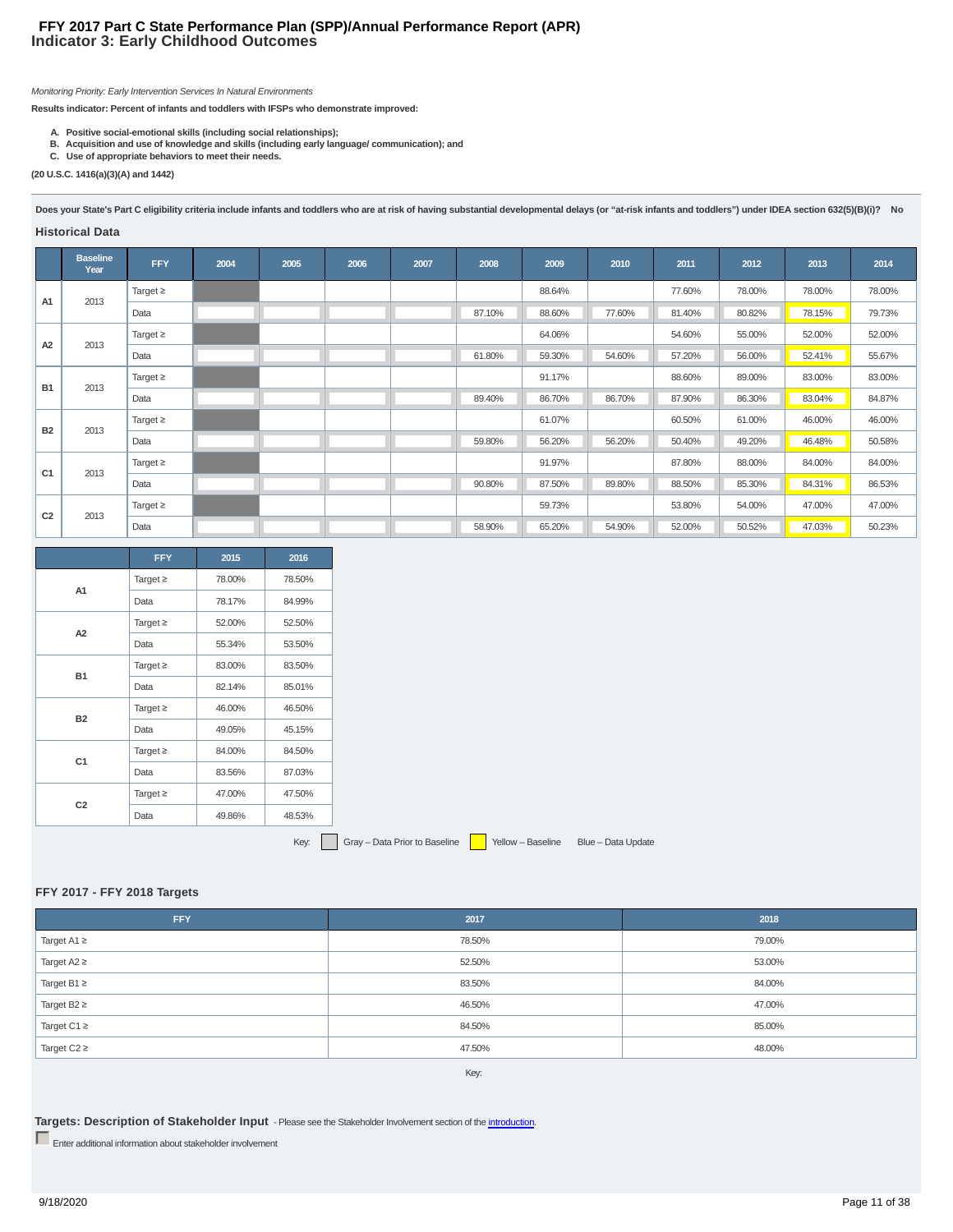| FFY 2017 SPP/APR Data                              |        |
|----------------------------------------------------|--------|
| Number of infants and toddlers with IFSPs assessed | 844.00 |

# **Outcome A: Positive social-emotional skills (including social relationships)**

|                                                                                                                                 | <b>Number of</b><br><b>Children</b> | Percentage of<br><b>Children</b> |
|---------------------------------------------------------------------------------------------------------------------------------|-------------------------------------|----------------------------------|
| a. Infants and toddlers who did not improve functioning                                                                         | 6                                   | 0.33%                            |
| b. Infants and toddlers who improved functioning but not sufficient to move nearer to functioning comparable to same-aged peers | 259                                 | 14.05%                           |
| c. Infants and toddlers who improved functioning to a level nearer to same-aged peers but did not reach it                      | 583                                 | 31.62%                           |
| d. Infants and toddlers who improved functioning to reach a level comparable to same-aged peers                                 | 744                                 | 40.35%                           |
| e. Infants and toddlers who maintained functioning at a level comparable to same-aged peers                                     | 252                                 | 13.67%                           |

|                                                                                                                                                                                                                                                  | <b>Numerator</b> | <b>Denominator</b> | <b>FFY 2016</b><br>Data | <b>FFY 2017</b><br><b>Target</b> | <b>FFY 2017</b><br>Data |
|--------------------------------------------------------------------------------------------------------------------------------------------------------------------------------------------------------------------------------------------------|------------------|--------------------|-------------------------|----------------------------------|-------------------------|
| A1. Of those children who entered or exited the program below age<br>expectations in Outcome A, the percent who substantially increased<br>their rate of growth by the time they turned 3 years of age or exited the<br>program (c+d)/(a+b+c+d). | 1327.00          | 1592.00            | 84.99%                  | 78.50%                           | 83.35%                  |
| A2. The percent of infants and toddlers who were functioning within<br>age expectations in Outcome A by the time they turned 3 years of age<br>or exited the program (d+e)/(a+b+c+d+e).                                                          | 996.00           | 1844.00            | 53.50%                  | 52.50%                           | 54.01%                  |

# **Outcome B. Acquisition and use of knowledge and skills (including early language/ communication)**

|                                                                                                                                 | Number of<br><b>Children</b> | Percentage of<br><b>Children</b> |
|---------------------------------------------------------------------------------------------------------------------------------|------------------------------|----------------------------------|
| a. Infants and toddlers who did not improve functioning                                                                         |                              | 0.49%                            |
| b. Infants and toddlers who improved functioning but not sufficient to move nearer to functioning comparable to same-aged peers | 234                          | 12.69%                           |
| c. Infants and toddlers who improved functioning to a level nearer to same-aged peers but did not reach it                      | 761                          | 41.27%                           |
| d. Infants and toddlers who improved functioning to reach a level comparable to same-aged peers                                 | 744                          | 40.35%                           |
| e. Infants and toddlers who maintained functioning at a level comparable to same-aged peers                                     | 96                           | 5.21%                            |

|                                                                                                                                                                                                                                                  | <b>Numerator</b> | <b>Denominator</b> | <b>FFY 2016</b><br>Data | <b>FFY 2017</b><br><b>Target</b> | <b>FFY 2017</b><br>Data |
|--------------------------------------------------------------------------------------------------------------------------------------------------------------------------------------------------------------------------------------------------|------------------|--------------------|-------------------------|----------------------------------|-------------------------|
| B1. Of those children who entered or exited the program below age<br>expectations in Outcome B, the percent who substantially increased<br>their rate of growth by the time they turned 3 years of age or exited the<br>program (c+d)/(a+b+c+d). | 1505.00          | 1748.00            | 85.01%                  | 83.50%                           | 86.10%                  |
| B2. The percent of infants and toddlers who were functioning within<br>age expectations in Outcome B by the time they turned 3 years of age<br>or exited the program (d+e)/(a+b+c+d+e).                                                          | 840.00           | 1844.00            | 45.15%                  | 46.50%                           | 45.55%                  |

# **Outcome C: Use of appropriate behaviors to meet their needs**

|                                                                                                                                 | Number of<br><b>Children</b> | Percentage of<br><b>Children</b> |
|---------------------------------------------------------------------------------------------------------------------------------|------------------------------|----------------------------------|
| a. Infants and toddlers who did not improve functioning                                                                         | 12                           | 0.65%                            |
| b. Infants and toddlers who improved functioning but not sufficient to move nearer to functioning comparable to same-aged peers | 216                          | 11.71%                           |
| c. Infants and toddlers who improved functioning to a level nearer to same-aged peers but did not reach it                      | 698                          | 37.85%                           |
| d. Infants and toddlers who improved functioning to reach a level comparable to same-aged peers                                 | 802                          | 43.49%                           |
| e. Infants and toddlers who maintained functioning at a level comparable to same-aged peers                                     | 116                          | 6.29%                            |

|                                                                                                                                                                                                                                                  | <b>Numerator</b> | <b>Denominator</b> | <b>FFY 2016</b><br>Data | <b>FFY 2017</b><br><b>Target</b> | <b>FFY 2017</b><br>Data |
|--------------------------------------------------------------------------------------------------------------------------------------------------------------------------------------------------------------------------------------------------|------------------|--------------------|-------------------------|----------------------------------|-------------------------|
| C1. Of those children who entered or exited the program below age<br>expectations in Outcome C, the percent who substantially increased<br>their rate of growth by the time they turned 3 years of age or exited the<br>program (c+d)/(a+b+c+d). | 1500.00          | 1728.00            | 87.03%                  | 84.50%                           | 86.81%                  |
| C2. The percent of infants and toddlers who were functioning within<br>age expectations in Outcome C by the time they turned 3 years of age<br>or exited the program (d+e)/(a+b+c+d+e).                                                          | 918.00           | 1844.00            | 48.53%                  | 47.50%                           | 49.78%                  |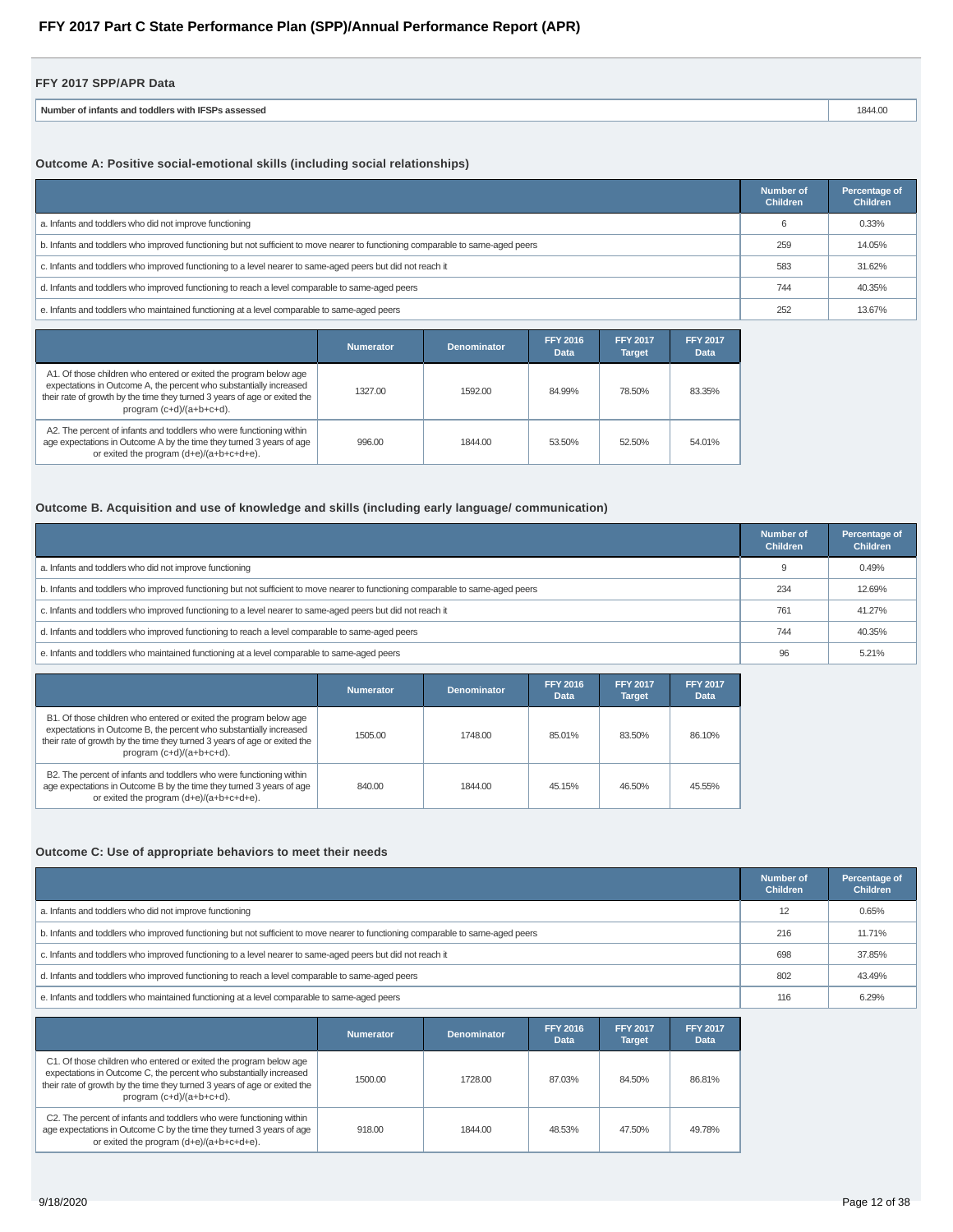<span id="page-12-0"></span>

| The number of infants and toddlers who did not receive early intervention services for at least six months before exiting the Part C program        |      |  |  |  |  |  |  |
|-----------------------------------------------------------------------------------------------------------------------------------------------------|------|--|--|--|--|--|--|
| The number of infants and toddlers who exited the Part C program during the reporting period, as reported in the State's part C exiting 618 data    | 2862 |  |  |  |  |  |  |
| The number of those infants and toddlers who did not receive early intervention services for at least six months before exiting the Part C program. | 956  |  |  |  |  |  |  |

Please note that this data about the number of infants and toddlers who did not receive early intervention services for at least six months before exiting the Part C program is optional in this FFY16 submission. It will be in the FFY17 submission.

# Was sampling used? No

**Did you use the Early Childhood Outcomes Center (ECO) Child Outcomes Summary (COS) process?** Yes

### **List the instruments and procedures used to gather data for this indicator.**

Program data for this indicator are collected from Oklahoma's Early Intervention online IFSP record system called EdPlan. Staff use the system to create an electronic record for each infant and toddler in the SoonerStart program, including early childhood outcomes. The Child Outcome Summary Form is completed electronically for each child exiting SoonerStart if he or she has had at least six months of service. It is SoonerStart practice that personnel enter the COSF ratings and evaluation information just prior to a child turning 3 or soon after exit, whichever comes first.

# **Actions required in FFY 2016 response**

none

**OSEP Response**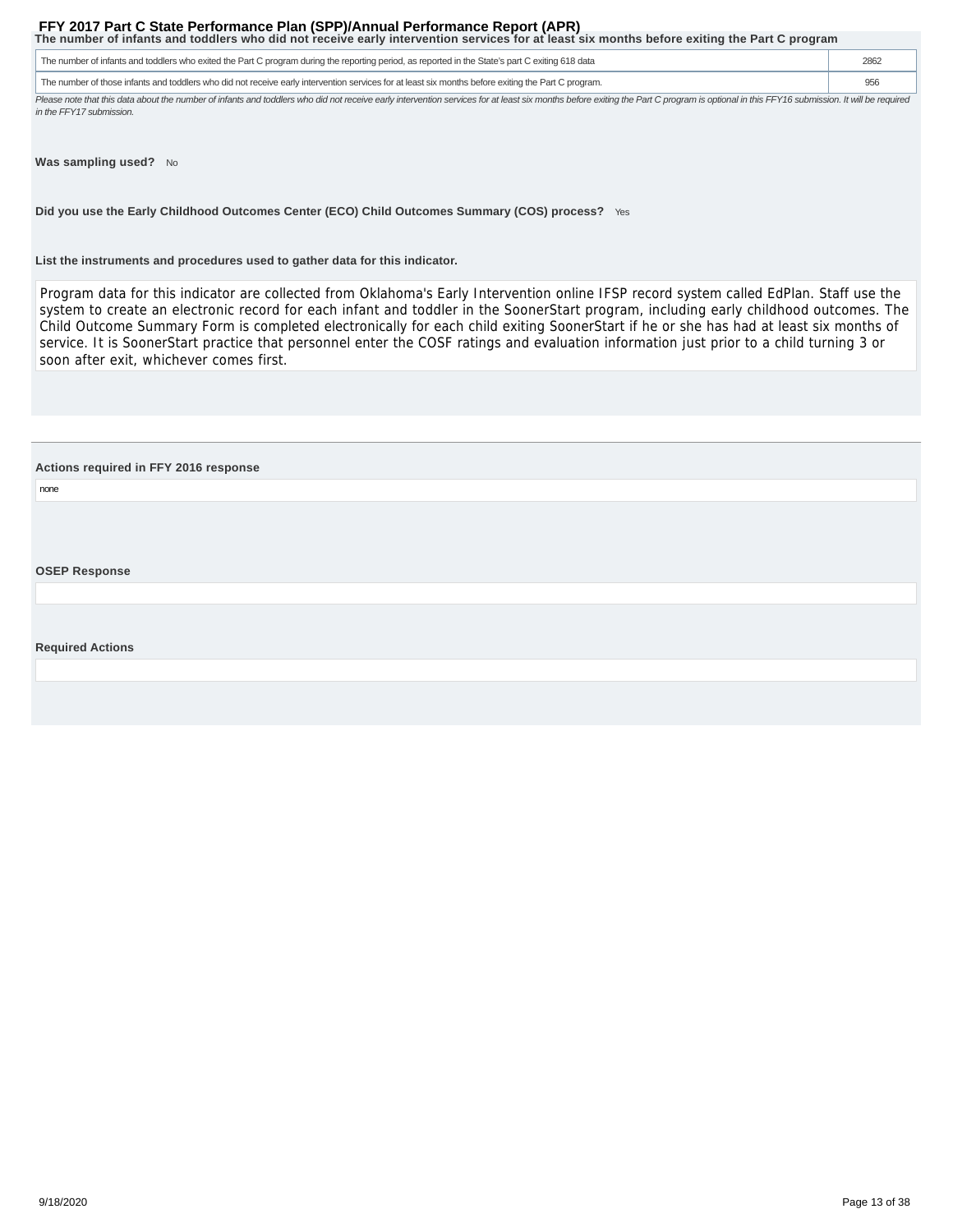# **Indicator 4: Family Involvement FFY 2017 Part C State Performance Plan (SPP)/Annual Performance Report (APR)**

Monitoring Priority: Early Intervention Services In Natural Environments

**Results indicator: Percent of families participating in Part C who report that early intervention services have helped the family:**

- **A. Know their rights;**
- **B. Effectively communicate their children's needs; and C. Help their children develop and learn.**

**(20 U.S.C. 1416(a)(3)(A) and 1442)**

### **Historical Data**

|   | <b>Baseline</b><br>Year | <b>FFY</b>    | 2004 | 2005 | 2006   | 2007   | 2008   | 2009   | 2010   | 2011   | 2012   | 2013   | 2014   |
|---|-------------------------|---------------|------|------|--------|--------|--------|--------|--------|--------|--------|--------|--------|
| A | 2006                    | Target $\geq$ |      |      |        |        | 93.15% | 93.30% | 93.35% | 93.40% | 93.40% | 91.00% | 92.00% |
|   |                         | Data          |      |      | 95.39% | 98.72% | 96.45% | 97.78% | 96.95% | 98.48% | 94.77% | 95.61% | 96.30% |
| в |                         | Target $\geq$ |      |      |        |        | 92.25% | 95.30% | 95.35% | 95.40% | 95.40% | 91.00% | 92.00% |
|   | 2006                    | Data          |      |      | 95.31% | 96.48% | 93.31% | 97.78% | 97.78% | 96.96% | 90.27% | 91.37% | 94.44% |
|   |                         | Target $\geq$ |      |      |        |        | 93.85% | 93.90% | 93.95% | 94.00% | 94.00% | 91.00% | 92.00% |
| с | 2006                    | Data          |      |      | 95.86% | 98.40% | 95.27% | 97.22% | 97.33% | 96.58% | 93.71% | 94.85% | 94.44% |

|   | <b>FFY</b>    | 2015   | 2016   |  |  |
|---|---------------|--------|--------|--|--|
| А | Target $\geq$ | 93.00% | 94.00% |  |  |
|   | Data          | 97.46% | 98.67% |  |  |
| B | Target $\geq$ | 93.00% | 94.00% |  |  |
|   | Data          | 96.87% | 98.23% |  |  |
|   | Target $\geq$ | 93.00% | 94.00% |  |  |
| c | Data          | 96.67% | 97.12% |  |  |

Key: Gray – Data Prior to Baseline Vellow – Baseline Blue – Data Update

# **FFY 2017 - FFY 2018 Targets**

| 2017   | 2018   |
|--------|--------|
| 95.00% | 96.00% |
| 95.00% | 96.00% |
| 95.00% | 96.00% |
|        |        |

Key:

# **Targets: Description of Stakeholder Input** - Please see the Stakeholder Involvement section of the *introduction*.

Enter additional information about stakeholder involvement

### **FFY 2017 SPP/APR Data**

| Number of families to whom surveys were distributed                                                                                                                         |        | 1,900 |
|-----------------------------------------------------------------------------------------------------------------------------------------------------------------------------|--------|-------|
| Number of respondent families participating in Part C                                                                                                                       | 48.11% | 914   |
| A1. Number of respondent families participating in Part C who report that early intervention services have helped the family know their rights                              |        | 892   |
| A2. Number of responses to the question of whether early intervention services have helped the family know their rights                                                     |        | 914   |
| B1. Number of respondent families participating in Part C who report that early intervention services have helped the family effectively communicate their children's needs |        | 906   |
| B2. Number of responses to the question of whether early intervention services have helped the family effectively communicate their children's needs                        |        | 914   |
| C1. Number of respondent families participating in Part C who report that early intervention services have helped the family help their children develop and learn          |        | 911   |
| C2. Number of responses to the question of whether early intervention services have helped the family help their children develop and learn                                 |        | 914   |

|                                                                                                                              | <b>FFY 2016</b><br><b>Data</b> | <b>FFY 2017</b><br><b>Target</b> | <b>FFY 2017</b><br><b>Data</b> |
|------------------------------------------------------------------------------------------------------------------------------|--------------------------------|----------------------------------|--------------------------------|
| A. Percent of families participating in Part C who report that early intervention services have helped the family know their | 98.67%                         | 95.00%                           | 97.59%                         |
| 9/18/2020                                                                                                                    |                                |                                  |                                |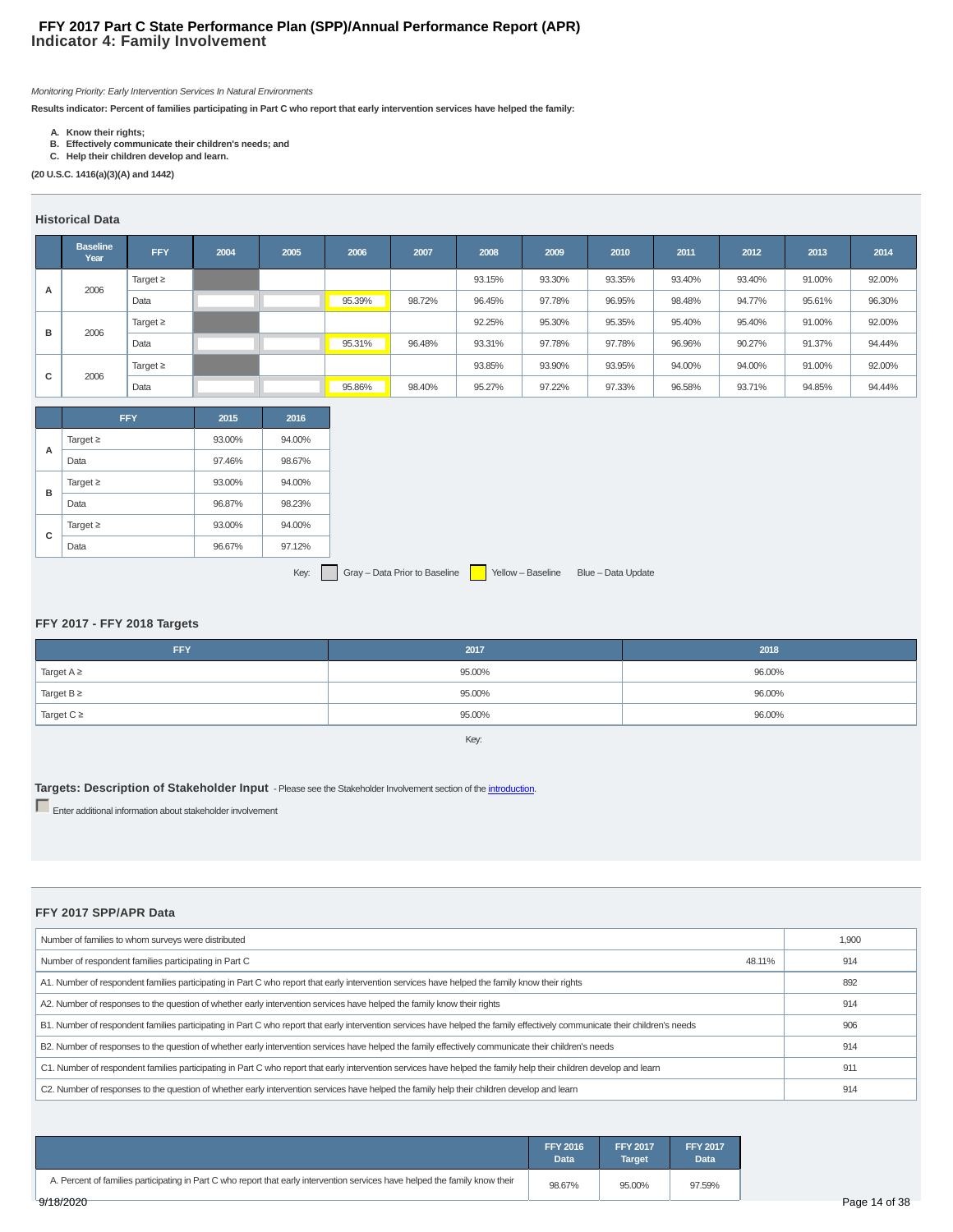|                                                                                                                                                                     | <b>FFY 2016 Data</b> | <b>FFY 2017</b><br><b>Target</b> | FFY 2017 Data |
|---------------------------------------------------------------------------------------------------------------------------------------------------------------------|----------------------|----------------------------------|---------------|
| rights                                                                                                                                                              |                      |                                  |               |
| B. Percent of families participating in Part C who report that early intervention services have helped the family effectively<br>communicate their children's needs | 98.23%               | 95.00%                           | 99.12%        |
| C. Percent of families participating in Part C who report that early intervention services have helped the family help their<br>children develop and learn          | 97.12%               | 95.00%                           | 99.67%        |

### **Was sampling used?** No

Was a collection tool used? Yes **Is it a new or revised collection tool?** No

**The demographics of the families responding are representative of the demographics of infants, toddlers, and families enrolled in the Part C program.** No

**Describe the strategies that the State will use to ensure that in the future the response data are representative of those demographics.**

SoonerStart has changed its family survey procedures in response to OSEP's directive to ensure that Oklahoma collects data from families of children ages birth to one served by SoonerStart. Beginning January 1, 2019, all families of eligible children will receive a survey within three months following the initial IFSP meeting. This procedure change has been outlined in the SoonerStart Operations Manual and is expected to increase the number of survey responses from families of children ages birth to one served by SoonerStart.

**Include the State's analysis of the extent to which the demographics of the families responding are representative of the demographics of infants, toddlers, and families enrolled in the Part C program.**

# **DEMOGRAPHICS**

Surveys were distributed to approximately 1900 families in FFY 2017. The distribution of respondents across three demographic characteristics (gender, race and age) are shown in the associated tables below. The gender distribution of respondents' SoonerStart children matches closely with the approximate 40 to 60 female/male ratio in SoonerStart.

The age distribution becomes more similar the higher the age of respondents' SoonerStart children. This aligns with SoonerStart procedures in FFY 2017: surveys were offered to families at annual reviews and when exiting from the program. Parents of children receiving services less than one year were less likely to answer the survey because they were less likely to receive it, impacting the number of responses we received from families of infants referred before one year of age. This procedure has since been revised, as noted in the previous response. We expect representation of families of very young children to increase over time.

Finally, the racial distribution of respondents' children matches that of SoonerStart overall, with "White or Caucasian" identity most commonly reported, "Hispanic" second most common, and "Two or More Races" third most common. Four percent of respondents chose not to identify their children's race, slightly affecting the data. The representation of minority racial groups has increased in the survey compared to previous years.

# **VALIDITY & RELIABILITY**

The Part C EI program in Oklahoma uses a nine-question survey to query parents about their EI experience. Indicators 4A, B & C were measured in 2017-2018 by index variables that reflect multiple components related to each indicator. The data are valid because parental experience in each of the three areas is measured precisely with specific questions.

The data are reliable because the index variables measure precise experiences and not broad perceptions of quality; parents are likely to answer similarly across time if their experiences are the same. Personnel do not influence parents' responses at any time, although they encourage and facilitate involvement.

# BACKGROUND

In FFY 2017, SoonerStart continued to partner with the Oklahoma Parents Center to disseminate Family Surveys. Families have the option to complete the survey online, by telephone or on paper. The SoonerStart resource coordinator gives a detailed brochure explaining the Family Survey to each SoonerStart family at the annual IFSP meeting and when the child exits from Part C services. The brochure describes the importance of the survey and includes instructions for accessing the survey. SoonerStart personnel do not assist families in the actual completion of the surveys, unless language translation is needed. The completed surveys are collected directly by the Oklahoma Parents Center to ensure that response data are valid and reliable. The results are given to the Part C Data Manager to analyze and report in the Annual Performance Report (APR).

**Provide additional information about this indicator (optional)**

Gender Demographics SY 2017-2018

Respondents SoonerStart Child Count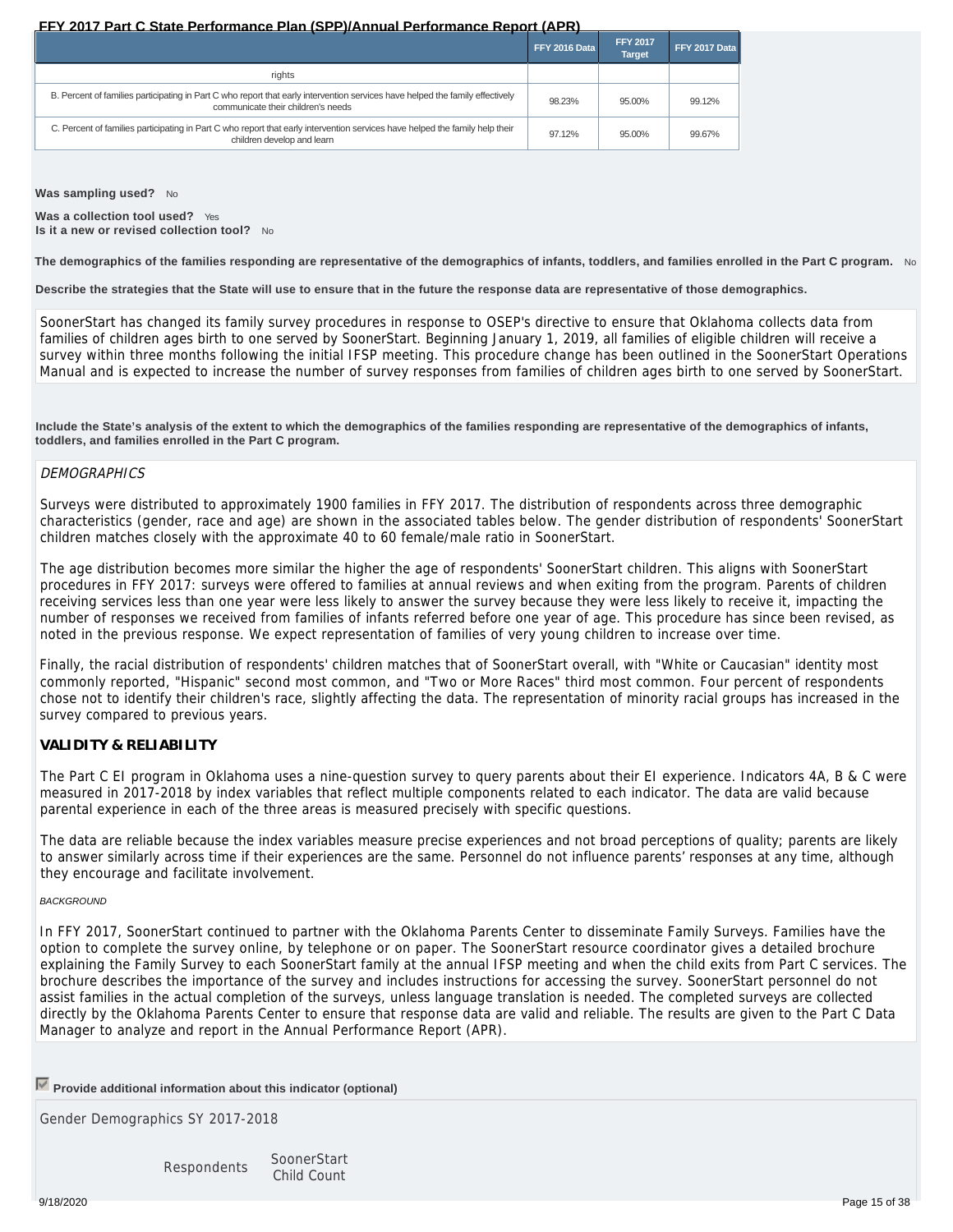<span id="page-15-0"></span>

| Female                        | 39.8%  | 37.7%   |
|-------------------------------|--------|---------|
| Male                          | 57.8%  | 62.3%   |
| No Response                   | 2.4%   | $0.0\%$ |
| Total                         | 100.0% | 100.0%  |
| Age Demographics SY 2017-2018 |        |         |

|                                | Respondents | SoonerStart<br><b>Child Count</b> |  |  |  |  |  |  |  |
|--------------------------------|-------------|-----------------------------------|--|--|--|--|--|--|--|
| $0$ to 1                       | 9.5%        | 17.5%                             |  |  |  |  |  |  |  |
| $1$ to $2$                     | 34.1%       | 32.4%                             |  |  |  |  |  |  |  |
| $2$ to $3$                     | 54.2%       | 50.1%                             |  |  |  |  |  |  |  |
| No Response                    | 2.2%        | $0.0\%$                           |  |  |  |  |  |  |  |
| Total                          | 100.0%      | 100.0%                            |  |  |  |  |  |  |  |
| Race Demographics SY 2017-2018 |             |                                   |  |  |  |  |  |  |  |

|                                     | Respondents | SoonerStart<br>Child Count |
|-------------------------------------|-------------|----------------------------|
| American Indian or Alaska Native    | 10.1%       | 5.4%                       |
| Asian                               | 1.8%        | 2.0%                       |
| Black or African American           | 6.5%        | 6.9%                       |
| Hispanic                            | 12.3%       | 15.7%                      |
| Native Hawaiian or Pacific Islander | 0.2%        | 0.3%                       |
| White or Caucasian                  | 52.7%       | 61.2%                      |
| Two or More Races                   | 12.8%       | 8.4%                       |
| No Response                         | $3.7\%$     | $0.0\%$                    |
| Total                               | 100.0%      | 100.0%                     |

### **Actions required in FFY 2016 response**

The State's reported data are inconsistent with the measurement for this indicator because the State does not collect data from families of eligible children who are birth to one. OSEP requests the State survey families of children who have received services for a minimal period of time (such as six months) to ensure that the State collects data from families of eligible children who are birth to one. The State must include strategies or improvement activities to address this issue in the future.

# **Responses to actions required in FFY 2016 OSEP response**

SoonerStart has changed its family survey procedures in response to OSEP's directive to ensure that Oklahoma collects data from families of eligible children ages birth to one. Beginning January 1, 2019, all families of eligible children will receive a survey within three months following the initial IFSP meeting. This procedure change has been outlined in the SoonerStart Operations Manual and is expected to increase the number of survey responses from families of children ages birth to one served by SoonerStart.

### **OSEP Response**

### **Required Actions**

In the FFY 2018 SPP/APR, the State must report whether its FFY 2018 response data are representative of the demographics of infants, toddlers, and families enrolled in the Part C program, and, if not, the actions the State taking to address this issue. The State must also include its analysis of the extent to which the demographics of the families responding are representative of the population.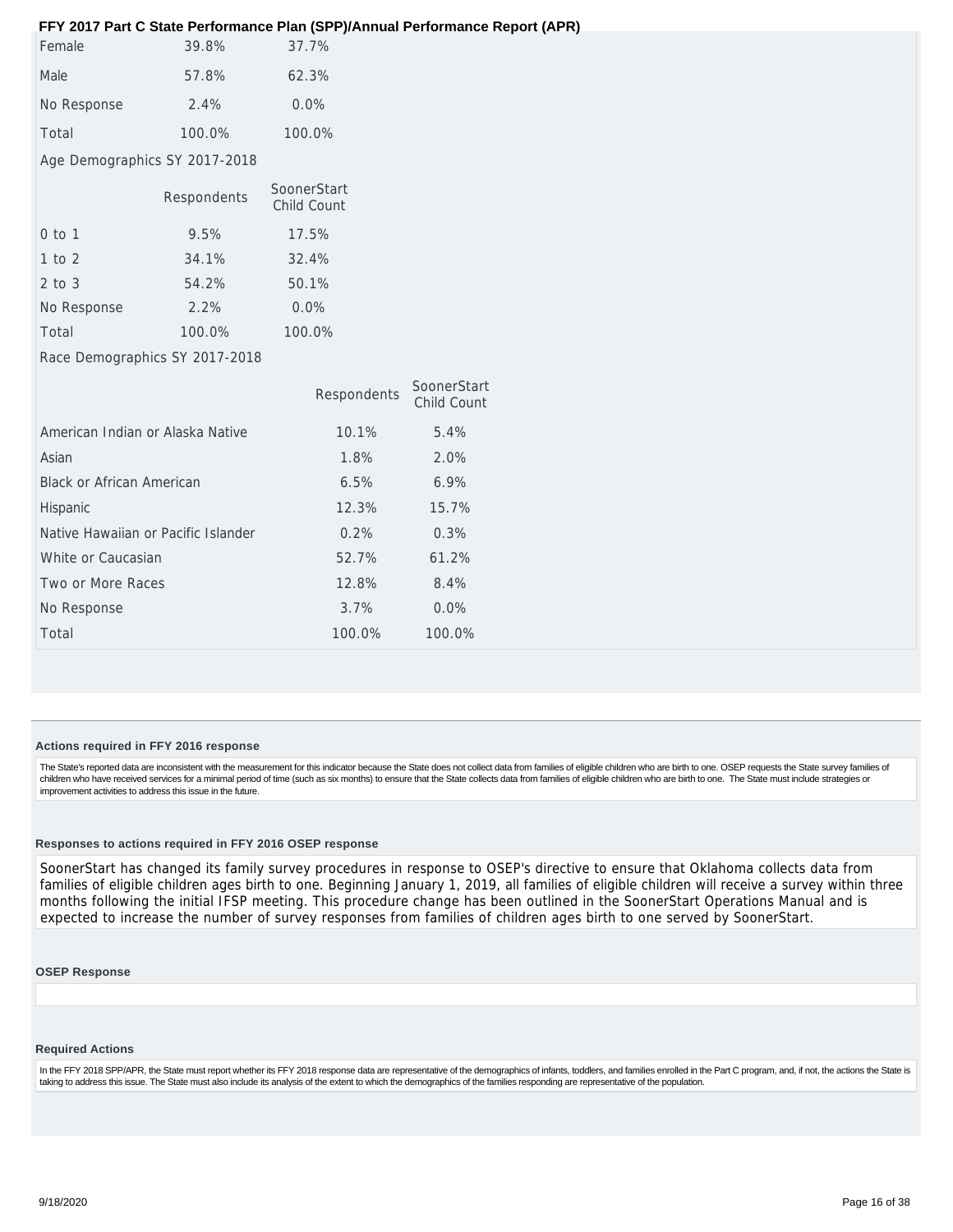# **Indicator 5: Child Find (Birth to One) FFY 2017 Part C State Performance Plan (SPP)/Annual Performance Report (APR)**

Monitoring Priority: Effective General Supervision Part C / Child Find

**Results indicator: Percent of infants and toddlers birth to 1 with IFSPs compared to national data.**

### **(20 U.S.C. 1416(a)(3)(B) and 1442)**

| <b>Historical Data</b><br>Baseline Data: 2013                                    |       |       |       |       |       |       |       |       |       |       |       |
|----------------------------------------------------------------------------------|-------|-------|-------|-------|-------|-------|-------|-------|-------|-------|-------|
| <b>FFY</b>                                                                       | 2004  | 2005  | 2006  | 2007  | 2008  | 2009  | 2010  | 2011  | 2012  | 2013  | 2014  |
| Target $\geq$                                                                    |       |       | 1.24% | 1.25% | 1.26% | 1.28% | 1.30% | 1.30% | 1.34% | 0.80% | 0.85% |
| Data                                                                             |       | 1.35% | 1.26% | 1.17% | 0.99% | 1.04% | 0.87% | 1.02% | 0.82% | 0.81% | 0.79% |
| <b>FFY</b>                                                                       | 2015  | 2016  |       |       |       |       |       |       |       |       |       |
| Target $\geq$                                                                    | 0.90% | 0.86% |       |       |       |       |       |       |       |       |       |
| Data                                                                             | 0.67% | 0.71% |       |       |       |       |       |       |       |       |       |
| Gray - Data Prior to Baseline<br>Yellow - Baseline<br>Blue - Data Update<br>Key: |       |       |       |       |       |       |       |       |       |       |       |

# **FFY 2017 - FFY 2018 Targets**

| <b>FFY</b>    | 2017  | 2018  |
|---------------|-------|-------|
| Target $\geq$ | 0.88% | 0.90% |
|               | Key:  |       |

# **Targets: Description of Stakeholder Input** - Please see the Stakeholder Involvement section of the *introduction*.

Enter additional information about stakeholder involvement

# **Prepopulated Data**

| <b>Source</b>                                                                             | <b>Date</b> | <b>Description</b>                                   | <b>Data</b> | <b>Overwrite Data</b> |
|-------------------------------------------------------------------------------------------|-------------|------------------------------------------------------|-------------|-----------------------|
| SY 2017-18 Child Count/Educational<br><b>Environment Data Groups</b>                      | 7/11/2018   | Number of infants and toddlers birth to 1 with IFSPs | 417         | null                  |
| U.S. Census Annual State Resident<br>Population Estimates April 1, 2010 to July<br>1.2017 | 6/12/2018   | Population of infants and toddlers birth to 1        | 51.877      | null                  |

# **FFY 2017 SPP/APR Data**

| Number of infants and toddlers birth to 1 with IFSPs | Population of infants and toddlers birth<br>to ' |       | FFY 2016 Data FFY 2017 Target | FFY 2017 Data |
|------------------------------------------------------|--------------------------------------------------|-------|-------------------------------|---------------|
|                                                      | 51.877                                           | 0.71% | $0.88\%$                      | 0.80%         |

# **Compare your results to the national data**

Oklahoma substantially improved the single day percentage of children aged 0 to 1 who received EI services on the day of child count, although it did not meet target in FFY 2017. Other states ranged from 0.61 percent served in Maine to 4.71 percent in Massachusetts. With a service rate of 0.80 percent, Oklahoma fell in the bottom twenty percent of all states. In FFY 2017, the national average was 1.43 and the state median was 1.17.

However, Oklahoma has narrow eligibility requirements compared to many states, greatly reducing the total pool of children eligible for services. At-risk children are not identified nor served through SoonerStart in Oklahoma. With broader requirements, Oklahoma's number of children birth to one served would approach or exceed the national average.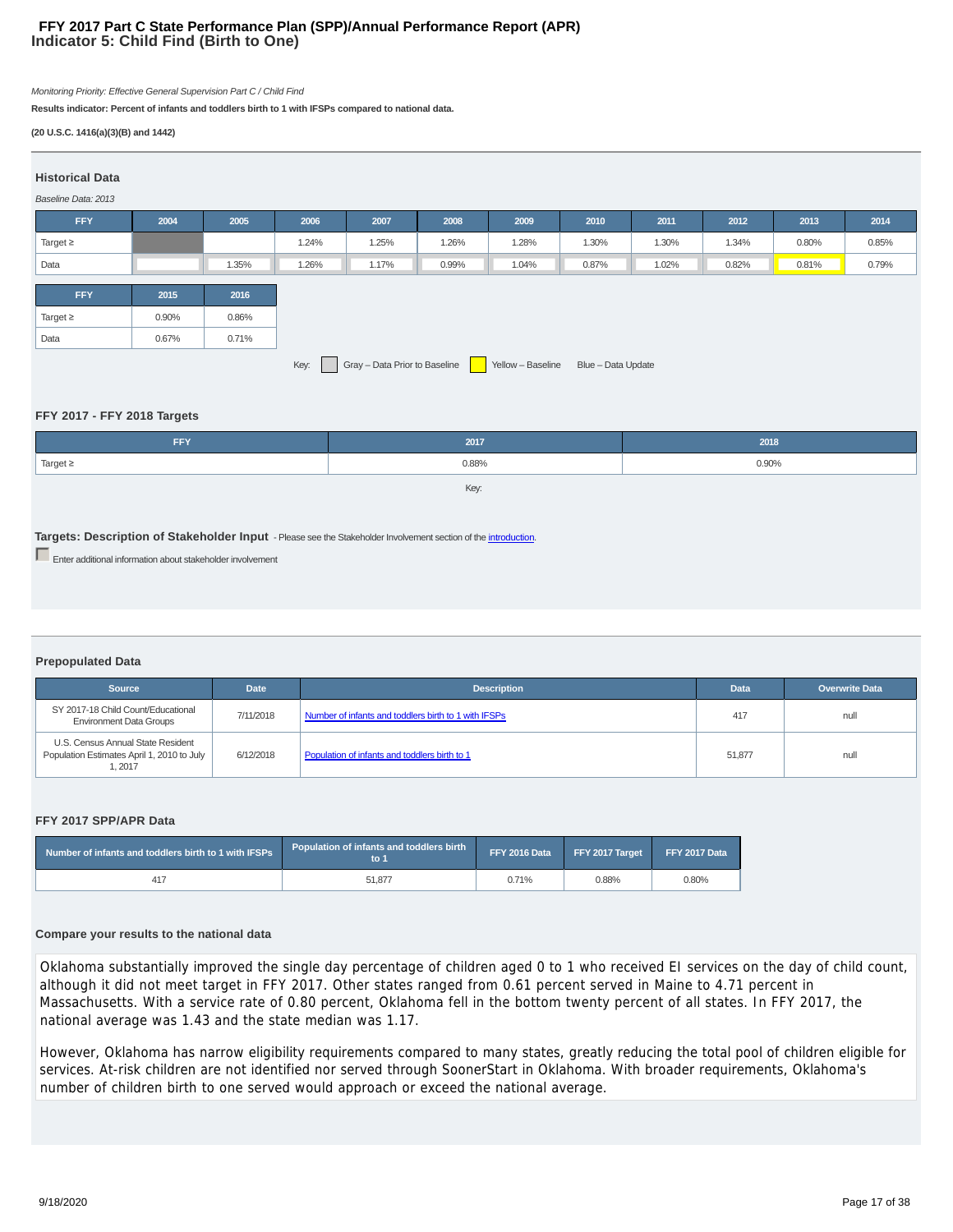<span id="page-17-0"></span>

|                                       | . . |  |
|---------------------------------------|-----|--|
| Actions required in FFY 2016 response |     |  |
| none                                  |     |  |
|                                       |     |  |
|                                       |     |  |
|                                       |     |  |
| <b>OSEP Response</b>                  |     |  |
|                                       |     |  |
|                                       |     |  |
|                                       |     |  |
| <b>Required Actions</b>               |     |  |
|                                       |     |  |
|                                       |     |  |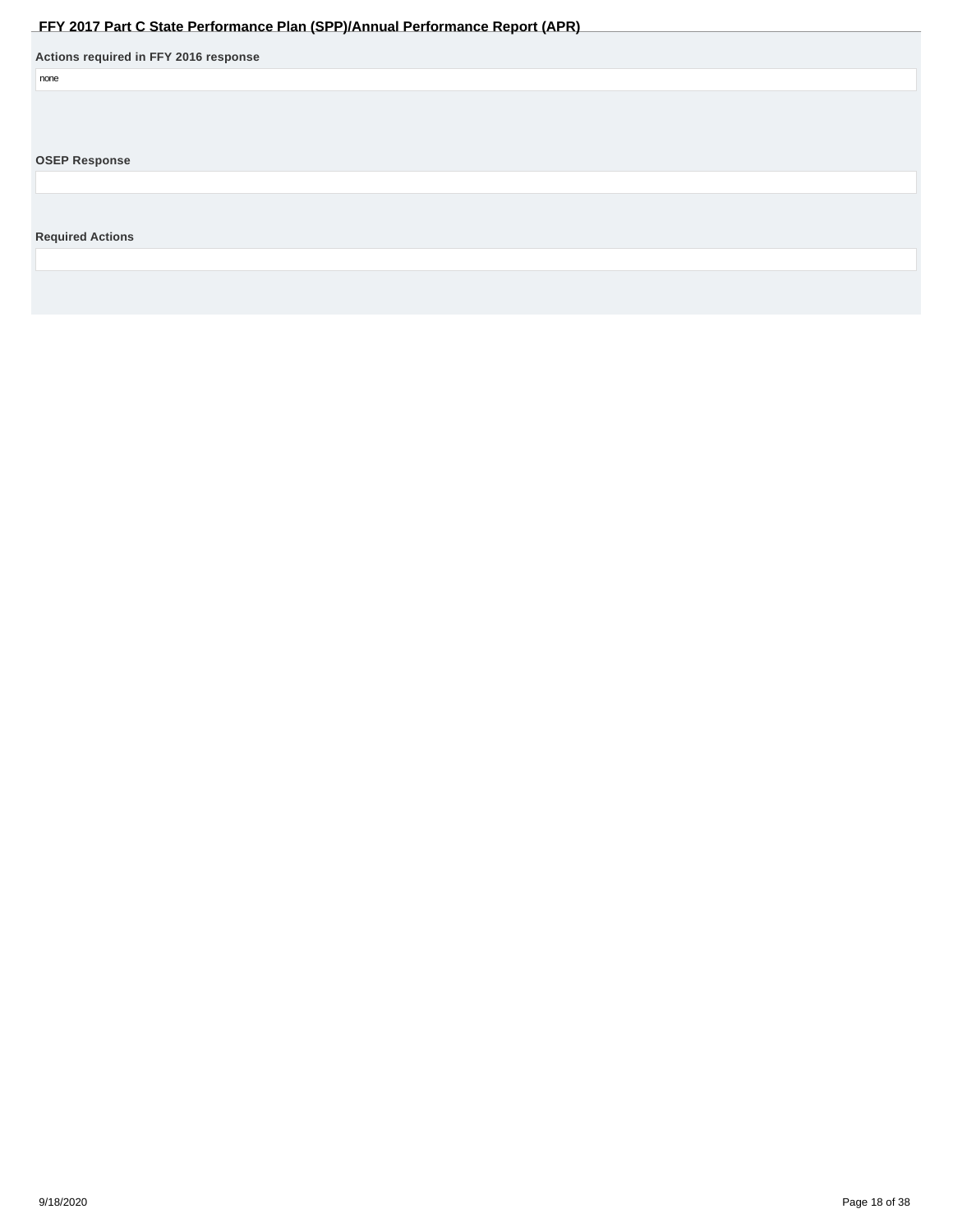# **Indicator 6: Child Find (Birth to Three) FFY 2017 Part C State Performance Plan (SPP)/Annual Performance Report (APR)**

Monitoring Priority: Effective General Supervision Part C / Child Find

**Results indicator: Percent of infants and toddlers birth to 3 with IFSPs compared to national data.**

### **(20 U.S.C. 1416(a)(3)(B) and 1442)**

| <b>Historical Data</b><br>Baseline Data: 2013 |       |       |       |                               |       |                   |                    |       |       |       |       |
|-----------------------------------------------|-------|-------|-------|-------------------------------|-------|-------------------|--------------------|-------|-------|-------|-------|
| <b>FFY</b>                                    | 2004  | 2005  | 2006  | 2007                          | 2008  | 2009              | 2010               | 2011  | 2012  | 2013  | 2014  |
| Target $\geq$                                 |       |       | 2.10% | 2.10%                         | 2.15% | 2.15%             | 2.20%              | 2.20% | 2.25% | 1.60% | 1.65% |
| Data                                          |       | 2.03% | 1.97% | 1.90%                         | 1.79% | 1.85%             | 1.75%              | 1.62% | 1.69% | 1.66% | 1.61% |
| <b>FFY</b>                                    | 2015  | 2016  |       |                               |       |                   |                    |       |       |       |       |
| Target $\geq$                                 | 1.75% | 1.66% |       |                               |       |                   |                    |       |       |       |       |
| Data                                          | 1.75% | 1.65% |       |                               |       |                   |                    |       |       |       |       |
|                                               |       |       | Key:  | Gray - Data Prior to Baseline |       | Yellow - Baseline | Blue - Data Update |       |       |       |       |

# **FFY 2017 - FFY 2018 Targets**

| <b>FFY</b>               | 2017  | 2018  |
|--------------------------|-------|-------|
| $\sqrt{ }$ Target $\geq$ | 1.68% | 1.70% |
|                          | Key:  |       |

# **Targets: Description of Stakeholder Input** - Please see the Stakeholder Involvement section of the *introduction*.

Enter additional information about stakeholder involvement

# **Prepopulated Data**

| <b>Source</b>                                                                             | <b>Date</b> | <b>Description</b>                                   | <b>Data</b> | <b>Overwrite Data</b> |
|-------------------------------------------------------------------------------------------|-------------|------------------------------------------------------|-------------|-----------------------|
| SY 2017-18 Child Count/Educational<br><b>Environment Data Groups</b>                      | 7/11/2018   | Number of infants and toddlers birth to 3 with IFSPs | 2,624       |                       |
| U.S. Census Annual State Resident<br>Population Estimates April 1, 2010 to July<br>1.2017 | 6/12/2018   | Population of infants and toddlers birth to 3        | 157.083     |                       |

### **FFY 2017 SPP/APR Data**

| Number of infants and toddlers birth to 3 with | Population of infants and toddlers birth to 3 | <b>FFY 2016</b> | <b>FFY 2017</b> | <b>FFY 2017</b> |
|------------------------------------------------|-----------------------------------------------|-----------------|-----------------|-----------------|
| <b>IFSPs</b>                                   |                                               | <b>Data</b>     | <b>Target</b>   | Data            |
| 2.624                                          | 157.083                                       | 1.65%           | 1.68%           | 1.67%           |

# **Compare your results to the national data**

In FFY 2017, Oklahoma slightly improved the single day percentage of children aged 0 through 2 who received EI services on the day of child count, and just narrowly missed the state target. Other states ranged from 0.82 percent served in Arkasas to 9.54 percent in Massachusetts. With a service rate of 1.67 percent, Oklahoma fell second to last among all states. In FFY 2017, the national average was 3.51 and the state median was 2.97.

However, Oklahoma has narrow eligibility requirements compared to many states, greatly reducing the total pool of children eligible for services. At-risk children are not identified nor served through SoonerStart in Oklahoma. With broader requirements, Oklahoma's number of children birth through two served would approach or exceed the national average.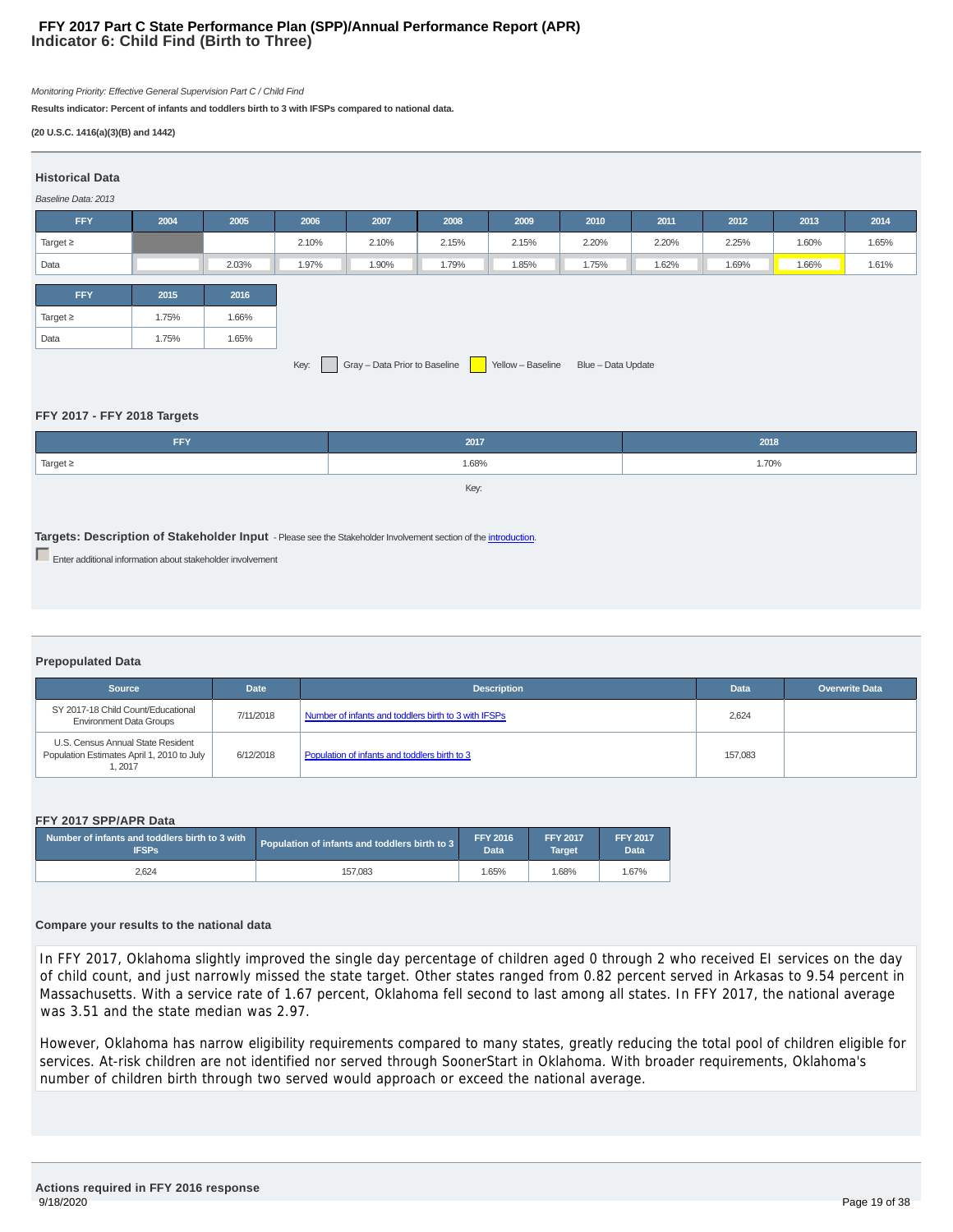<span id="page-19-0"></span>

| none                    |  |  |  |
|-------------------------|--|--|--|
|                         |  |  |  |
|                         |  |  |  |
|                         |  |  |  |
| <b>OSEP Response</b>    |  |  |  |
|                         |  |  |  |
|                         |  |  |  |
|                         |  |  |  |
| <b>Required Actions</b> |  |  |  |
|                         |  |  |  |
|                         |  |  |  |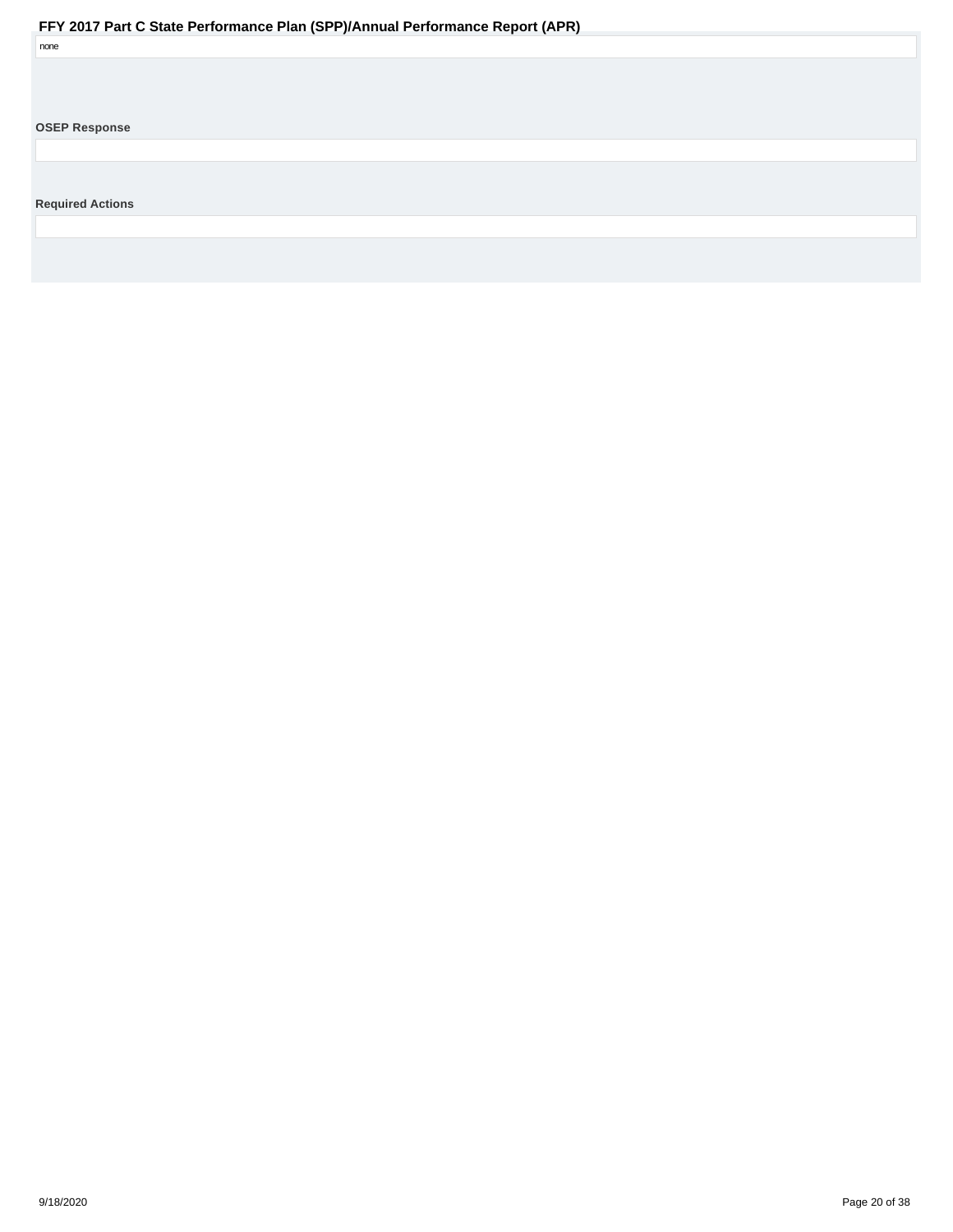# **Indicator 7: 45-day timeline FFY 2017 Part C State Performance Plan (SPP)/Annual Performance Report (APR)**

Monitoring Priority: Effective General Supervision Part C / Child Find

**Compliance indicator: Percent of eligible infants and toddlers with IFSPs for whom an initial evaluation and initial assessment and an initial IFSP meeting were conducted within Part C's 45-day timeline.**

### **(20 U.S.C. 1416(a)(3)(B) and 1442)**

| <b>Historical Data</b><br>Baseline Data: 2005 |        |        |        |        |                               |        |                   |        |        |        |        |
|-----------------------------------------------|--------|--------|--------|--------|-------------------------------|--------|-------------------|--------|--------|--------|--------|
| <b>FFY</b>                                    | 2004   | 2005   | 2006   | 2007   | 2008                          | 2009   | 2010              | 2011   | 2012   | 2013   | 2014   |
| Target                                        |        |        | 100%   | 100%   | 100%                          | 100%   | 100%              | 100%   | 100%   | 100%   | 100%   |
| Data                                          |        | 96.75% | 89.01% | 78.40% | 78.53%                        | 83.70% | 78.30%            | 82.89% | 94.04% | 93.02% | 94.64% |
| <b>FFY</b>                                    | 2015   | 2016   |        |        |                               |        |                   |        |        |        |        |
|                                               |        |        |        |        |                               |        |                   |        |        |        |        |
| Target                                        | 100%   | 100%   |        |        |                               |        |                   |        |        |        |        |
| Data                                          | 90.94% | 96.59% |        |        |                               |        |                   |        |        |        |        |
|                                               |        |        |        | Key:   | Gray - Data Prior to Baseline |        | Yellow - Baseline |        |        |        |        |

# **FFY 2017 - FFY 2018 Targets**

| <b>TEV</b><br><b>TELEVISION</b> | 2017 | 2018 |
|---------------------------------|------|------|
| <sup>1</sup> Target             | 100% | 100% |

# **FFY 2017 SPP/APR Data**

| Number of eligible infants and toddlers with IFSPs for<br>whom an initial evaluation and assessment and an<br>initial IFSP meeting was conducted within Part C's<br>45-day timeline | Number of eligible infants and toddlers evaluated and<br>assessed for whom an initial IFSP meeting was<br>required to be conducted                                           | <b>FFY 2016</b><br><b>Data</b> | <b>FFY 2017</b><br><b>Target</b> | <b>FFY 2017</b><br><b>Data</b> |     |
|-------------------------------------------------------------------------------------------------------------------------------------------------------------------------------------|------------------------------------------------------------------------------------------------------------------------------------------------------------------------------|--------------------------------|----------------------------------|--------------------------------|-----|
| 538                                                                                                                                                                                 | 856                                                                                                                                                                          | 96.59%                         | 100%                             | 95.56%                         |     |
| Number of documented delays attributable to exceptional family circumstances<br>within Part C's 45-day timeline" field above to calculate the numerator for this indicator.         | This number will be added to the "Number of eligible infants and toddlers with IFSPs for whom an initial evaluation and assessment and an initial IFSP meeting was conducted |                                |                                  |                                | 280 |

# **Reasons for Slippage**

In FFY 2017, SoonerStart lost approximately 15% of its experienced workforce to retirement or higher paying jobs in the private sector. To ensure that early intervention services continued to be provided per IDEA requirements, the SoonerStart sites contracted with local licensed service providers. Local site leaders provided training in IDEA requirements and database/record keeping requirements; however, several contractors were unavailable to complete the IFSP within the 45-day timeline requirement. These local contractors are usually full-time employees of other agencies and have limited flexibility when scheduling with the IFSP team.

SoonerStart continues to work to build staff capacity to ensure the availability of timely IFSPs and services to all eligible families. Staff vacancies are posted for hiring on the online employment system for the State of Oklahoma. Additional training on SoonerStart procedures and IDEA requirements to develop timely IFSPs has been put in place for local site contractors. The lead agency directed local site supervisors to monitor that local contractors as well as full-time staff are submitting documentation of completed IFSPs in a timely manner.

**What is the source of the data provided for this indicator?**

**C** State monitoring

*State database* 

**Provide the time period in which the data were collected (e.g., September through December, fourth quarter, selection from the full reporting period).**

Data were collected during the time period between April 1, 2018 and June 30, 2018 (4th quarter of FFY 2017).

**Describe how the data accurately reflect data for infants and toddlers with IFSPs for the full reporting period.**

Program data for this indicator are collected from Oklahoma's Early Intervention online IFSP record system, called EdPlan. EdPlan 9/18/2020 Page 21 of 38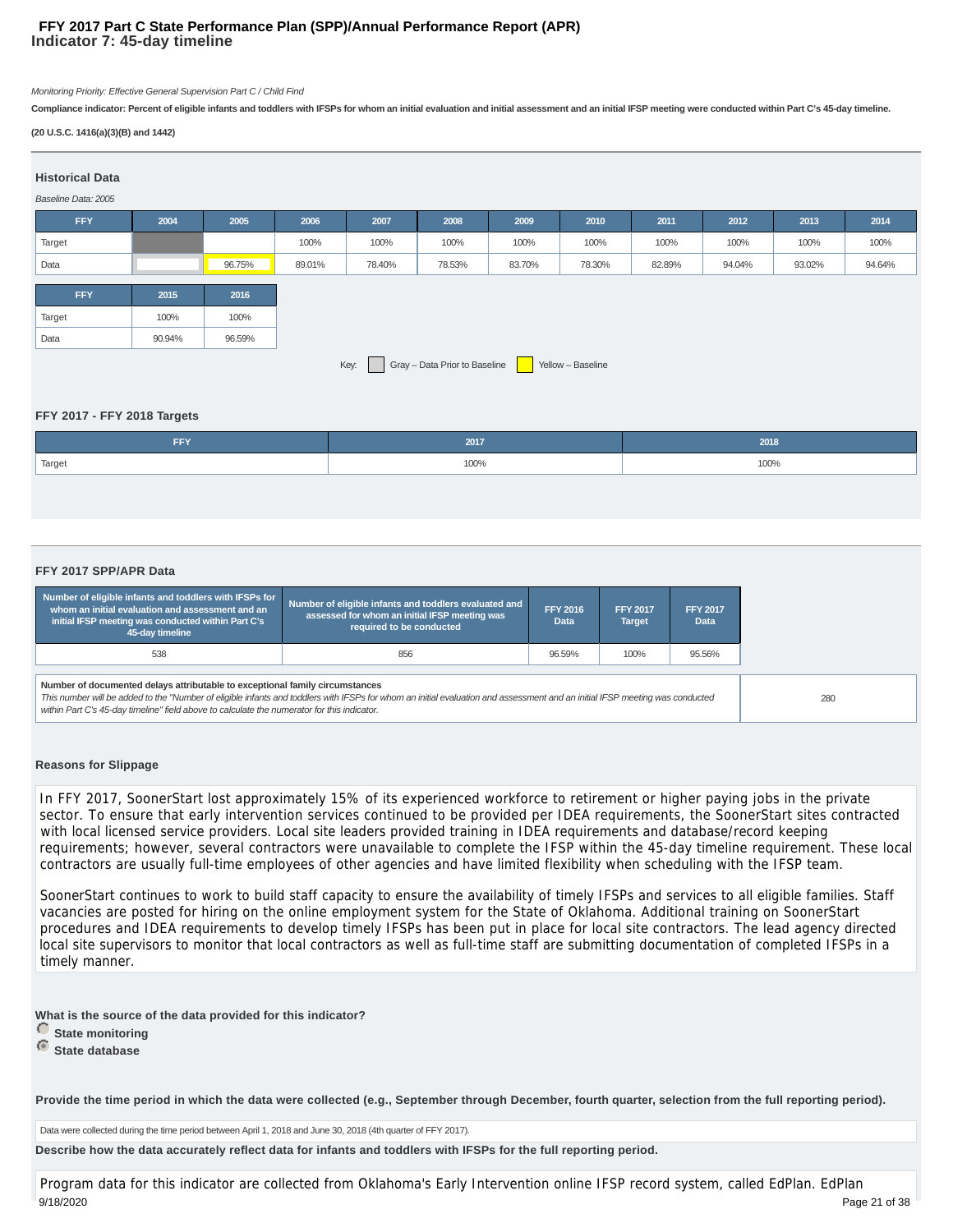<span id="page-21-0"></span>captures and displays the status and content of the infant or toddler's record at any given period of time. Staff use the system to create an electronic record for each infant and toddler that enters the program with a referral. For children who are evaluated and determined eligible, the date of the Initial IFSP is recorded permanently in the electronic record. EdPlan allows for a direct flow of information from each local SoonerStart site to OSDE as the lead agency, enabling centralized monitoring and oversight. The IFSP timeline data were pulled and sent to each local SoonerStart site supervisor for validation and updates were made in EdPlan, if necessary.

Oklahoma has chosen to utilize data from the fourth quarter (April 1, 2018 to June 30, 2018) to report in the FFY 2017 APR. Initial IFSPs with a target date between April 1, 2018 and June 30, 2018 were reviewed utilizing the EdPlan database. Delays attributed to Exceptional Family Circumstances were documented in the child's electronic record. The SoonerStart Program Manager and Part C Data Manager examined data that were reported for this time period and compared them to data for the full year (FFY 2017). They established that the quarter's results are representative of a full year of the state's data because all areas of the state, all provider types and all categories of eligible children are included.

# **Actions required in FFY 2016 response**

### none

Note: Any actions required in last year's response table that are related to correction of findings should be responded to on the "Correction of Previous Findings of Noncompliance" page of this indicator. If your State's only actions required in last year's response are related to findings of noncompliance, a text field will not be displayed on this page.

# **Correction of Findings of Noncompliance Identified in FFY 2016**

| <b>Findings of Noncompliance Identified</b> | <b>Findings of Noncompliance Verified as</b><br><b>Corrected Within One Year</b> | <b>Findings of Noncompliance Subsequently</b><br>Corrected | <b>Findings Not Yet Verified as Corrected</b> |
|---------------------------------------------|----------------------------------------------------------------------------------|------------------------------------------------------------|-----------------------------------------------|
|                                             |                                                                                  |                                                            |                                               |

### **FFY 2016 Findings of Noncompliance Verified as Corrected**

Describe how the State verified that the source of noncompliance is correctly implementing the regulatory requirements

Following a finding of noncompliance, the local site was required to identify and address obstacles to meeting the timely completion of the IFSP timeline requirement and submit an Assurance Statement that the site is correctly implementing regulatory requirements of IDEA, Part C. Within three months from issuing the finding of noncompliance, the SoonerStart Program Manager reviewed the Assurance Statements and utilized data compliance reports from the EdPlan Database to verify that sites are correctly implementing regulatory requirements of IDEA to complete the initial IFSP within the 45-day timeline.

Describe how the State verified that each individual case of noncompliance was corrected

Because Oklahoma reported less than 100% compliance for FFY 2016, the State must report on the status of correction of noncompliance identified in FFY 2016 for this indicator. The eleven findings issued to SoonerStart sites for Indicator #7 in FFY 2016 were corrected within one year of identification. SoonerStart maintains an electronic record for each child in the program in the EdPlan database. The Program Manager reviewed data reports generated through EdPlan to verify correction at the child level for each site receiving a finding of noncompliance. The Program Manager verified that all eleven findings had been corrected in a timely manner and that the appropriate documentation was completed stating the reason for missing the 45-day IFSP timeline.

### **OSEP Response**

The State reported that it used data from a State database to report on this indicator. The State further reported that it did not use data for the full reporting period (July 1, 2017-June 30, 2018). The State described ho period in which the data were collected accurately reflects data for infants and toddlers with IFSPs for the full reporting period.

Because the State reported less than 100% compliance for FFY 2017, the State must report on the status of correction of noncompliance identified in FFY 2017 for this indicator. When reporting on the correction of noncompliance, the State must report, in the FFY 2018 SPP/APR, that it has verified that each EIS program or provider with noncompliance identified in FFY 2017 for this indicator: (1) is correctly implementing the specific regulatory requirements (i.e., achieved 100% compliance) based on a review of updated data such as data subsequently collected through on-site monitoring or a State data system; and (2) has corrected each individual case of noncompliance, unless the child is no longer within the jurisdiction of the EIS program or provider, consistent with OSEP Memo 09-02. In the FFY 2018 SPP/APR, the State must describe the specific actions that were taken to verify the correction. If the State did not identify any findings of noncompliance in FFY 2017, although its FFY 2017 data reflect less than 100% compliance, provide an explanation of why the State did not identify any of noncompliance in FFY 2017.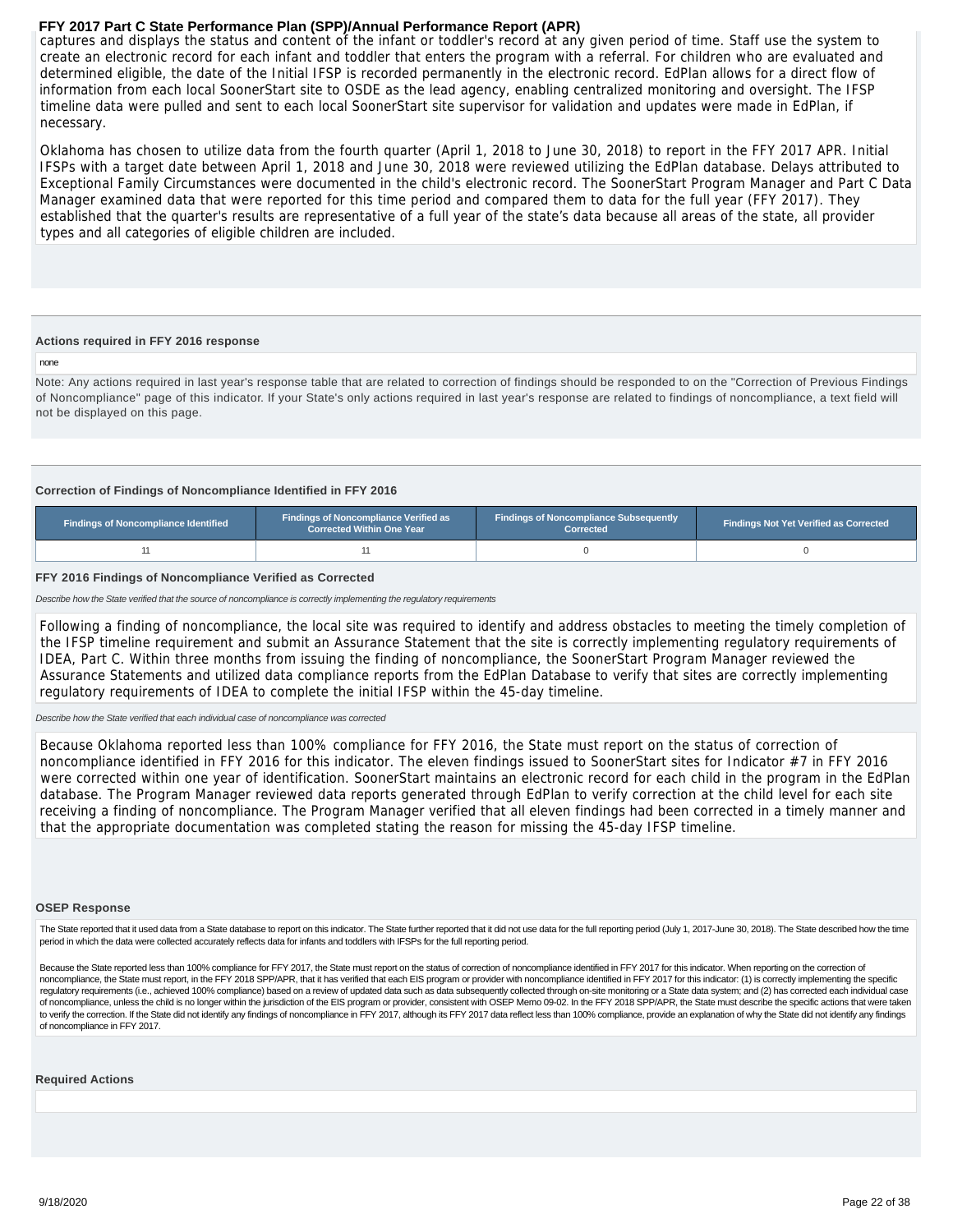# **Indicator 8A: Early Childhood Transition FFY 2017 Part C State Performance Plan (SPP)/Annual Performance Report (APR)**

## Monitoring Priority: Effective General Supervision Part C / Effective Transition

**Compliance indicator: The percentage of toddlers with disabilities exiting Part C with timely transition planning for whom the Lead Agency has:**

- **A. Developed an IFSP with transition steps and services at least 90 days, and at the discretion of all parties, not more than nine months, prior to the toddler's third birthday;**
- **Notified (consistent with any opt-out policy adopted by the State) the State educational agency (SEA) and the local educational agency (LEA) where the toddler resides at least 90 days prior to the B. toddler's third birthday for toddlers potentially eligible for Part B preschool services; and**
- C. Conducted the transition conference held with the approval of the family at least 90 days, and at the discretion of all parties, not more than nine months, prior to the toddler's third birthday for **toddlers potentially eligible for Part B preschool services.**

**(20 U.S.C. 1416(a)(3)(B) and 1442)**

# **Historical Data**

### Baseline Data: 2005

| <b>FFY</b> | 2004   | 2005   | 2006   | 2007   | 2008                          | 2009   | 2010              | 2011   | 2012   | 2013   | 2014   |
|------------|--------|--------|--------|--------|-------------------------------|--------|-------------------|--------|--------|--------|--------|
| Target     |        |        | 100%   | 100%   | 100%                          | 100%   | 100%              | 100%   | 100%   | 100%   | 100%   |
| Data       |        | 97.82% | 93.22% | 88.15% | 97.40%                        | 98.60% | 95.91%            | 99.31% | 97.52% | 97.95% | 94.14% |
|            |        |        |        |        |                               |        |                   |        |        |        |        |
| <b>FFY</b> | 2015   | 2016   |        |        |                               |        |                   |        |        |        |        |
| Target     | 100%   | 100%   |        |        |                               |        |                   |        |        |        |        |
| Data       | 96.61% | 96.93% |        |        |                               |        |                   |        |        |        |        |
|            |        |        |        | Key:   | Gray - Data Prior to Baseline |        | Yellow - Baseline |        |        |        |        |

# **FFY 2017 - FFY 2018 Targets**

| <b>FFY</b> | 2017 | 2018 |
|------------|------|------|
| Target     | 100% | 100% |
|            |      |      |

# **FFY 2017 SPP/APR Data**

**Data include only those toddlers with disabilities exiting Part C with timely transition planning for whom the Lead Agency has developed an IFSP with transition steps and services at least 90 days, and at the discretion of all parties, not more than nine months, prior to the toddler's third birthday.** Yes

 $\bigcap_{\textsf{No}}$ 

| Number of children exiting Part C who have an IFSP | Number of toddlers with disabilities exiting Part C | <b>FFY 2016</b> | <b>FFY 2017</b> | <b>FFY 2017</b> |
|----------------------------------------------------|-----------------------------------------------------|-----------------|-----------------|-----------------|
| with transition steps and services                 |                                                     | Data            | Target          | <b>Data</b>     |
| 377                                                | 412                                                 | 96.93%          | 100%            | 99.51%          |

**Number of documented delays attributable to exceptional family circumstances** Number or documented delays attributable to exceptional family circumstances<br>This number will be added to the "Number of children exiting Part C who have an IFSP with transition steps and services" field to calculate the n

**What is the source of the data provided for this indicator?**

State monitoring

State database

**Provide the time period in which the data were collected (e.g., September through December, fourth quarter, selection from the full reporting period).**

Data were collected during the time period between April 1, 2018 and June 30, 2018 (4th quarter of FFY 2017).

# **Describe how the data accurately reflect data for infants and toddlers with IFSPs for the full reporting period.**

Program data for this indicator are collected from Oklahoma's Early Intervention online IFSP record system, called EdPlan. EdPlan was designed to capture and display the status and content of the infant or toddler's record at any given period of time. Staff use the system to create an electronic record for each infant and toddler that enters the program with a referral. For children whose parents have given consent to transition to Part B, the dates of critical transition events are recorded permanently in the electronic record. These dates include the date of LEA notification, the date transition is initiated and discussed with the family, and the date of the TPC. The transition data were pulled and sent to each local SoonerStart site supervisor for validation and updates were made in 9/18/2020 Page 23 of 38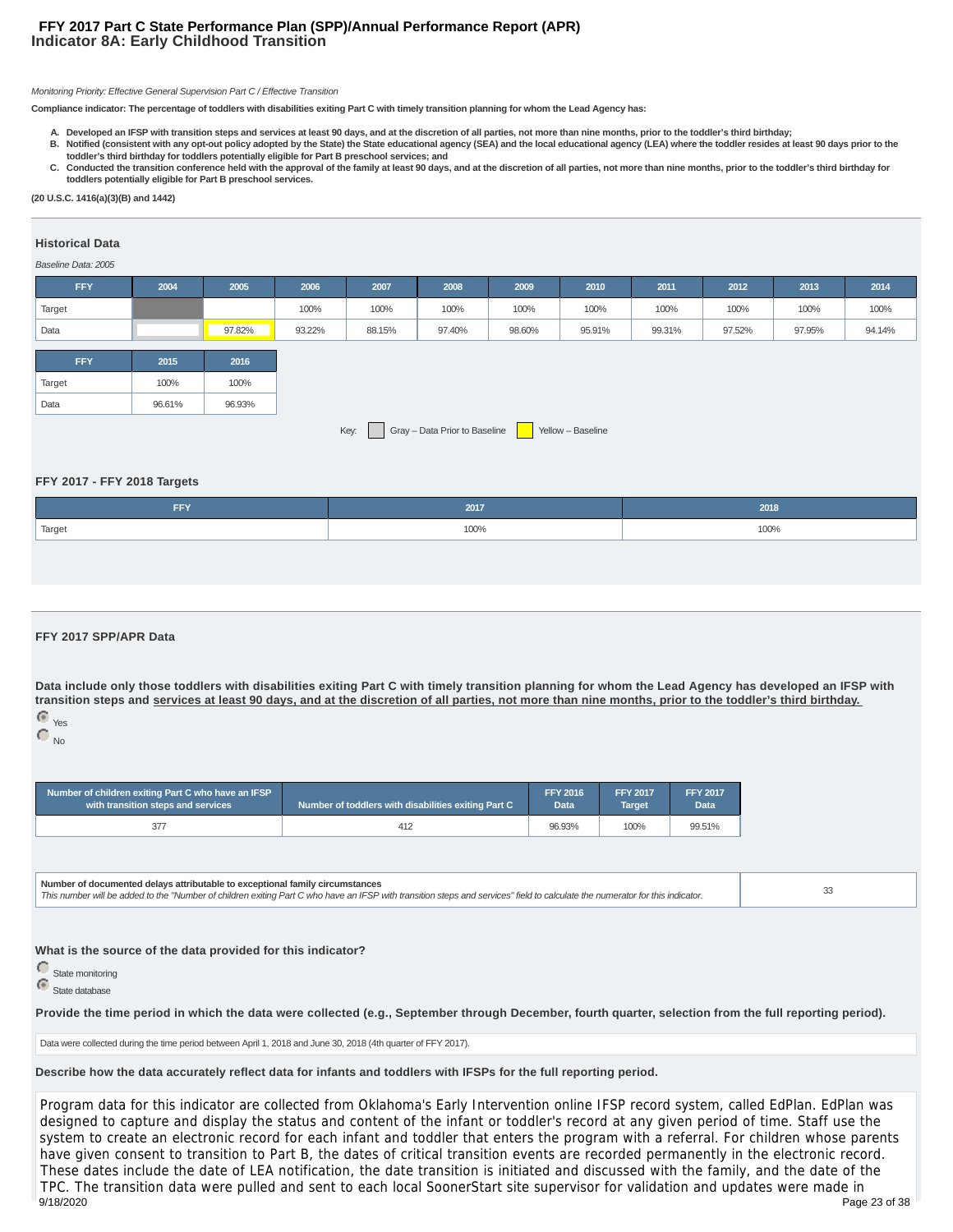<span id="page-23-0"></span>EdPlan, if necessary.

Oklahoma has chosen to utilize data from the fourth quarter (April 1, 2018 to June 30, 2018) to report in the FFY 2017 APR. Data from records of children with a 3rd birthday between April 1, 2018 and June 30, 2018 were reviewed utilizing the EdPlan database. Delays attributed to Exceptional Family Circumstances were documented in the child's electronic record. The SoonerStart Program Manager and Part C Data Manager examined data that were reported for this time period and compared them to data for the full year (FFY 2017). They established that the quarter's results are representative of a full year of the state's data because all areas of the state, all provider types and all categories of eligible children are included.

# **Actions required in FFY 2016 response**

none

Note: Any actions required in last year's response table that are related to correction of findings should be responded to on the "Correction of Previous Findings of Noncompliance" page of this indicator. If your State's only actions required in last year's response are related to findings of noncompliance, a text field will not be displayed on this page.

# **Correction of Findings of Noncompliance Identified in FFY 2016**

| Findings of Noncompliance Identified | Findings of Noncompliance Verified as<br><b>Corrected Within One Year</b> | <b>Findings of Noncompliance Subsequently</b><br>Corrected | <b>Findings Not Yet Verified as Corrected</b> |
|--------------------------------------|---------------------------------------------------------------------------|------------------------------------------------------------|-----------------------------------------------|
|                                      |                                                                           |                                                            |                                               |

### **FFY 2016 Findings of Noncompliance Verified as Corrected**

Describe how the State verified that the source of noncompliance is correctly implementing the regulatory requirements

Following a finding of noncompliance, the local site was required to identify and address obstacles to the initiation of transition services timeline requirement and submit an Assurance Statement that the site is correctly implementing regulatory requirements of IDEA, Part C. Within three months from issuing the finding of noncompliance, the SoonerStart Program Manager reviewed the Assurance Statements and utilized data compliance reports from the EdPlan Database to verify that sites are correctly implementing regulatory requirements of IDEA to initiate transition services in a timely manner.

### Describe how the State verified that each individual case of noncompliance was corrected

Because Oklahoma reported less than 100% compliance for FFY 2016, the State must report on the status of correction of noncompliance identified in FFY 2016 for this indicator. The five findings issued to SoonerStart sites for Indicator #8A in FFY 2016 were corrected within one year of identification. SoonerStart maintains an electronic record for each child in the program in the EdPlan database. The Program Manager reviewed data reports generated through EdPlan to verify correction at the child level for each site receiving a finding of noncompliance. The Program Manager verified that all five findings had been corrected in a timely manner and that the appropriate documentation was completed stating the reason for missing the Transition initiation timeline.

### **OSEP Response**

The State reported that it used data from a State database to report on this indicator. The State further reported that it did not use data for the full reporting period (July 1, 2017-June 30, 2018). The State described ho period in which the data were collected accurately reflects data for infants and toddlers with IFSPs for the full reporting period.

Because the State reported less than 100% compliance for FFY 2017, the State must report on the status of correction of noncompliance identified in FFY 2017 for this indicator. When reporting on the correction of noncompliance, the State must report, in the FFY 2018 SPP/APR, that it has verified that each EIS program or provider with noncompliance identified in FFY 2017 for this indicator: (1) is correctly implementing the specific requiatory requirements (i.e., achieved 100% compliance) based on a review of updated data such as data subsequently collected through on-site monitoring or a State data system; and (2) has corrected each individual case of noncompliance, unless the child is no longer within the jurisdiction of the EIS program or provider, consistent with OSEP Memo 09-02. In the FFY 2018 SPP/APR, the State must describe the specific actions that were taken to verify the correction. If the State did not identify any findings of noncompliance in FFY 2017, although its FFY 2017 data reflect less than 100% compliance, provide an explanation of why the State did not identify any of noncompliance in FFY 2017.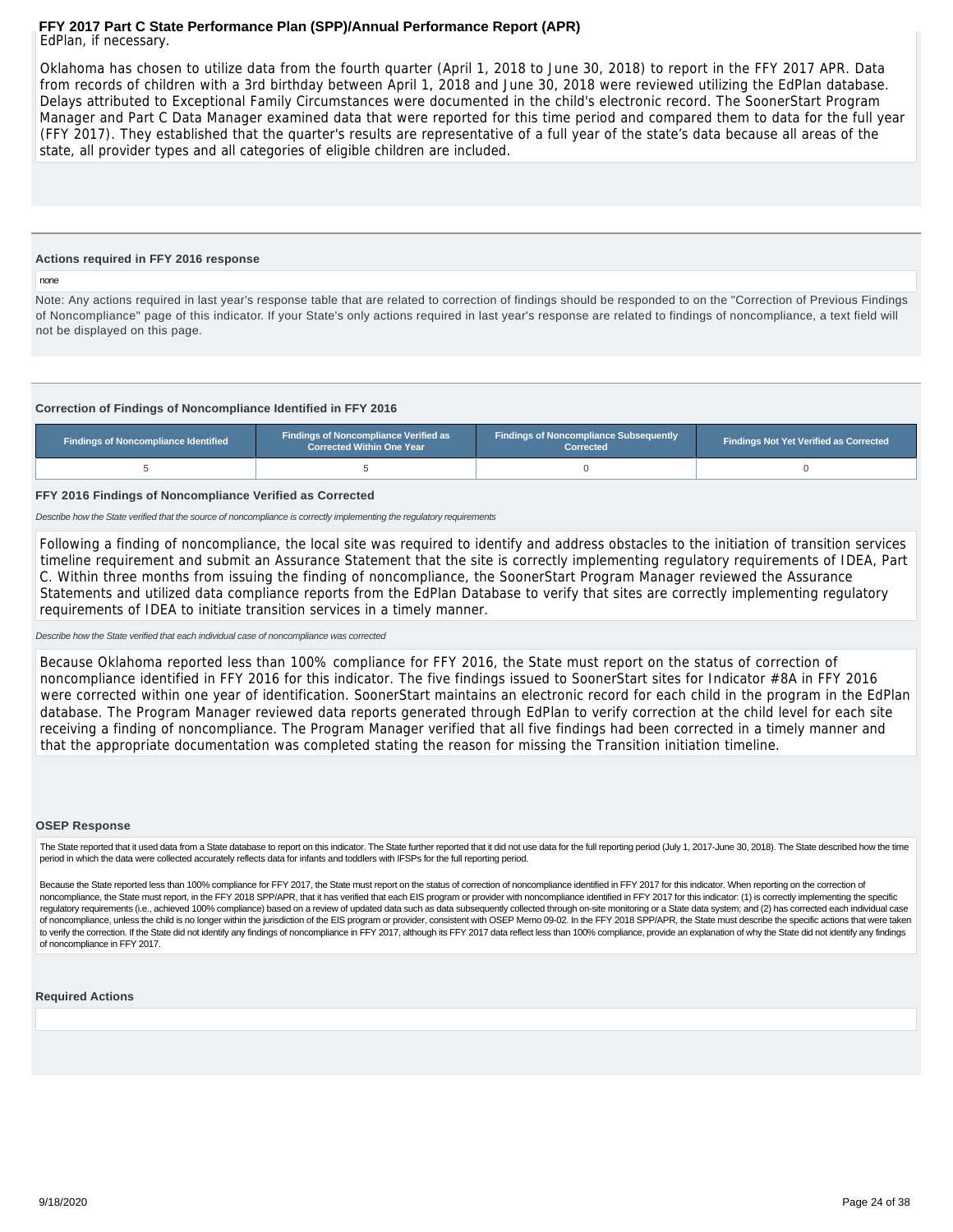# **Indicator 8B: Early Childhood Transition FFY 2017 Part C State Performance Plan (SPP)/Annual Performance Report (APR)**

## Monitoring Priority: Effective General Supervision Part C / Effective Transition

**Compliance indicator: The percentage of toddlers with disabilities exiting Part C with timely transition planning for whom the Lead Agency has:**

- **A. Developed an IFSP with transition steps and services at least 90 days, and at the discretion of all parties, not more than nine months, prior to the toddler's third birthday;**
- **Notified (consistent with any opt-out policy adopted by the State) the State educational agency (SEA) and the local educational agency (LEA) where the toddler resides at least 90 days prior to the B. toddler's third birthday for toddlers potentially eligible for Part B preschool services; and**
- C. Conducted the transition conference held with the approval of the family at least 90 days, and at the discretion of all parties, not more than nine months, prior to the toddler's third birthday for **toddlers potentially eligible for Part B preschool services.**

**(20 U.S.C. 1416(a)(3)(B) and 1442)**

# **Historical Data**

# Baseline Data: 2005

| 2004   | 2005   | 2006   | 2007   | 2008   | 2009   | 2010   | 2011   | 2012   | 2013   | 2014   |
|--------|--------|--------|--------|--------|--------|--------|--------|--------|--------|--------|
|        |        | 100%   | 100%   | 100%   | 100%   | 100%   | 100%   | 100%   | 100%   | 100%   |
|        | 100%   | 97.36% | 97.12% | 98.54% | 99.70% | 86.90% | 98.38% | 88.96% | 91.27% | 90.38% |
|        |        |        |        |        |        |        |        |        |        |        |
|        |        |        |        |        |        |        |        |        |        |        |
| 100%   | 100%   |        |        |        |        |        |        |        |        |        |
| 92.34% | 92.91% |        |        |        |        |        |        |        |        |        |
|        | 2015   | 2016   |        |        |        |        |        |        |        |        |

Key: Gray – Data Prior to Baseline Yellow – Baseline

# **FFY 2017 - FFY 2018 Targets**

| <b>FFY</b> | 2017 | 2018 |
|------------|------|------|
| Target     | 100% | 100% |
|            |      |      |

# **FFY 2017 SPP/APR Data**

# **Data include notification to both the SEA and LEA**

 Yes  $\bigcap_{\text{No}}$ 

| Number of toddlers with disabilities exiting Part C<br>where notification to the SEA and LEA occurred at<br>least 90 days prior to their third birthday for toddlers<br>potentially eligible for Part B preschool services | Number of toddlers with disabilities exiting Part C who<br>were potentially eligible for Part B | <b>FFY 2016</b><br><b>Data</b> | <b>FFY 2017</b><br><b>Target</b> | <b>FFY 2017</b><br><b>Data</b> |
|----------------------------------------------------------------------------------------------------------------------------------------------------------------------------------------------------------------------------|-------------------------------------------------------------------------------------------------|--------------------------------|----------------------------------|--------------------------------|
| 406                                                                                                                                                                                                                        | 412                                                                                             | 92.91%                         | 100%                             | 98.54%                         |

### **Number of parents who opted out**

This number will be subtracted from the "Number of toddlers with disabilities exiting Part C who were potentially eligible for Part B" field to calculate the denominator for this indicator.

 $\Omega$ 

# **Describe the method used to collect these data**

Program data for this indicator are collected from Oklahoma's Early Intervention online IFSP record system, called EdPlan. EdPlan was designed to capture and display the status and content of the infant or toddler's record at any given period of time. Staff use the system to create an electronic record for each infant and toddler that enters the program with a referral. For children whose parents have given consent to transition to Part B, the dates of critical transition events are recorded permanently in the electronic record. These dates include the date of LEA notification, the date transition is initiated and discussed with the family, and the date of the TPC. Personnel are required to input the date a written notification is sent to the LEA. Using a data report in the EdPlan database, the Program Manager verifies that the Notification to the LEA occurred and, if past the target date requirement, determines whether the toddler was considered a late referral (referred less than 90 days prior to the child's third birthday). If the date of the Notification to the LEA is missing, the local site administrator must verify that a copy of a timely LEA notification is on file and enter the date in the EdPlan database.

The Oklahoma SEA is notified of toddlers potentially eligible for Part B services through SoonerStart EdPlan, pursuant to the 9/18/2020 Page 25 of 38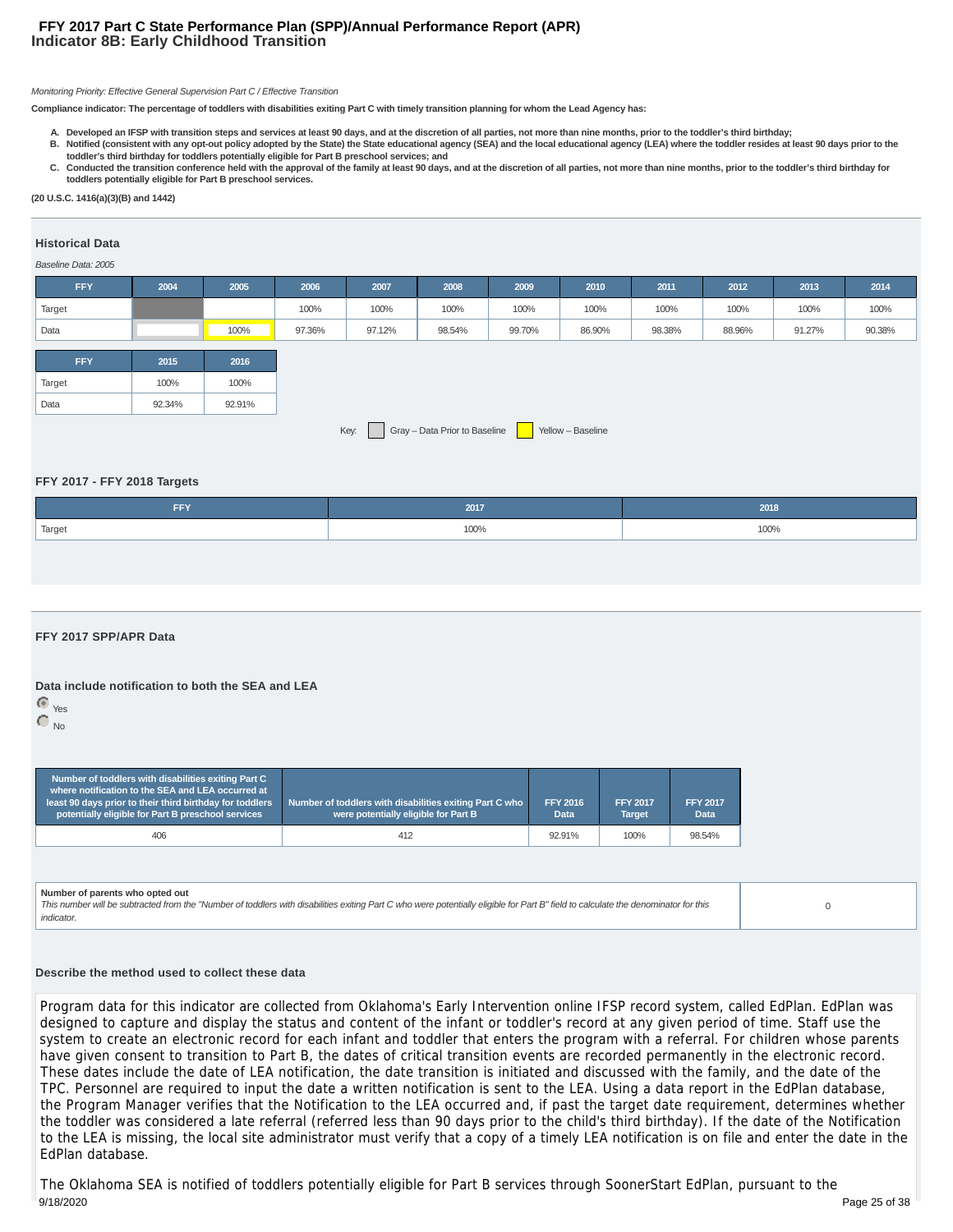# **Do you have a written opt-out policy? No**

### **What is the source of the data provided for this indicator?**

State monitoring

State database

**Provide the time period in which the data were collected (e.g., September through December, fourth quarter, selection from the full reporting period).**

Data were collected during the time period between April 1, 2018 and June 30, 2018 (4th quarter of FFY 2017).

### **Describe how the data accurately reflect data for infants and toddlers with IFSPs for the full reporting period.**

Oklahoma has chosen to utilize data from the fourth quarter (April 1, 2018 to June 30, 2018) to report in the FFY 2017 APR. Data from records of children with a 3rd birthday between April 1, 2018 and June 30, 2018 were reviewed utilizing the EdPlan database. Delays attributed to Exceptional Family Circumstances were documented in the child's electronic record. The SoonerStart Program Manager and Part C Data Manager examined data that were reported for this time period and compared them to data for the full year (FFY 2017). They established that the quarter's results are representative of a full year of the state's data because all areas of the state, all provider types and all categories of eligible children are included.

### **Actions required in FFY 2016 response**

none

Note: Any actions required in last year's response table that are related to correction of findings should be responded to on the "Correction of Previous Findings of Noncompliance" page of this indicator. If your State's only actions required in last year's response are related to findings of noncompliance, a text field will not be displayed on this page.

# **Correction of Findings of Noncompliance Identified in FFY 2016**

| Findings of Noncompliance Identified | <b>Findings of Noncompliance Verified as</b><br><b>Corrected Within One Year</b> | <b>Findings of Noncompliance Subsequently</b><br>Corrected | <b>Findings Not Yet Verified as Corrected</b> |
|--------------------------------------|----------------------------------------------------------------------------------|------------------------------------------------------------|-----------------------------------------------|
|                                      |                                                                                  |                                                            |                                               |

# **FFY 2016 Findings of Noncompliance Verified as Corrected**

Describe how the State verified that the source of noncompliance is correctly implementing the regulatory requirements

Following a finding of noncompliance, the local site was required to identify and address obstacles to the timely Notification to the LEA timeline requirement and submit an Assurance Statement that the site is correctly implementing regulatory requirements of IDEA, Part C. Within three months from issuing the finding of noncompliance, the SoonerStart Program Manager reviewed the Assurance Statements and utilized data compliance reports from the EdPlan Database to verify that sites are correctly implementing regulatory requirements of IDEA to provide Notification to the LEA in a timely manner.

### Describe how the State verified that each individual case of noncompliance was corrected

Because Oklahoma reported less than 100% compliance for FFY 2016, the State must report on the status of correction of noncompliance identified in FFY 2016 for this indicator. The five findings issued to SoonerStart sites for Indicator #8B in FFY 2016 were corrected within one year of identification. SoonerStart maintains an electronic record for each child in the program in the EdPlan database. The Program Manager reviewed data reports generated through EdPlan to verify correction at the child level for each site receiving a finding of noncompliance. The Program Manager verified that all five findings had been corrected in a timely manner and that the appropriate documentation was completed stating the reason for a late Notification to the LEA.

### **OSEP Response**

The State reported that it used data from a State database to report on this indicator. The State further reported that it did not use data for the full reporting period (July 1, 2017-June 30, 2018). The State described ho period in which the data were collected accurately reflects data for infants and toddlers with IFSPs for the full reporting period.

Because the State reported less than 100% compliance for FFY 2017, the State must report on the status of correction of noncompliance identified in FFY 2017 for this indicator. When reporting on the correction of noncompliance, the State must report, in the FFY 2018 SPP/APR, that it has verified that each EIS program or provider with noncompliance identified in FFY 2017 for this indicator: (1) is correctly implementing the specific regulatory requirements (i.e., achieved 100% compliance) based on a review of updated data such as data subsequently collected through on-site monitoring or a State data system; and (2) has corrected each individual case of noncompliance, unless the child is no longer within the jurisdiction of the EIS program or provider, consistent with OSEP Memo 09-02. In the FFY 2018 SPP/APR, the State must describe the specific actions that were taken to verify the correction. If the State did not identify any findings of noncompliance in FFY 2017, although its FFY 2017 data reflect less than 100% compliance, provide an explanation of why the State did not identify any of noncompliance in FFY 2017.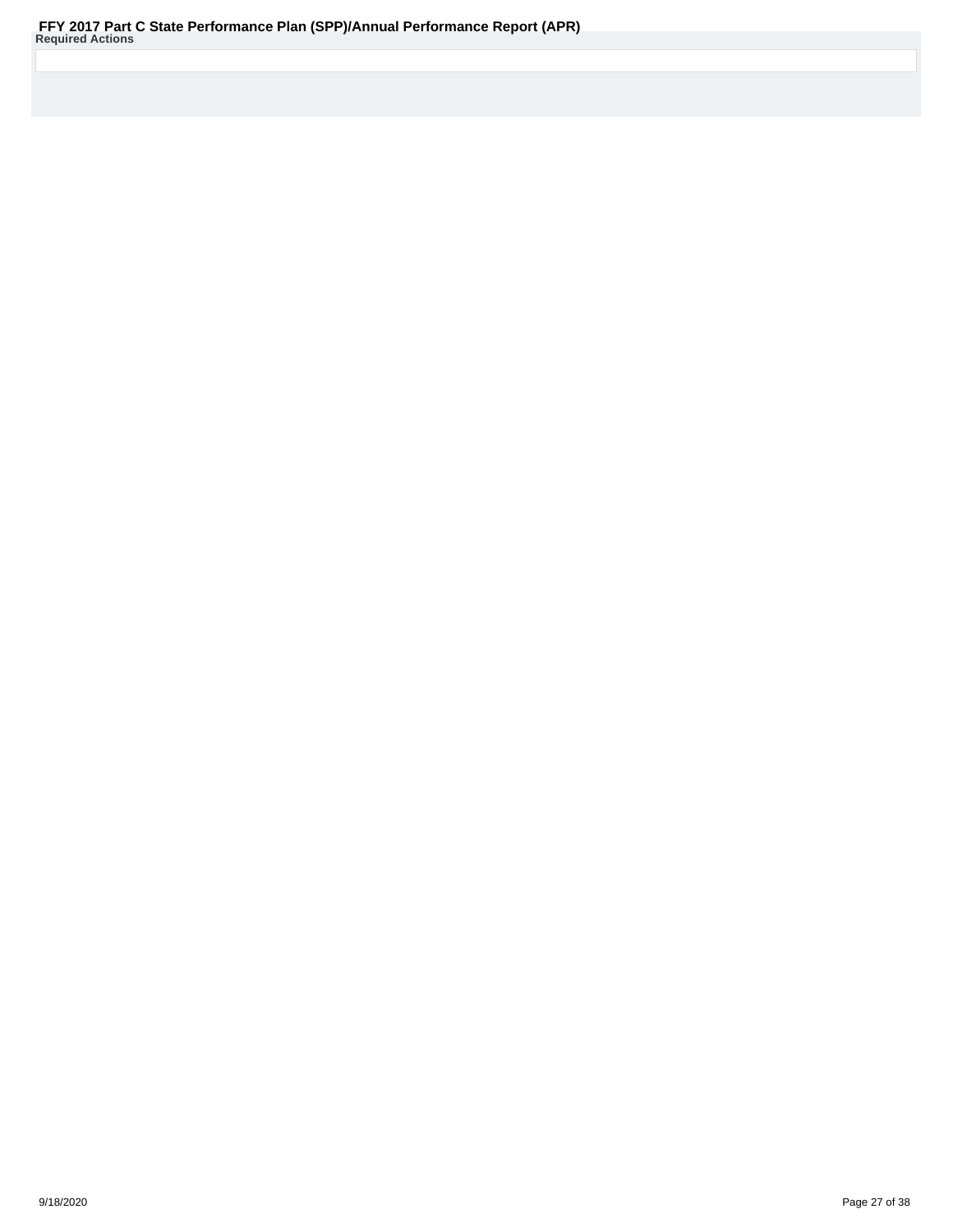# **Indicator 8C: Early Childhood Transition FFY 2017 Part C State Performance Plan (SPP)/Annual Performance Report (APR)**

### Monitoring Priority: Effective General Supervision Part C / Effective Transition

**Compliance indicator: The percentage of toddlers with disabilities exiting Part C with timely transition planning for whom the Lead Agency has:**

- **A. Developed an IFSP with transition steps and services at least 90 days, and at the discretion of all parties, not more than nine months, prior to the toddler's third birthday;**
- **Notified (consistent with any opt-out policy adopted by the State) the State educational agency (SEA) and the local educational agency (LEA) where the toddler resides at least 90 days prior to the B. toddler's third birthday for toddlers potentially eligible for Part B preschool services; and**
- C. Conducted the transition conference held with the approval of the family at least 90 days, and at the discretion of all parties, not more than nine months, prior to the toddler's third birthday for **toddlers potentially eligible for Part B preschool services.**

**(20 U.S.C. 1416(a)(3)(B) and 1442)**

### **Historical Data**

# Baseline Data: 2005

| <b>FFY</b> | 2004 | 2005   | 2006   | 2007   | 2008   | 2009   | 2010   | 2011   | 2012   | 2013   | 2014   |
|------------|------|--------|--------|--------|--------|--------|--------|--------|--------|--------|--------|
| Target     |      |        | 100%   | 100%   | 100%   | 100%   | 100%   | 100%   | 100%   | 100%   | 100%   |
| Data       |      | 99.42% | 87.87% | 84.50% | 81.18% | 85.50% | 81.20% | 90.73% | 86.95% | 89.70% | 90.68% |
| <b>FFY</b> | 2015 | 2016   |        |        |        |        |        |        |        |        |        |
|            |      |        |        |        |        |        |        |        |        |        |        |
|            |      |        |        |        |        |        |        |        |        |        |        |
| Target     | 100% | 100%   |        |        |        |        |        |        |        |        |        |

Key: Gray – Data Prior to Baseline Yellow – Baseline

# **FFY 2017 - FFY 2018 Targets**

| --<br><b>FFY</b> | 2017 | 2018 |
|------------------|------|------|
| Target           | 100% | 100% |
|                  |      |      |

### **FFY 2017 SPP/APR Data**

**Data reflect only those toddlers for whom the Lead Agency has conducted the transition conference held with the approval of the family at least 90 days, and at the discretion of all parties, not more than nine months, prior to the toddler's third birthday for toddlers potentially eligible for Part B preschool services**

# Yes  $\bigcap_{\text{No}}$

| Number of toddlers with disabilities exiting Part C<br>where the transition conference occurred at least 90<br>days, and at the discretion of all parties at least nine<br>months prior to the toddler's third birthday for<br>toddlers potentially eligible for Part B | Number of toddlers with disabilities exiting Part C who<br>were potentially eligible for Part B | <b>FFY 2016</b><br>Data | <b>FFY 2017</b><br><b>Target</b> | <b>FFY 2017</b><br><b>Data</b> |
|-------------------------------------------------------------------------------------------------------------------------------------------------------------------------------------------------------------------------------------------------------------------------|-------------------------------------------------------------------------------------------------|-------------------------|----------------------------------|--------------------------------|
| 209                                                                                                                                                                                                                                                                     | 412                                                                                             | 92.94%                  | 100%                             | 95.61%                         |

| Number of toddlers for whom the parent did not provide approval for the transition conference<br>This number will be subtracted from the "Number of toddlers with disabilities exiting Part C who were potentially eligible for Part B" field to calculate the denominator for this<br>indicator.                                                                                                                                      | 93 |
|----------------------------------------------------------------------------------------------------------------------------------------------------------------------------------------------------------------------------------------------------------------------------------------------------------------------------------------------------------------------------------------------------------------------------------------|----|
| Number of documented delays attributable to exceptional family circumstances<br>This number will be added to the "Number of toddlers with disabilities exiting Part C where the transition conference occurred at least 90 days, and at the discretion of all parties<br>at least nine months prior to the toddler's third birthday for toddlers potentially eligible for Part B" field to calculate the numerator for this indicator. | 96 |

### **What is the source of the data provided for this indicator?**

State monitoring

**State database** 

**Provide the time period in which the data were collected (e.g., September through December, fourth quarter, selection from the full reporting period).**

Data were collected during the time period between April 1, 2018 and June 30, 2018 (4th quarter of FFY 2017).

**Describe how the data accurately reflect data for infants and toddlers with IFSPs for the full reporting period.**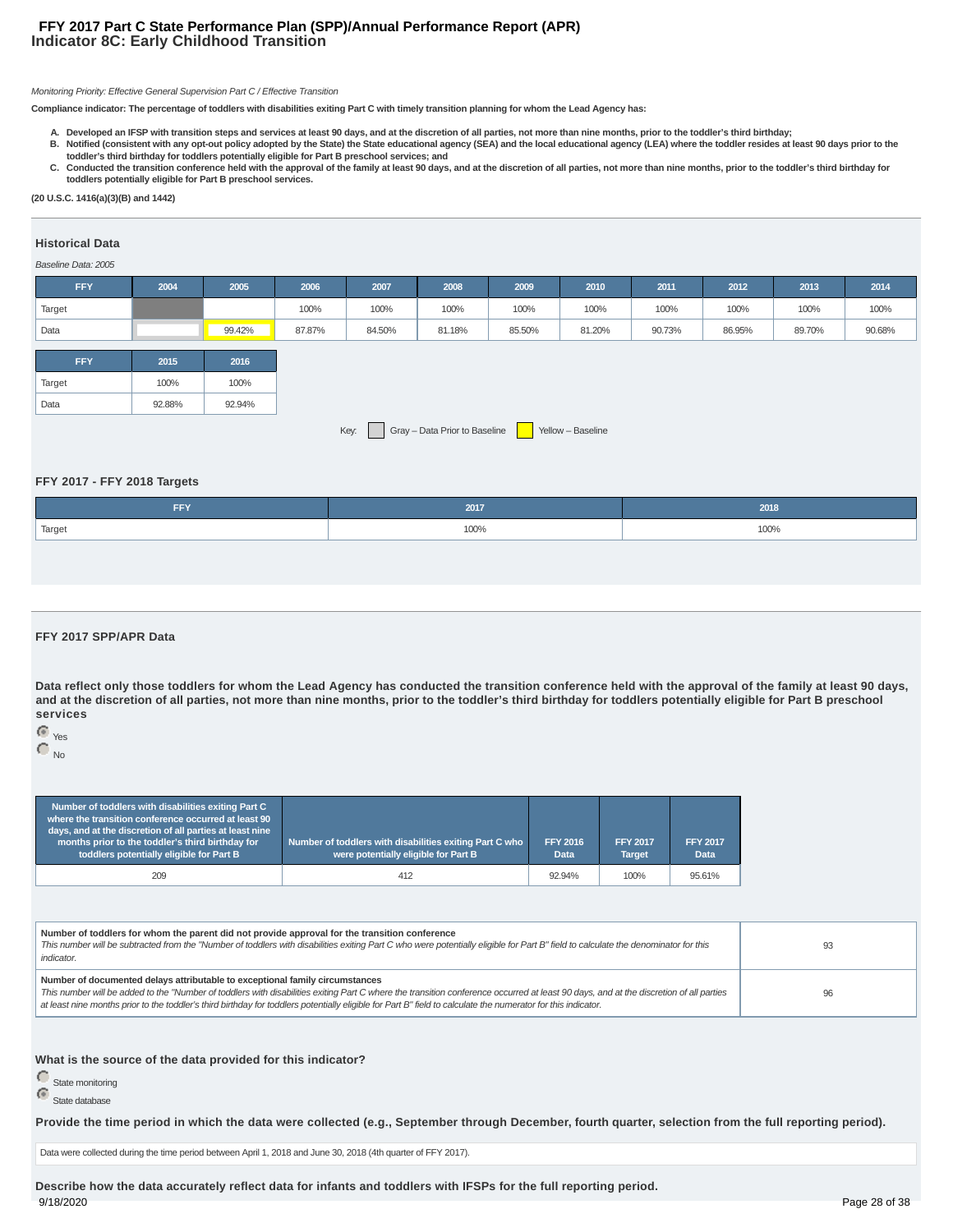<span id="page-28-0"></span>Program data for this indicator are collected from Oklahoma's Early Intervention online IFSP record system, called EdPlan. EdPlan was designed to capture and display the status and content of the infant or toddler's record at any given period of time. Staff use the system to create an electronic record for each infant and toddler that enters the program with a referral. For children whose parents have given consent to transition to Part B, the dates of critical transition events are recorded permanently in the electronic record. These dates include the date of LEA notification, the date transition is initiated and discussed with the family, and the date of the TPC. The transition data were pulled and sent to each local SoonerStart site supervisor for validation and updates were made in EdPlan, if necessary.

Oklahoma has chosen to utilize data from the fourth quarter (April 1, 2018 to June 30, 2018) to report in the FFY 2017 APR. Data from records of children with a 3rd birthday between April 1, 2018 and June 30, 2018 were reviewed utilizing the EdPlan database. Delays attributed to Exceptional Family Circumstances were documented in the child's electronic record. The SoonerStart Program Manager and Part C Data Manager examined data that were reported for this time period and compared them to data for the full year (FFY 2017). They established that the quarter's results are representative of a full year of the state's data because all areas of the state, all provider types and all categories of eligible children are included.

### **Actions required in FFY 2016 response**

### none

Note: Any actions required in last year's response table that are related to correction of findings should be responded to on the "Correction of Previous Findings of Noncompliance" page of this indicator. If your State's only actions required in last year's response are related to findings of noncompliance, a text field will not be displayed on this page.

# **Correction of Findings of Noncompliance Identified in FFY 2016**

| <b>Findings of Noncompliance Identified</b> | <b>Findings of Noncompliance Verified as</b><br><b>Corrected Within One Year</b> | <b>Findings of Noncompliance Subsequently</b><br>Corrected | Findings Not Yet Verified as Corrected |  |
|---------------------------------------------|----------------------------------------------------------------------------------|------------------------------------------------------------|----------------------------------------|--|
|                                             |                                                                                  |                                                            |                                        |  |

# **FFY 2016 Findings of Noncompliance Verified as Corrected**

Describe how the State verified that the source of noncompliance is correctly implementing the regulatory requirements

Following a finding of noncompliance, the local site was required to identify and address obstacles to meeting the Transition Planning Conference timeline requirement and submit an Assurance Statement that the site is correctly implementing regulatory requirements of IDEA, Part C. Within three months from issuing the finding of noncompliance, the SoonerStart Program Manager reviewed the Assurance Statements and utilized data compliance reports from the EdPlan Database to verify that sites are correctly implementing regulatory requirements of IDEA to conduct TPCs in a timely manner.

Describe how the State verified that each individual case of noncompliance was corrected

Because Oklahoma reported less than 100% compliance for FFY 2016, the State must report on the status of correction of noncompliance identified in FFY 2016 for this indicator. The ight findings issued to SoonerStart sites for Indicator #8C in FFY 2016 were corrected within one year of identification. SoonerStart maintains an electronic record for each child in the program in the EdPlan database. The Program Manager reviewed data reports generated through EdPlan to verify correction at the child level for each site receiving a finding of noncompliance. The Program Manager verified that all eight findings had been corrected in a timely manner and that the appropriate documentation was completed stating the reason for missing the TPC timeline.

### **OSEP Response**

The State reported that it used data from a State database to report on this indicator. The State further reported that it did not use data for the full reporting period (July 1, 2017-June 30, 2018). The State described ho period in which the data were collected accurately reflects data for infants and toddlers with IFSPs for the full reporting period.

Because the State reported less than 100% compliance for FFY 2017, the State must report on the status of correction of noncompliance identified in FFY 2017 for this indicator. When reporting on the correction of noncompliance, the State must report, in the FFY 2018 SPP/APR, that it has verified that each EIS program or provider with noncompliance identified in FFY 2017 for this indicator: (1) is correctly implementing the specific regulatory requirements (i.e., achieved 100% compliance) based on a review of updated data such as data subsequently collected through on-site monitoring or a State data system; and (2) has corrected each individual case of noncompliance, unless the child is no longer within the jurisdiction of the EIS program or provider, consistent with OSEP Memo 09-02. In the FFY 2018 SPP/APR, the State must describe the specific actions that were taken to verify the correction. If the State did not identify any findings of noncompliance in FFY 2017, although its FFY 2017 data reflect less than 100% compliance, provide an explanation of why the State did not identify any of noncompliance in FFY 2017.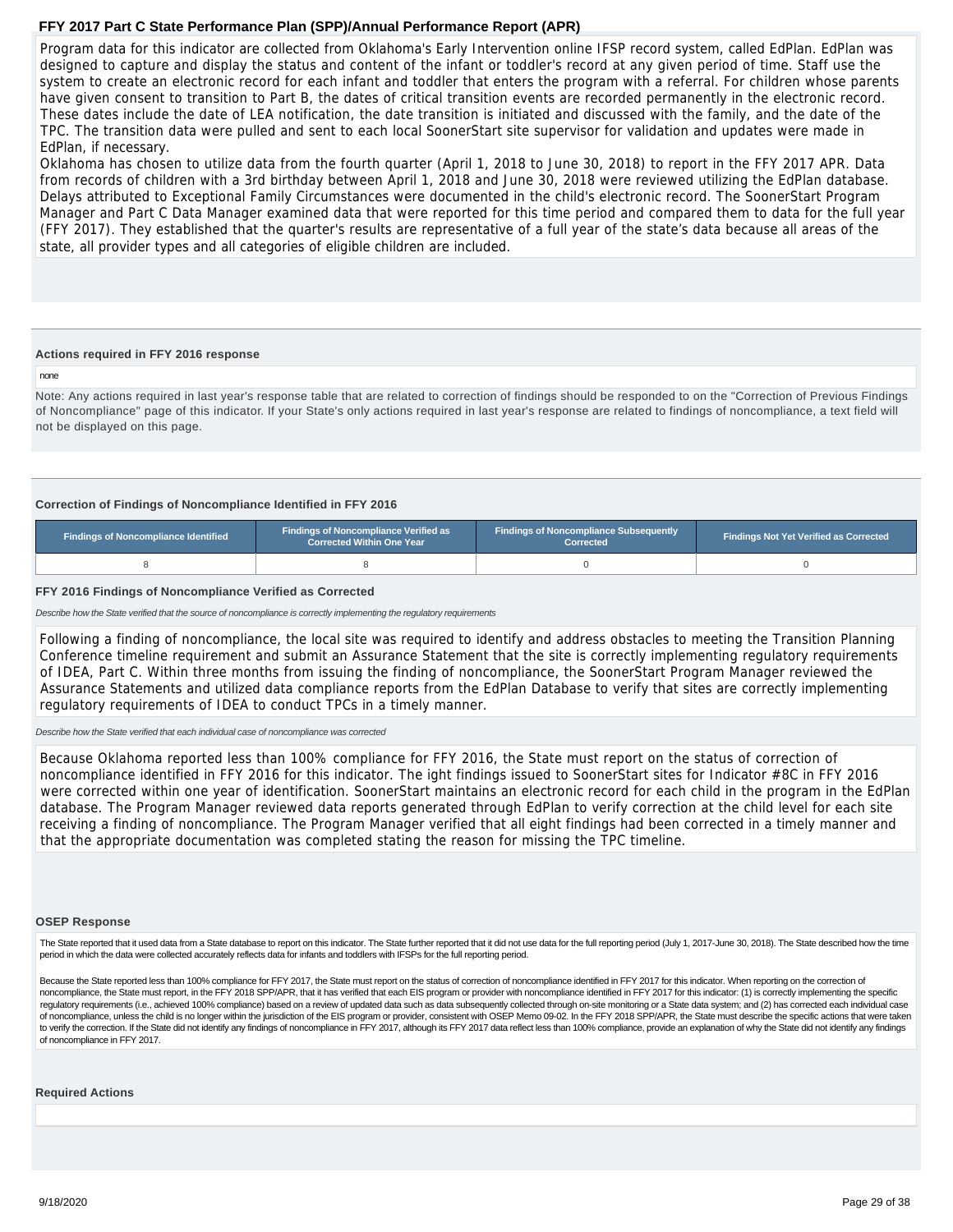# **Indicator 9: Resolution Sessions FFY 2017 Part C State Performance Plan (SPP)/Annual Performance Report (APR)**

Monitoring Priority: Effective General Supervision Part C / General Supervision

**Results indicator: Percent of hearing requests that went to resolution sessions that were resolved through resolution session settlement agreements (applicable if Part B due process procedures under section 615 of the IDEA are adopted).**

# **(20 U.S.C. 1416(a)(3)(B) and 1442)**

| <b>Historical Data</b><br><b>Baseline Data:</b>                            |      |      |      |      |      |      |      |      |      |      |      |
|----------------------------------------------------------------------------|------|------|------|------|------|------|------|------|------|------|------|
| <b>FFY</b>                                                                 | 2004 | 2005 | 2006 | 2007 | 2008 | 2009 | 2010 | 2011 | 2012 | 2013 | 2014 |
| Target $\geq$                                                              |      |      |      |      |      |      |      |      |      |      |      |
| Data                                                                       |      |      |      |      |      |      |      |      |      |      |      |
| <b>FFY</b>                                                                 | 2015 | 2016 |      |      |      |      |      |      |      |      |      |
| Target $\geq$                                                              |      |      |      |      |      |      |      |      |      |      |      |
| Data                                                                       |      |      |      |      |      |      |      |      |      |      |      |
| Gray - Data Prior to Baseline Yellow - Baseline Blue - Data Update<br>Key: |      |      |      |      |      |      |      |      |      |      |      |

# **FFY 2017 - FFY 2018 Targets**

| <b>FFY</b>                                                                                                      | 2017 | 2018 |  |  |  |  |  |  |
|-----------------------------------------------------------------------------------------------------------------|------|------|--|--|--|--|--|--|
| Target $\geq$                                                                                                   |      |      |  |  |  |  |  |  |
| Key:                                                                                                            |      |      |  |  |  |  |  |  |
|                                                                                                                 |      |      |  |  |  |  |  |  |
| Targets: Description of Stakeholder Input - Please see the Stakeholder Involvement section of the introduction. |      |      |  |  |  |  |  |  |
| Enter additional information about stakeholder involvement                                                      |      |      |  |  |  |  |  |  |

### **Prepopulated Data**

| <b>Source</b>                                                                                          | <b>Date</b> | <b>Description</b>                                                       | <b>Data</b> | <b>Overwrite Data</b> |
|--------------------------------------------------------------------------------------------------------|-------------|--------------------------------------------------------------------------|-------------|-----------------------|
| SY 2017-18 EMAPS IDEA Part C Dispute<br>Resolution Survey; Section C: Due<br><b>Process Complaints</b> | 11/8/2018   | 3.1(a) Number resolution sessions resolved through settlement agreements | n           | null                  |
| SY 2017-18 EMAPS IDEA Part C Dispute<br>Resolution Survey; Section C: Due<br><b>Process Complaints</b> | 11/8/2018   | 3.1 Number of resolution sessions                                        | n           | null                  |

# **FFY 2017 SPP/APR Data**

| 3.1(a) Number resolution sessions resolved<br>through settlement agreements | 3.1 Number of resolution sessions | <b>FFY 2016</b><br>Data <sup>1</sup> | FFY 2017 Target | <b>FFY 2017</b><br>Data |
|-----------------------------------------------------------------------------|-----------------------------------|--------------------------------------|-----------------|-------------------------|
|                                                                             |                                   |                                      |                 |                         |

# **Actions required in FFY 2016 response**

none

# **OSEP Response**

The State reported fewer than ten resolution sessions held in FFY 2017. The State is not required to provide targets until any fiscal year in which ten or more resolution sessions were held.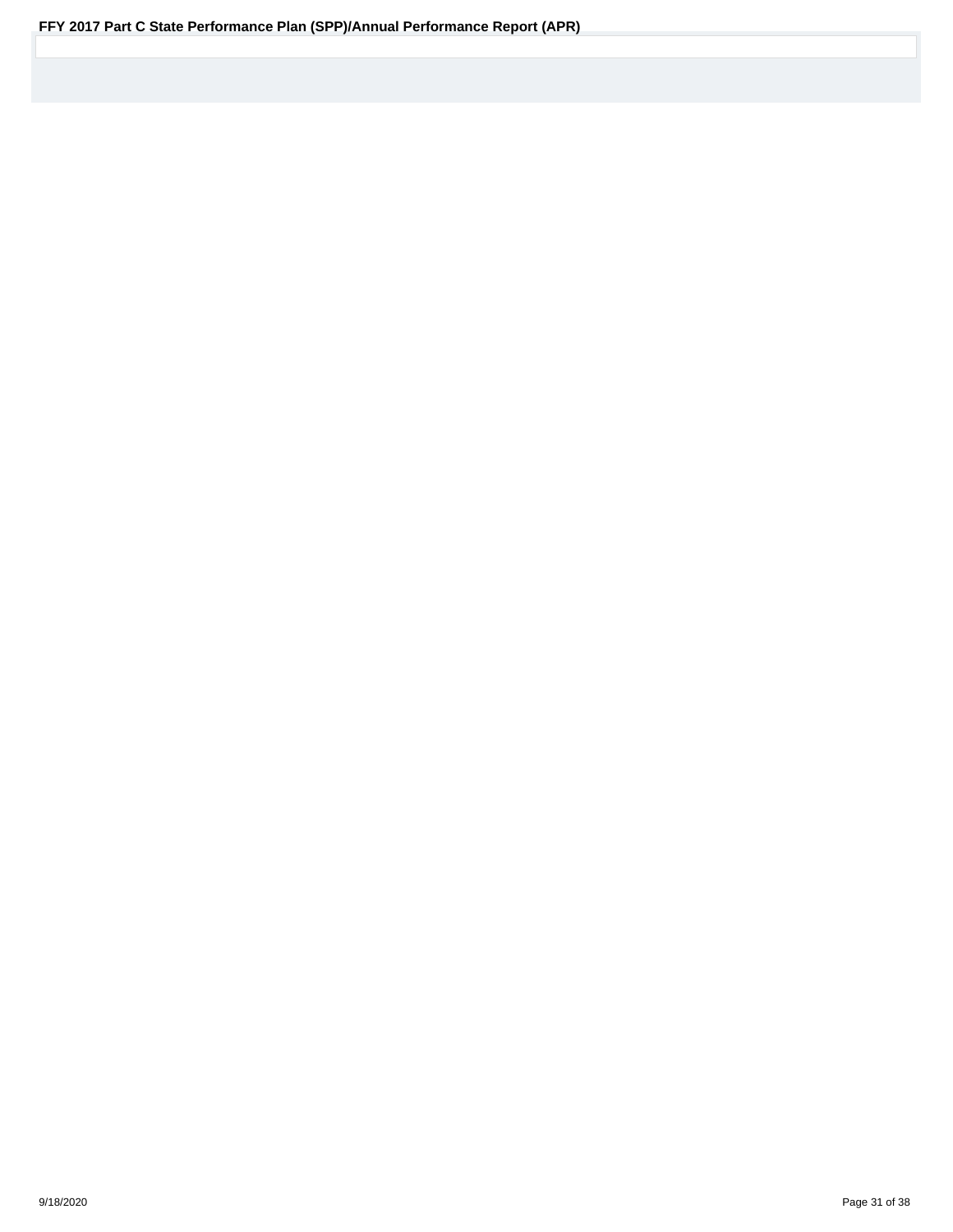# **Indicator 10: Mediation FFY 2017 Part C State Performance Plan (SPP)/Annual Performance Report (APR)**

Monitoring Priority: Effective General Supervision Part C / General Supervision

**Results indicator: Percent of mediations held that resulted in mediation agreements.**

### **(20 U.S.C. 1416(a)(3)(B) and 1442)**

| <b>Historical Data</b><br>2004<br>2010<br>2005<br>2006<br>2008<br>2009<br>2011<br>2012<br><b>FFY</b><br>2007<br>2013<br>Target $\geq$<br>Data<br><b>FFY</b><br>2015<br>2016<br>Target $\geq$<br>Data<br>Gray - Data Prior to Baseline Yellow - Baseline Blue - Data Update<br>Key: |                     |  |  |  |  |  |  |  |  |  |  |
|------------------------------------------------------------------------------------------------------------------------------------------------------------------------------------------------------------------------------------------------------------------------------------|---------------------|--|--|--|--|--|--|--|--|--|--|
|                                                                                                                                                                                                                                                                                    |                     |  |  |  |  |  |  |  |  |  |  |
|                                                                                                                                                                                                                                                                                    |                     |  |  |  |  |  |  |  |  |  |  |
|                                                                                                                                                                                                                                                                                    | Baseline Data: 2005 |  |  |  |  |  |  |  |  |  |  |
|                                                                                                                                                                                                                                                                                    |                     |  |  |  |  |  |  |  |  |  |  |
|                                                                                                                                                                                                                                                                                    |                     |  |  |  |  |  |  |  |  |  |  |
|                                                                                                                                                                                                                                                                                    |                     |  |  |  |  |  |  |  |  |  |  |
|                                                                                                                                                                                                                                                                                    |                     |  |  |  |  |  |  |  |  |  |  |
|                                                                                                                                                                                                                                                                                    |                     |  |  |  |  |  |  |  |  |  |  |
|                                                                                                                                                                                                                                                                                    |                     |  |  |  |  |  |  |  |  |  |  |
|                                                                                                                                                                                                                                                                                    |                     |  |  |  |  |  |  |  |  |  |  |
|                                                                                                                                                                                                                                                                                    |                     |  |  |  |  |  |  |  |  |  |  |
|                                                                                                                                                                                                                                                                                    |                     |  |  |  |  |  |  |  |  |  |  |

# **FFY 2017 - FFY 2018 Targets**

| <b>FFY</b> | 2017 | 2018 |  |  |  |  |
|------------|------|------|--|--|--|--|
| Target ≥   |      |      |  |  |  |  |
| Key:       |      |      |  |  |  |  |

# **Targets: Description of Stakeholder Input** - Please see the Stakeholder Involvement section of the *introduction*.

Enter additional information about stakeholder involvement

# **Prepopulated Data**

| <b>Source</b>                                                                               | <b>Date</b> | <b>Description</b>                                                  | <b>Data</b> | <b>Overwrite Data</b> |
|---------------------------------------------------------------------------------------------|-------------|---------------------------------------------------------------------|-------------|-----------------------|
| SY 2017-18 EMAPS IDEA Part C Dispute<br>Resolution Survey; Section B: Mediation<br>Requests | 11/8/2018   | 2.1.a. iMediations agreements related to due process complaints     | n           | null                  |
| SY 2017-18 EMAPS IDEA Part C Dispute<br>Resolution Survey; Section B: Mediation<br>Requests | 11/8/2018   | 2.1.b. iMediations agreements not related to due process complaints | n           | null                  |
| SY 2017-18 EMAPS IDEA Part C Dispute<br>Resolution Survey; Section B: Mediation<br>Requests | 11/8/2018   | 2.1 Mediations held                                                 | n           | null                  |

# **FFY 2017 SPP/APR Data**

| 2.1.a.i Mediations agreements<br>related to due process complaints related to due process complaints | 2.1.b.i Mediations agreements not | 2.1 Mediations held | <b>FFY 2016</b><br><b>Data</b> | FFY 2017 Target | <b>FFY 2017</b><br><b>Data</b> |
|------------------------------------------------------------------------------------------------------|-----------------------------------|---------------------|--------------------------------|-----------------|--------------------------------|
|                                                                                                      |                                   |                     |                                |                 |                                |

# **Actions required in FFY 2016 response**

none

# **OSEP Response**

The State reported fewer than ten mediations held in FFY 2017. The State is not required to provide targets until any fiscal year in which ten or more mediations were held.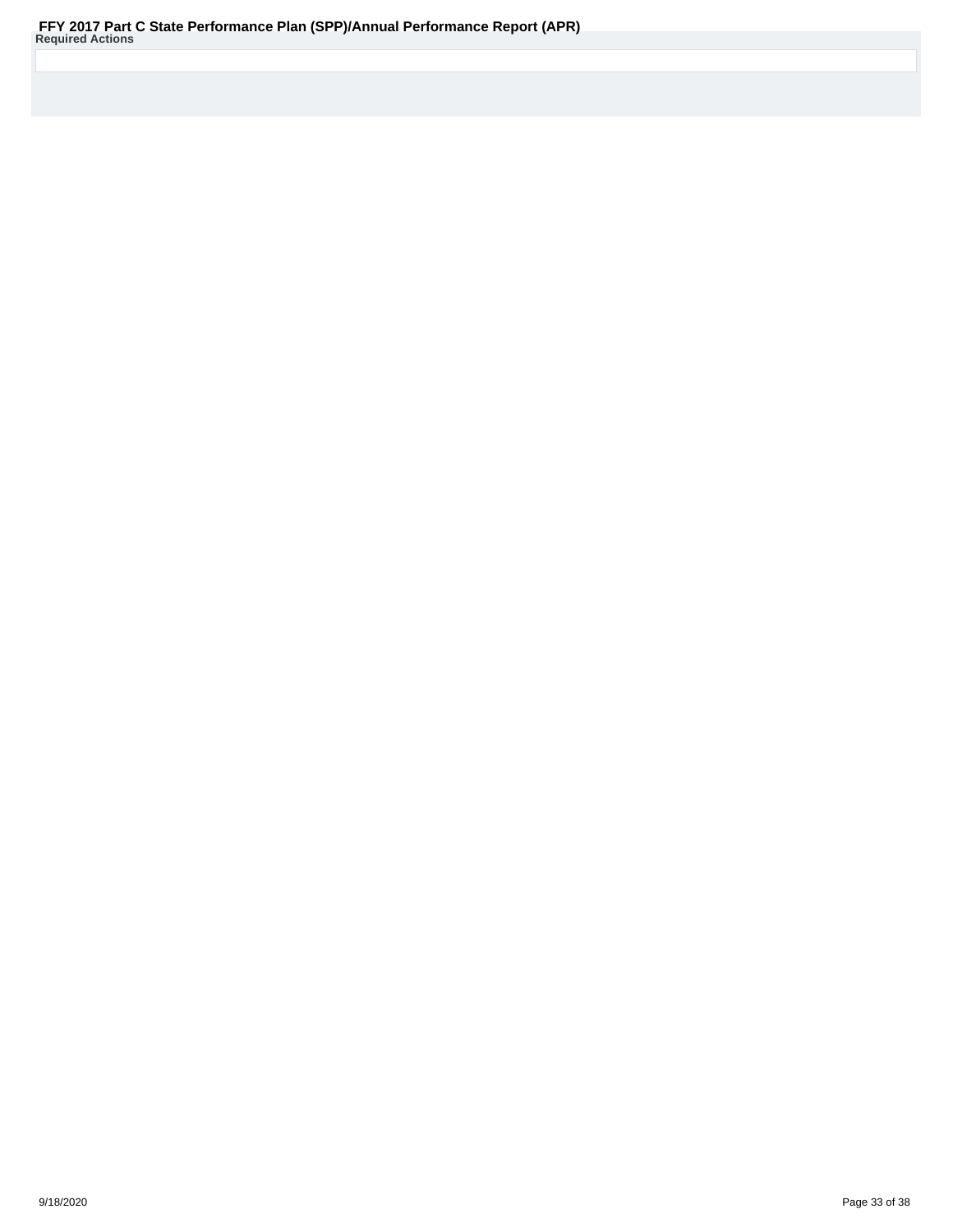# **Indicator 11: State Systemic Improvement Plan FFY 2017 Part C State Performance Plan (SPP)/Annual Performance Report (APR)**

### Monitoring Priority: General Supervision

**Results indicator: The State's SPP/APR includes a State Systemic Improvement Plan (SSIP) that meets the requirements set forth for this indicator.**

| <b>Reported Data</b> |                                                                          |        |        |        |        |
|----------------------|--------------------------------------------------------------------------|--------|--------|--------|--------|
| Baseline Data: 2013  |                                                                          |        |        |        |        |
| <b>FFY</b>           | 2013                                                                     | 2014   | 2015   | 2016   | 2017   |
| Target               |                                                                          | 42.00% | 42.00% | 43.00% | 45.00% |
| Data                 | 42.00%                                                                   | 50.20% | 50.10% | 41.60% | 46.90% |
| Key:                 | Gray - Data Prior to Baseline<br>Yellow - Baseline<br>Blue - Data Update |        |        |        |        |

### **FFY 2018 Target**

| <b>FFY</b>                    | 2018   |
|-------------------------------|--------|
| Target                        | 49.00% |
|                               | Key:   |
|                               |        |
| <b>Description of Measure</b> |        |

# **Targets: Description of Stakeholder Input** - Please see the Stakeholder Involvement section of the *introduction*.

**Enter additional information about stakeholder involvement** 

### **Overview**

Please see the attached narrative report for the summary of activities and evaluation for year three of the Phase III implementation.

### **Data Analysis**

A description of how the State identified and analyzed key data, including data from SPP/APR indicators, 618 data collections, and other available data as applicable, to: (1) select the State-identified Measurable Result(s Infants and Toddlers with Disabilities and their Families, and (2) identify root causes contributing to low performance. The description must include information about how the data were disaggregated by multiple variables EIS program and/or EIS provider, geographic region, race/ethnicity, socioeconomic status, gender, etc.) As part of its data analysis, the State should also consider compliance data and whether those data present potential barriers to improvement. In addition, if the State identifies any concerns about the quality of the data, the description must include how the State will address these concerns. Finally, if additional data are needed, the should include the methods and timelines to collect and analyze the additional data.

### **Analysis of State Infrastructure to Support Improvement and Build Capacity**

A description of how the State analyzed the capacity of its current infrastructure to support improvement and build capacity in EIS programs and/or EIS providers to implement, scale up, and sustain the use of evidence-base practices to improve results for infants and toddlers with disabilities and their families. State systems that make up its infrastructure include, at a minimum: governance, fiscal, quality standards, professional developme technical assistance, and accountability/monitoring. The description must include current strengths of the systems, the extent the systems are coordinated, and areas for improvement of functioning within and across the sys The State must also identify current State-level improvement plans and other early learning initiatives, such as Race to the Top-Early Learning Challenge and the Home Visiting program and describe the extent that these new initiatives are aligned, and how they are, or could be, integrated with, the SSIP. Finally, the State should identify representatives (e.g., offices, agencies, positions, individuals, and other stakeholders) that were invo developing Phase I of the SSIP and that will be involved in developing and implementing Phase II of the SSIP.

### **State-identified Measurable Result(s) for Infants and Toddlers with Disabilities and Their Families**

A statement of the result(s) the State intends to achieve through the implementation of the SSIP. The State-identified Measurable Result(s) for Infants and Toddlers with Disabilities and their Families must be aligned to a SPP/APR indicator or a component of an SPP/APR indicator. The State-identified Measurable Result(s) for Infants and Toddlers with Disabilities and their Families must be clearly based on the Data and State Infrastructure Analyses and must be a child- or family-level outcome in contrast to a process outcome. The State may select a single result (e.g., increase the rate of growth in infants and toddlers demonstrating positive social-emotiona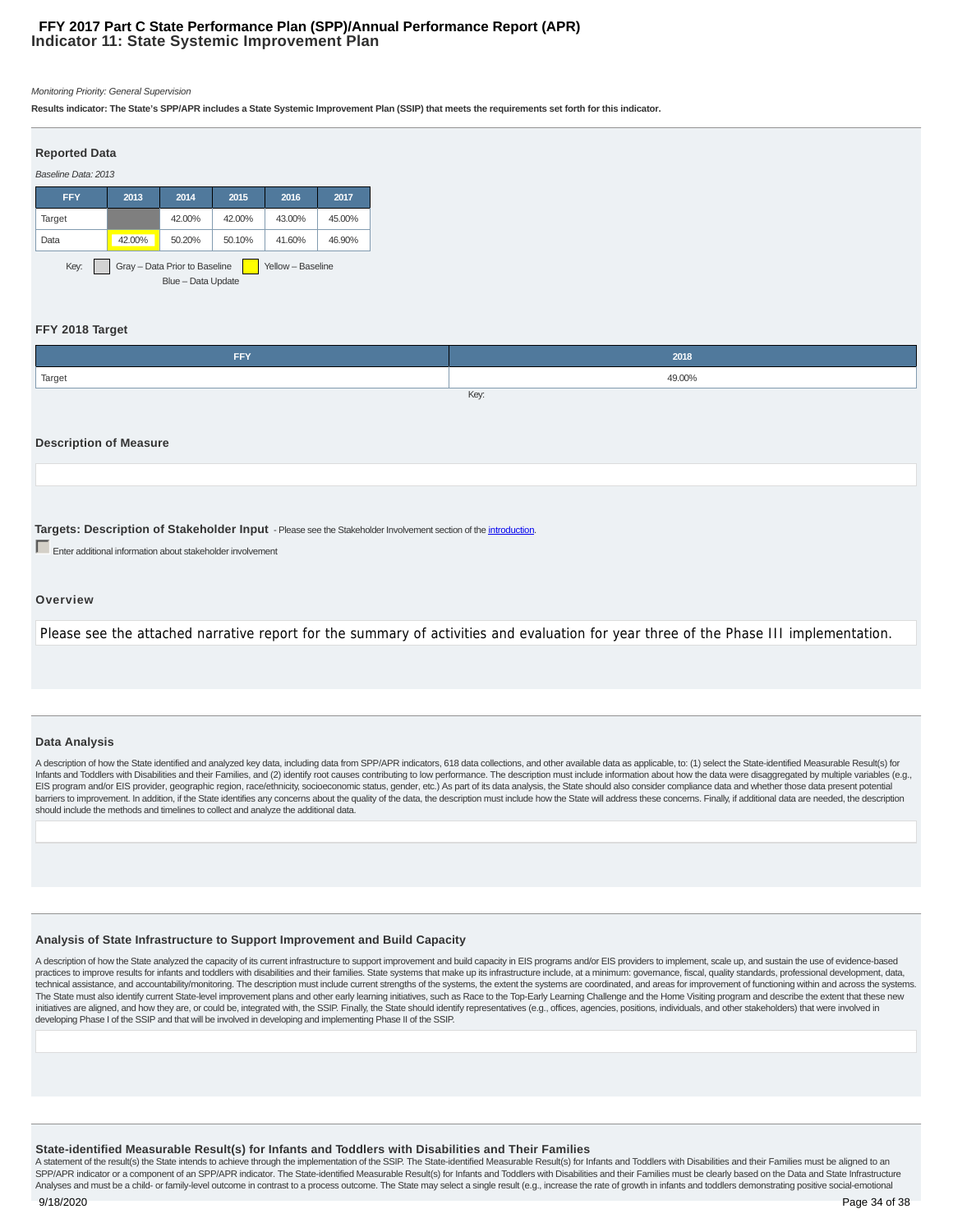FFY 2017 Part C State Performance Plan (SPP)/Annual Performance Report (APR)<br>skills) or a cluster of related results (e.g., increase the percentage reported under child outcome B under Indicator 3 of the SPP/APR (knowledge Indicator 4 (helping their child develop and learn)). **Statement Description** 

### **Selection of Coherent Improvement Strategies**

An explanation of how the improvement strategies were selected, and why they are sound, logical and aligned, and will lead to a measurable improvement in the State-identified Measurable Result(s) for Infants and Toddlers w Disabilities and their Families. The improvement strategies should include the strategies, identified through the Data and State Infrastructure Analyses, that are needed to improve the State infrastructure and to support EIS program and/or EIS provider implementation of evidence-based practices to improve the State-identified result(s) for infants and toddlers with disabilities and their families. The State must describe how implementation of improvement strategies will address identified root causes for low performance and ultimately build EIS program and/or EIS provider capacity to achieve the State-identified Measurable Result(s) for Infants and Toddlers with Disabilities and their Families.

### **Theory of Action**

A graphic illustration that shows the rationale of how implementing the coherent set of improvement strategies selected will increase the State's capacity to lead meaningful change in EIS programs and/or EIS providers, and achieve improvement in the State-identified Measurable Result(s) for Infants and Toddlers with Disabilities and their Families.

**Submitted Theory of Action: No Theory of Action Submitted** 

 **Provide a description of the provided graphic illustration (optional)**

Description of Illustration

### **Infrastructure Development**

(a) Specify improvements that will be made to the State infrastructure to better support EIS programs and providers to implement and scale up EBPs to improve results for infants and toddlers with disabilities and their fam (b) Identify the steps the State will take to further align and leverage current improvement plans and other early learning initiatives and programs in the State, including Race to the Top-Early Learning Challenge, Home Vi Program, Early Head Start and others which impact infants and toddlers with disabilities and their families.

(c) Identify who will be in charge of implementing the changes to infrastructure, resources needed, expected outcomes, and timelines for completing improvement efforts.

(d) Specify how the State will involve multiple offices within the State Lead Agency, as well as other State agencies and stakeholders in the improvement of its infrastructure.

### **Support for EIS programs and providers Implementation of Evidence-Based Practices**

(a) Specify how the State will support EIS providers in implementing the evidence-based practices that will result in changes in Lead Agency, EIS program, and EIS provider practices to achieve the SIMR(s) for infants and toddlers with disabilities and their families.

(b) Identify steps and specific activities needed to implement the coherent improvement strategies, including communication strategies and stakeholder involvement; how identified barriers will be addressed; who will be in of implementing; how the activities will be implemented with fidelity; the resources that will be used to implement them; and timelines for completion.

(c) Specify how the State will involve multiple offices within the Lead Agency (and other State agencies such as the SEA) to support EIS providers in scaling up and sustaining the implementation of the evidence-based pract once they have been implemented with fidelity.

### **Evaluation**

(a) Specify how the evaluation is aligned to the theory of action and other components of the SSIP and the extent to which it includes short-term and long-term objectives to measure implementation of the SSIP and its impac achieving measurable improvement in SIMR(s) for infants and toddlers with disabilities and their families.

(b) Specify how the evaluation includes stakeholders and how information from the evaluation will be disseminated to stakeholders.

(c) Specify the methods that the State will use to collect and analyze data to evaluate implementation and outcomes of the SSIP and the progress toward achieving intended improvements in the SIMR(s).

(d) Specify how the State will use the evaluation data to examine the effectiveness of the implementation; assess the State's progress toward achieving intended improvements; and to make modifications to the SSIP as necess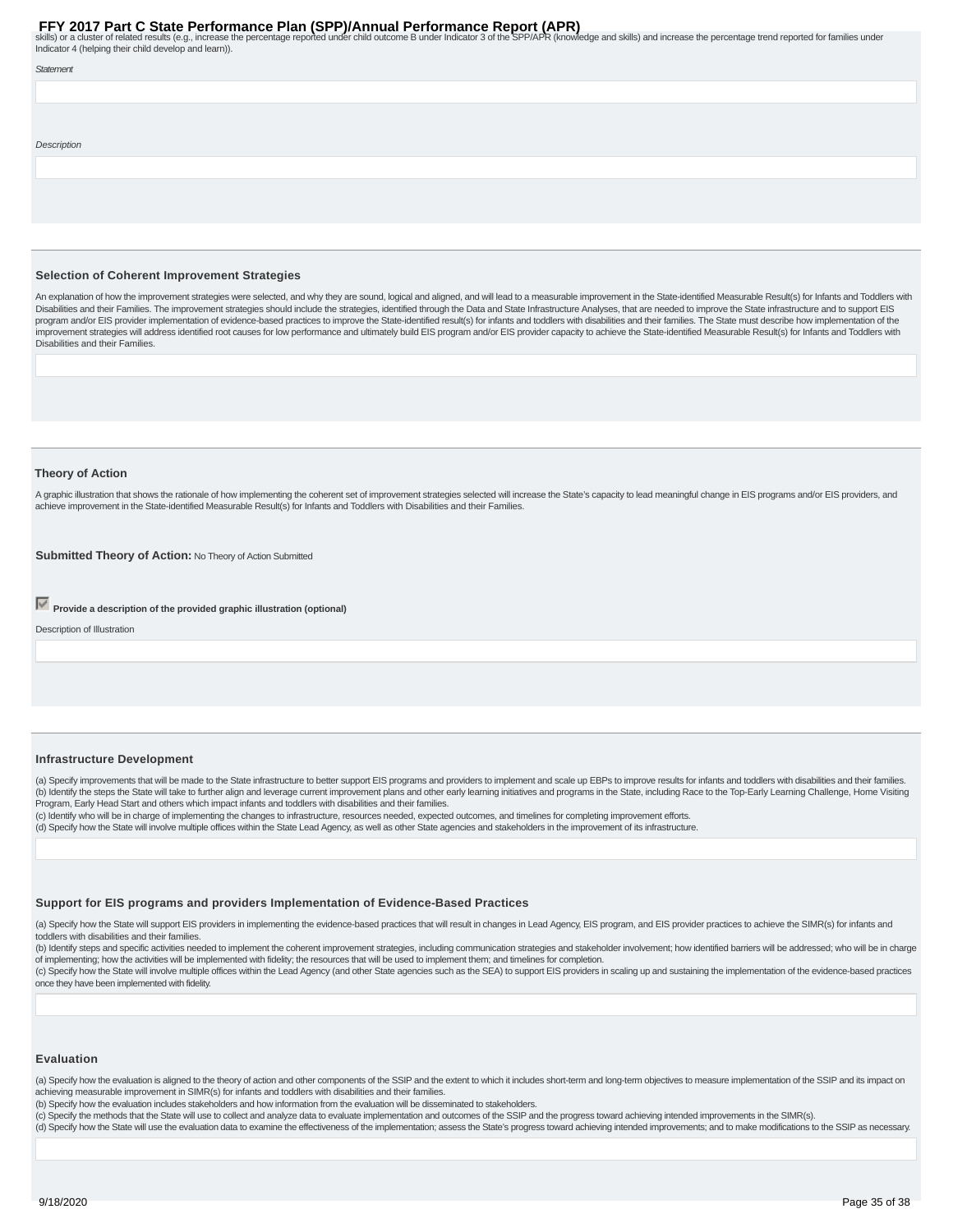# **Technical Assistance and Support**

Describe the support the State needs to develop and implement an effective SSIP. Areas to consider include: Infrastructure development; Support for EIS programs and providers implementation of EBP; Evaluation; and Stakeholder involvement in Phase II.

### **Phase III submissions should include:**

• Data-based justifications for any changes in implementation activities.

• Data to support that the State is on the right path, if no adjustments are being proposed.

• Descriptions of how stakeholders have been involved, including in decision-making.

### **A. Summary of Phase 3**

1. Theory of action or logic model for the SSIP, including the SiMR.

2. The coherent improvement strategies or principle activities employed during the year, including infrastructure improvement strategies.

3. The specific evidence-based practices that have been implemented to date.

4. Brief overview of the year's evaluation activities, measures, and outcomes.

5. Highlights of changes to implementation and improvement strategies.

See attachment: the full narrative is attached at the bottom of this page.

### **B. Progress in Implementing the SSIP**

1. Description of the State's SSIP implementation progress: (a) Description of extent to which the State has carried out its planned activities with fidelity—what has been accomplished, what milestones have been met, and whether the intended timeline has been followed and (b) Intended outputs that have been accomplished as a result of the implementation activities 2. Stakeholder involvement in SSIP implementation: (a) How stakeholders have been informed of the ongoing implementation of the SSIP and (b) How stakeholders have had a voice and been involved in decision-making regarding the ongoing implementation of the SSIP.

See attachment.

### **C. Data on Implementation and Outcomes**

1. How the State monitored and measured outputs to assess the effectiveness of the implementation plan: (a) How evaluation measures align with the theory of action, (b) Data sources for each key measure, (c) Description of baseline data for key measures, (d) Data collection procedures and associated timelines, (e) [If applicable] Sampling procedures, (f) [If appropriate] Planned data comparisons, and (g) How data management and data analysis procedures allow for assessment of progress toward achieving intended improvements

2. How the State has demonstrated progress and made modifications to the SSIP as necessary: (a) How the State has reviewed key data that provide evidence regarding progress toward achieving intended improvements to infrastructure and the SiMR, (b) Evidence of change to baseline data for key measures, (c) How data support changes that have been made to implementation and improvement strategies, (d) How data are informing next steps in the SSIP implementation, and (e) How data support planned modifications to intended outcomes (including the SIMR)—rationale or justification for the changes or how data support that the SSIP is on the right path 3. Stakeholder involvement in the SSIP evaluation: (a) How stakeholders have been informed of the ongoing evaluation of the SSIP and (b) How stakeholders have had a voice and been involved in decision-making regarding the ongoing evaluation of the SSIP

See attachment.

### **D. Data Quality Issues: Data limitations that affected reports of progress in implementing the SSIP and achieving the SIMR**

1. Concern or limitations related to the quality or quantity of the data used to report progress or results

2. Implications for assessing progress or results

3. Plans for improving data quality

See attachment.

### **E. Progress Toward Achieving Intended Improvements**

1. Infrastructure changes that support SSIP initiatives, including how system changes support achievement of the SiMR, sustainability, and scale-up

- 2. Evidence that SSIP's evidence-based practices are being carried out with fidelity and having the desired effects
- 3. Outcomes regarding progress toward short-term and long-term objectives that are necessary steps toward achieving the SIMR
- 4. Measurable improvements in the SIMR in relation to targets

See attachment.

### **F. Plans for Next Year**

1. Additional activities to be implemented next year, with timeline

2. Planned evaluation activities including data collection, measures, and expected outcomes

3. Anticipated barriers and steps to address those barriers

4. The State describes any needs for additional support and/or technical assistance

# See attachment.